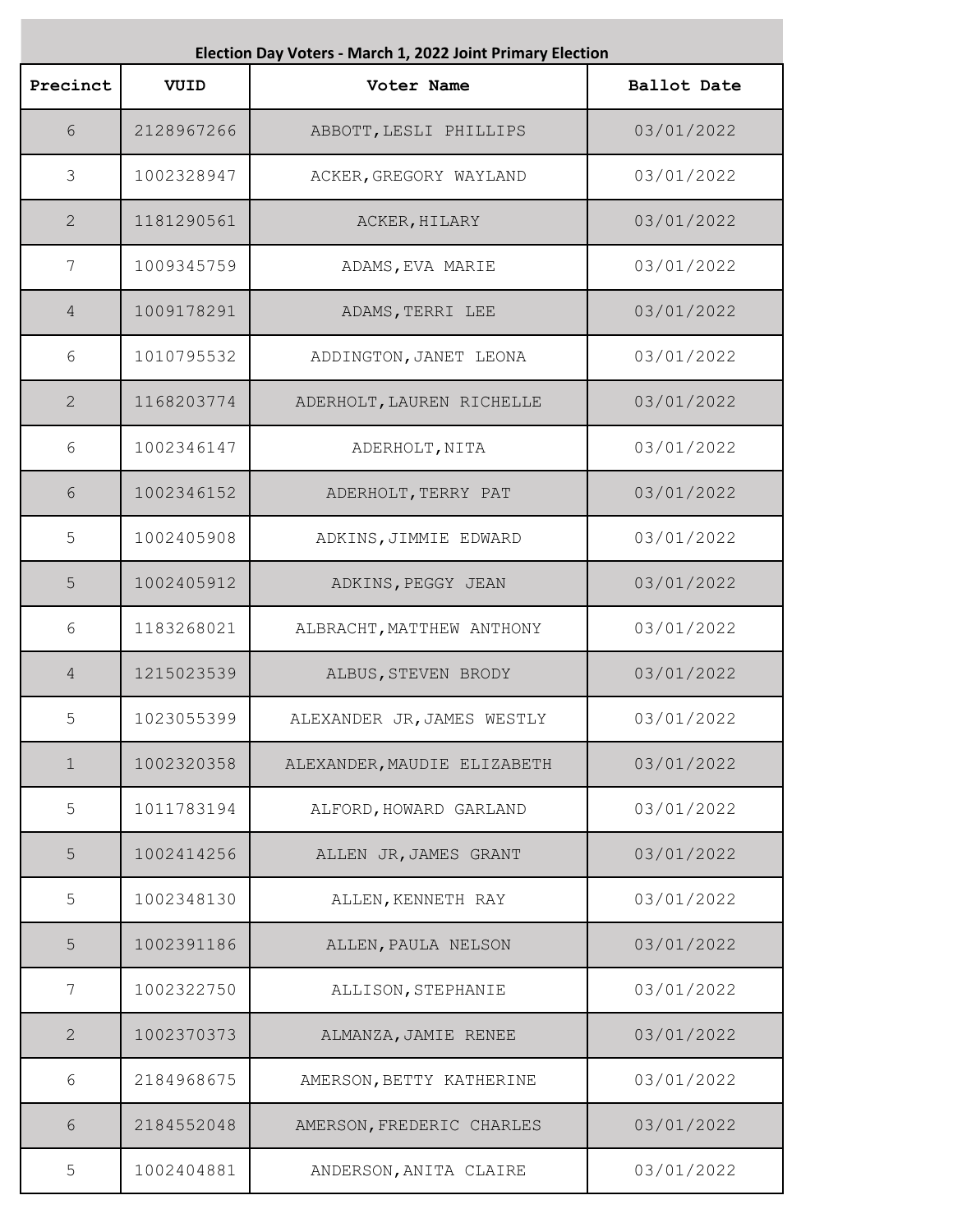| $\overline{2}$ | 1186310851 | ANDERSON, DEVNEY PAIGE       | 03/01/2022 |
|----------------|------------|------------------------------|------------|
| $\overline{2}$ | 1184892402 | ANDERSON, MICHAEL ALAN       | 03/01/2022 |
| 5              | 1002322556 | ANDIS, JULIE GAYLE           | 03/01/2022 |
| 6              | 1219702568 | ANGUIANO, MICHAEL WAYNE      | 03/01/2022 |
| 3              | 1002328999 | ANTHONY, MARGIE LYNN         | 03/01/2022 |
| $\mathfrak{Z}$ | 1002328981 | ANTHONY, STANLEY SCOTT       | 03/01/2022 |
| 5              | 1148496312 | ANTLE, WILLIAM NATHAN        | 03/01/2022 |
| 2              | 2143424271 | APODACA, FRANCISCO           | 03/01/2022 |
| $\overline{4}$ | 1172065822 | ARMBRISTER JR, JAMES ROY     | 03/01/2022 |
| 4              | 1002329453 | ARMBRISTER, SHIRLEY L        | 03/01/2022 |
| $\overline{4}$ | 1021024471 | ARMBRISTER, TAMMYE GAYLE     | 03/01/2022 |
| 5              | 1002404932 | ASHFORD, JAMES ELLIOTT       | 03/01/2022 |
| 5              | 1002404945 | ASHFORD, PAMELA KAY          | 03/01/2022 |
| $\overline{2}$ | 1186382656 | ATWOOD, AMY WENDT            | 03/01/2022 |
| 6              | 1002357061 | AUWEN, JUDITH CAROL          | 03/01/2022 |
| 6              | 1018458792 | AUWEN, MISTY DAWN            | 03/01/2022 |
| 6              | 1002357057 | AUWEN, THOMAS JOE            | 03/01/2022 |
| 7              | 2170760394 | AYERS CRAIN, HEATHER PAULINE | 03/01/2022 |
| 3              | 1002328485 | BABCOCK, KENNETH WAYNE       | 03/01/2022 |
| 3              | 1002328492 | BABCOCK, LINDA ELAINE        | 03/01/2022 |
| 3              | 1002329288 | BAGGERMAN, JOHN MARK         | 03/01/2022 |
| 3              | 1002329108 | BAGGERMAN, LORA STRAND       | 03/01/2022 |
| 3              | 1177367361 | BAGGERMAN, TY EDWARD         | 03/01/2022 |
| 6              | 1007347736 | BAILEY, ALISHA RANAI         | 03/01/2022 |
| $\overline{4}$ | 1022440888 | BAILEY, CAROLYN S            | 03/01/2022 |
| 4              | 1015127830 | BAILEY, CORY WADE            | 03/01/2022 |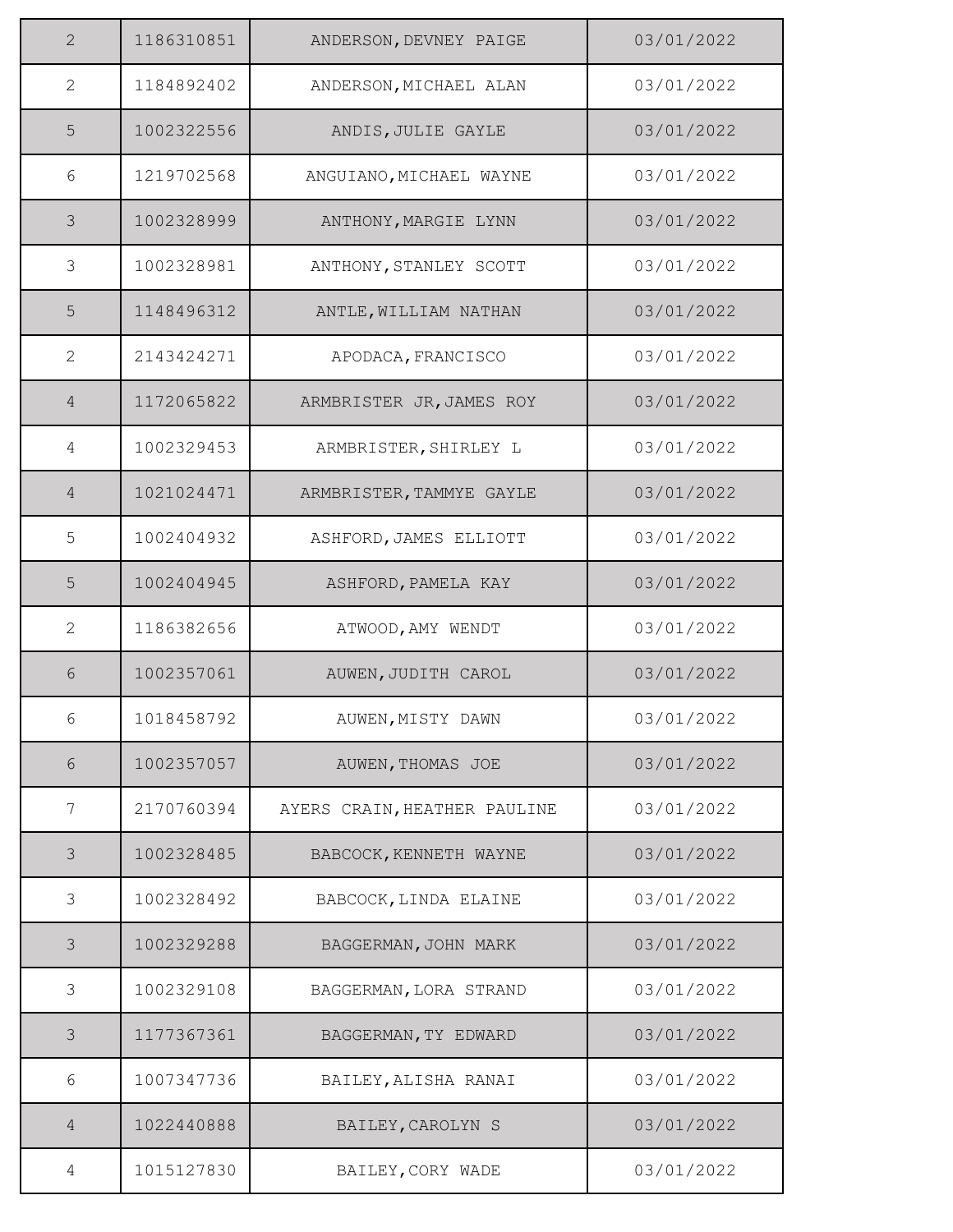| 6              | 1002355052 | BAILEY, MATTHEW JOHN    | 03/01/2022 |
|----------------|------------|-------------------------|------------|
| $\mathbf{2}$   | 1002351968 | BAILEY, NATHAN EUGENE   | 03/01/2022 |
| 6              | 1015118714 | BAILEY, REBECCA WILDCAT | 03/01/2022 |
| $\mathbf{2}$   | 1002352009 | BAILEY, ROBIN E         | 03/01/2022 |
| $\overline{4}$ | 1022441008 | BAILEY, ROY WADE        | 03/01/2022 |
| 4              | 1009522922 | BAILEY, SHELLEY ANN     | 03/01/2022 |
| 6              | 1002363302 | BAIRD, LISA L           | 03/01/2022 |
| 6              | 1170950925 | BAIRD, RICHARD FERRELL  | 03/01/2022 |
| $\overline{2}$ | 1002349946 | BAKER, KELLEY BOB       | 03/01/2022 |
| 2              | 1009547164 | BAKER, MELODY KAY       | 03/01/2022 |
| 5              | 1002404984 | BALDRIDGE, WILLIAM RAY  | 03/01/2022 |
| 6              | 2141192312 | BALDWIN, SUSAN CHERI    | 03/01/2022 |
| 5              | 1021078751 | BARBEE, JULIE KAREN     | 03/01/2022 |
| 5              | 1021078798 | BARBEE, ROGER DALE      | 03/01/2022 |
| 6              | 1042438774 | BARKER, BRAYDON ANDREW  | 03/01/2022 |
| 4              | 1002330314 | BARKER, CAS DALE        | 03/01/2022 |
| 4              | 1002330322 | BARKER, ORA WAYNE       | 03/01/2022 |
| 2              | 1029964312 | BARTON, COLTON WAYNE    | 03/01/2022 |
| $\mathbf{2}$   | 1195320644 | BARTON, KENDRA RENEE    | 03/01/2022 |
| 4              | 1189318363 | BASS, CAROL SUE         | 03/01/2022 |
| $\overline{4}$ | 1168525436 | BASS, KENNETH WAYNE     | 03/01/2022 |
| $\mathbf{2}$   | 2125773145 | BATEN, CLAY ARRIN       | 03/01/2022 |
| 2              | 2152994476 | BATEN, JACEY DIANE      | 03/01/2022 |
| $\mathbf{2}$   | 1002409917 | BATEN, MISTY D          | 03/01/2022 |
| 6              | 1157215047 | BATEN, RICKEY TOD       | 03/01/2022 |
| 5              | 2163110927 | BAXTER, BRANDON LEE     | 03/01/2022 |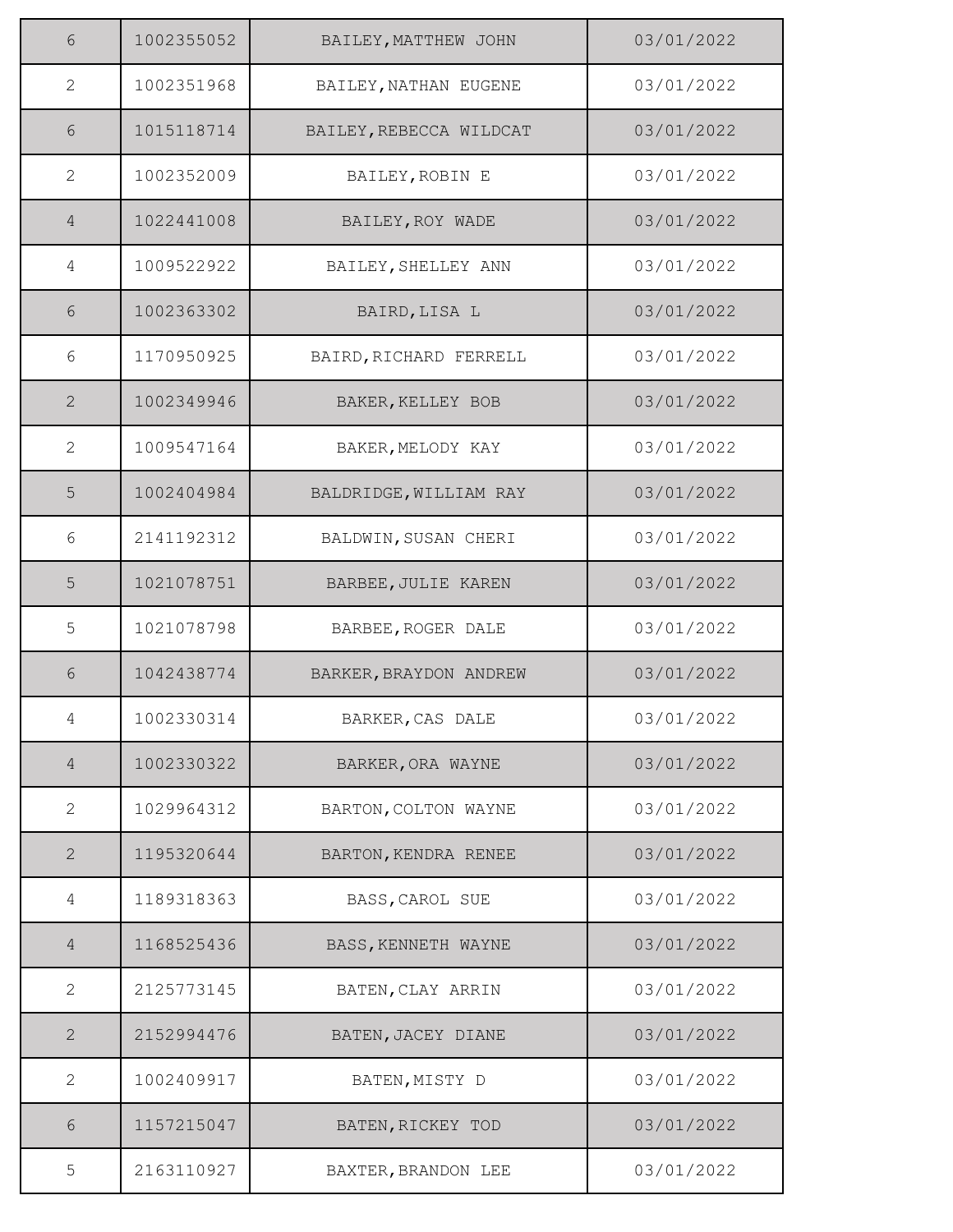| 6              | 1002362463 | BAXTER, BRENDA SUE           | 03/01/2022 |
|----------------|------------|------------------------------|------------|
| 6              | 1002362471 | BAXTER, FLOYD MILTON         | 03/01/2022 |
| 5              | 1185657248 | BEAVERS, FREDDIE JO          | 03/01/2022 |
| $\mathbf{2}$   | 1144584730 | BECCO, ROBERT JOHN           | 03/01/2022 |
| 5              | 1002357821 | BECK, BRIAN SCOTT            | 03/01/2022 |
| 6              | 1027442082 | BECK, DONALD BARKER          | 03/01/2022 |
| 6              | 1002352565 | BECK, JULIE SUZETTE          | 03/01/2022 |
| 6              | 2003437006 | BECK, KATHY DIANN            | 03/01/2022 |
| 5              | 1002389114 | BECK, TINA RENAE             | 03/01/2022 |
| 5              | 1002396554 | BEESLEY, KELLY LEE           | 03/01/2022 |
| 5              | 1002396549 | BEESLEY, RICKY LINN          | 03/01/2022 |
| $\mathbf{2}$   | 1002327801 | BELKNAP, SACORA LYNN         | 03/01/2022 |
| 6              | 1002348680 | BELL, CATHEY RENEA           | 03/01/2022 |
| 4              | 1010832529 | BELLARD, REBECCA SUE         | 03/01/2022 |
| 6              | 1168169191 | BENCH, CARLTON DOYLE         | 03/01/2022 |
| 7              | 1007002402 | BERRY-SHAW, PAMELA BROGDON   | 03/01/2022 |
| 7              | 1141472143 | BEST, PAMELA KAY             | 03/01/2022 |
| 4              | 1010267068 | BILLINGSLEY, ANGELA LYN      | 03/01/2022 |
| $\overline{4}$ | 1007351362 | BILLINGSLEY, BILLIE CLARENCE | 03/01/2022 |
| 4              | 1010267075 | BILLINGSLEY, BILLIE ZANE     | 03/01/2022 |
| 4              | 1007352640 | BILLINGSLEY, JEARLDEAN       | 03/01/2022 |
| 3              | 1002408655 | BILYEU III, JOHN SHEPHERD    | 03/01/2022 |
| 5              | 1010077877 | BIVINS, REEVES LYNN          | 03/01/2022 |
| 5              | 1015670158 | BLAIN, RICHARD EUGENE        | 03/01/2022 |
| 7              | 1002338893 | BLAIR, REBECCA MARIE         | 03/01/2022 |
| 5              | 1017468750 | BLISS, DIANA HUMPHREY        | 03/01/2022 |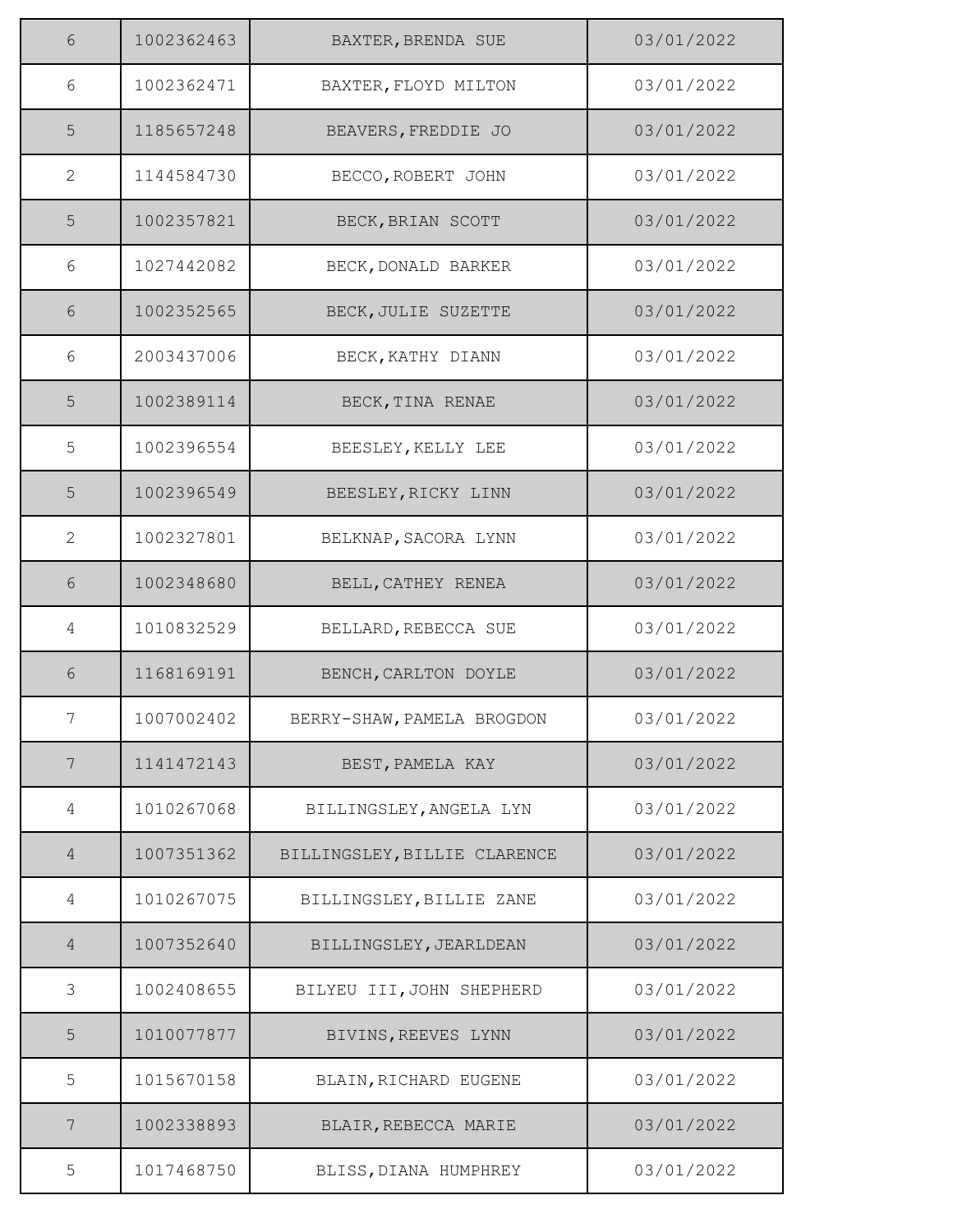| 7              | 1184793282 | BOALES, SANDRA SIMS-KEETON | 03/01/2022 |
|----------------|------------|----------------------------|------------|
| 4              | 1009215264 | BOHLAR, SALLY LEIGH        | 03/01/2022 |
| $\overline{4}$ | 1002335226 | BOHLAR, TONI LYNN          | 03/01/2022 |
| 4              | 1018302439 | BOLIN, KAREN ROLAND        | 03/01/2022 |
| 5              | 1018267183 | BOLIN, TONIE LOISANA       | 03/01/2022 |
| $\mathbf{2}$   | 1021174232 | BONNER, JEFFREY PAUL       | 03/01/2022 |
| $\mathbf{2}$   | 1021174284 | BONNER, MELINDA ANN        | 03/01/2022 |
| 5              | 1178799685 | BOWEN, MEGAN ASHLEY        | 03/01/2022 |
| 3              | 1014179341 | BOWERS, CHANDLER PAUL      | 03/01/2022 |
| 3              | 1002328535 | BOWERS, CHARLES WILLIAM    | 03/01/2022 |
| $\mathbf{2}$   | 1002384906 | BOWERS, DAVID MICHAEL      | 03/01/2022 |
| $\mathfrak{Z}$ | 1002329005 | BOWERS, JANYTH             | 03/01/2022 |
| 3              | 1145941042 | BOWERS, JENNA MARLAYNE     | 03/01/2022 |
| $\mathbf 1$    | 1002320826 | BOYD, DENNIS DERL          | 03/01/2022 |
| 6              | 2133940193 | BRADDOCK, JACQUELINE       | 03/01/2022 |
| 6              | 1090895432 | BRADDOCK, JAY DON          | 03/01/2022 |
| $\sqrt{6}$     | 1148365904 | BRADLEY, LINDSEY BROOKE    | 03/01/2022 |
| 6              | 1041520900 | BRADLEY, RYAN WAYNE        | 03/01/2022 |
| $\overline{4}$ | 1002761800 | BRAME, BRUCE LYNN          | 03/01/2022 |
| 4              | 1150149580 | BRAME, JENNIFER DELAINE    | 03/01/2022 |
| 6              | 1002359586 | BRAUCHI, DONNA CAROL       | 03/01/2022 |
| 6              | 1002691180 | BRAUCHI, RONALD D          | 03/01/2022 |
| 6              | 1031244217 | BREWER, CHARLES RUSSELL    | 03/01/2022 |
| 6              | 1156748297 | BREWER, LILLIAN            | 03/01/2022 |
| 5              | 1023272115 | BREWER, MELINDA DIANE      | 03/01/2022 |
| 2              | 1008983936 | BRIDGEMAN, SANDI E         | 03/01/2022 |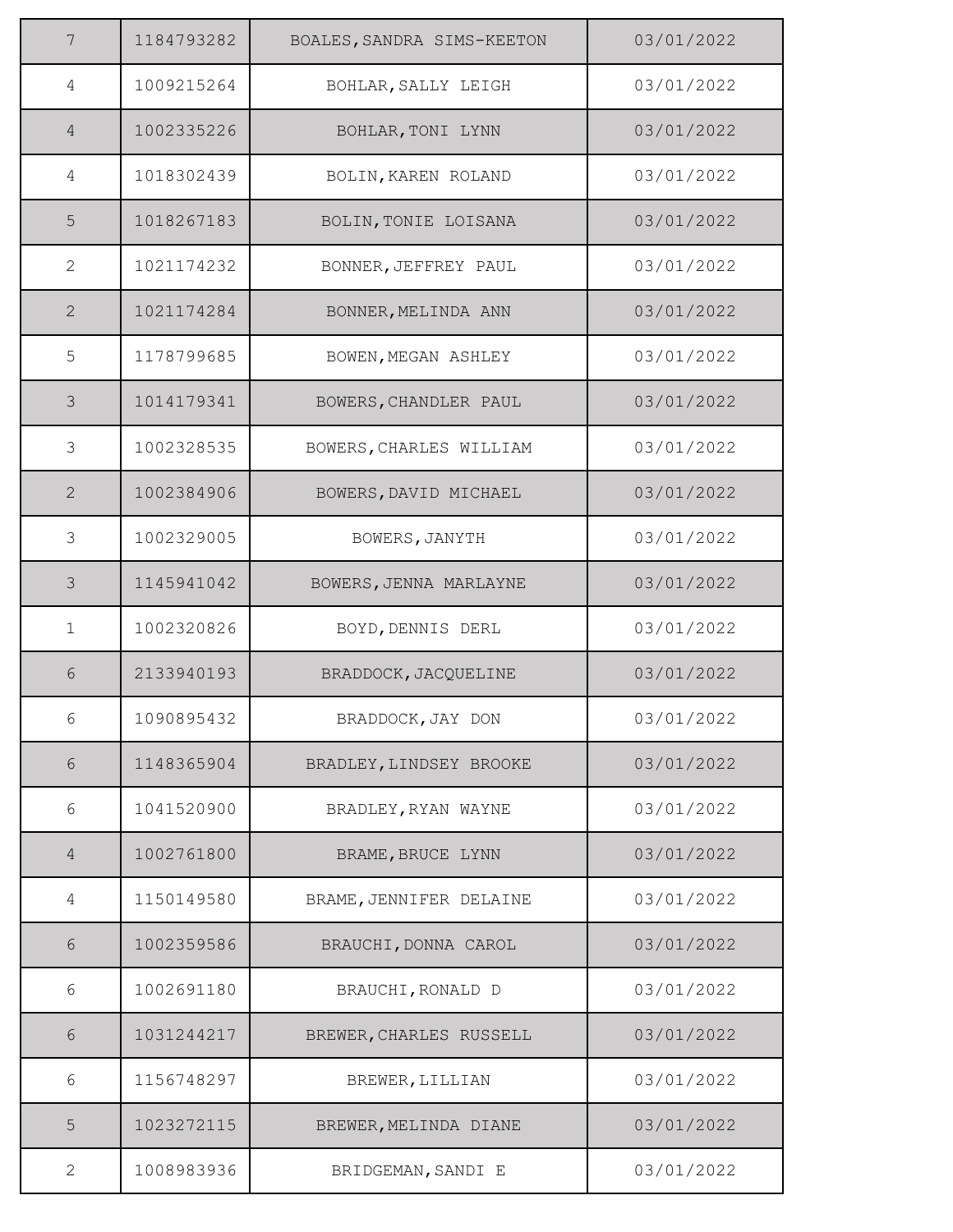| $\overline{2}$ | 2154888908 | BRIDGEMAN, WILLIE L       | 03/01/2022 |
|----------------|------------|---------------------------|------------|
| 7              | 1007104346 | BRIDGEMAN, YVONNE CHERI   | 03/01/2022 |
| 6              | 1002691387 | BRIDGES, KAREN ANN        | 03/01/2022 |
| 7              | 1148989408 | BRIDGES, RACHEL COLLEEN   | 03/01/2022 |
| 5              | 1002394935 | BRIGGS, PHYLLIS MAE       | 03/01/2022 |
| 5              | 1002394926 | BRIGGS, PORTER R          | 03/01/2022 |
| 6              | 2185731903 | BROADDUS, K LEIGH JO      | 03/01/2022 |
| 6              | 1002349436 | BROMWELL, CRISTY JO       | 03/01/2022 |
| $\mathbf{2}$   | 1002374035 | BRONNER, DAVID PAUL       | 03/01/2022 |
| 6              | 1167703943 | BROOKS, ANDRA CHANELL     | 03/01/2022 |
| 7              | 1002322628 | BROOKS, CALVIN TAYLOR     | 03/01/2022 |
| 6              | 1005573127 | BROOKS, RYAN WIN          | 03/01/2022 |
| 6              | 2185386675 | BROTHERTON, BRADY MATTHEW | 03/01/2022 |
| 6              | 1156914095 | BROTHERTON, KARIN ADELYN  | 03/01/2022 |
| 6              | 1144035295 | BROTHERTON, MATT HOLMAN   | 03/01/2022 |
| 5              | 1002409051 | BROWN, BILLY JAMES        | 03/01/2022 |
| $6\,$          | 1179266989 | BROWN, PAULA JANICE       | 03/01/2022 |
| 6              | 1023359777 | BROWN, TIMOTHY FRANK      | 03/01/2022 |
| $\overline{4}$ | 1002331797 | BRUCE, CYNTHIA LEE        | 03/01/2022 |
| 7              | 1159550389 | BRUCE, JERRY RYAN         | 03/01/2022 |
| 7              | 1023006858 | BRUCE, TRACY YVETTE       | 03/01/2022 |
| $\mathbf{2}$   | 1002390396 | BRUTON, JAMES EDWARD      | 03/01/2022 |
| $\mathbf{2}$   | 1002390383 | BRUTON, LINDA G           | 03/01/2022 |
| $\mathbf{2}$   | 1002386643 | BRYAN, ARNEL LEE          | 03/01/2022 |
| $\mathbf{2}$   | 1154027973 | BUCHANAN, CARLA SUE       | 03/01/2022 |
| $\mathbf{2}$   | 1154790837 | BUCHANAN, CLARENCE RAY    | 03/01/2022 |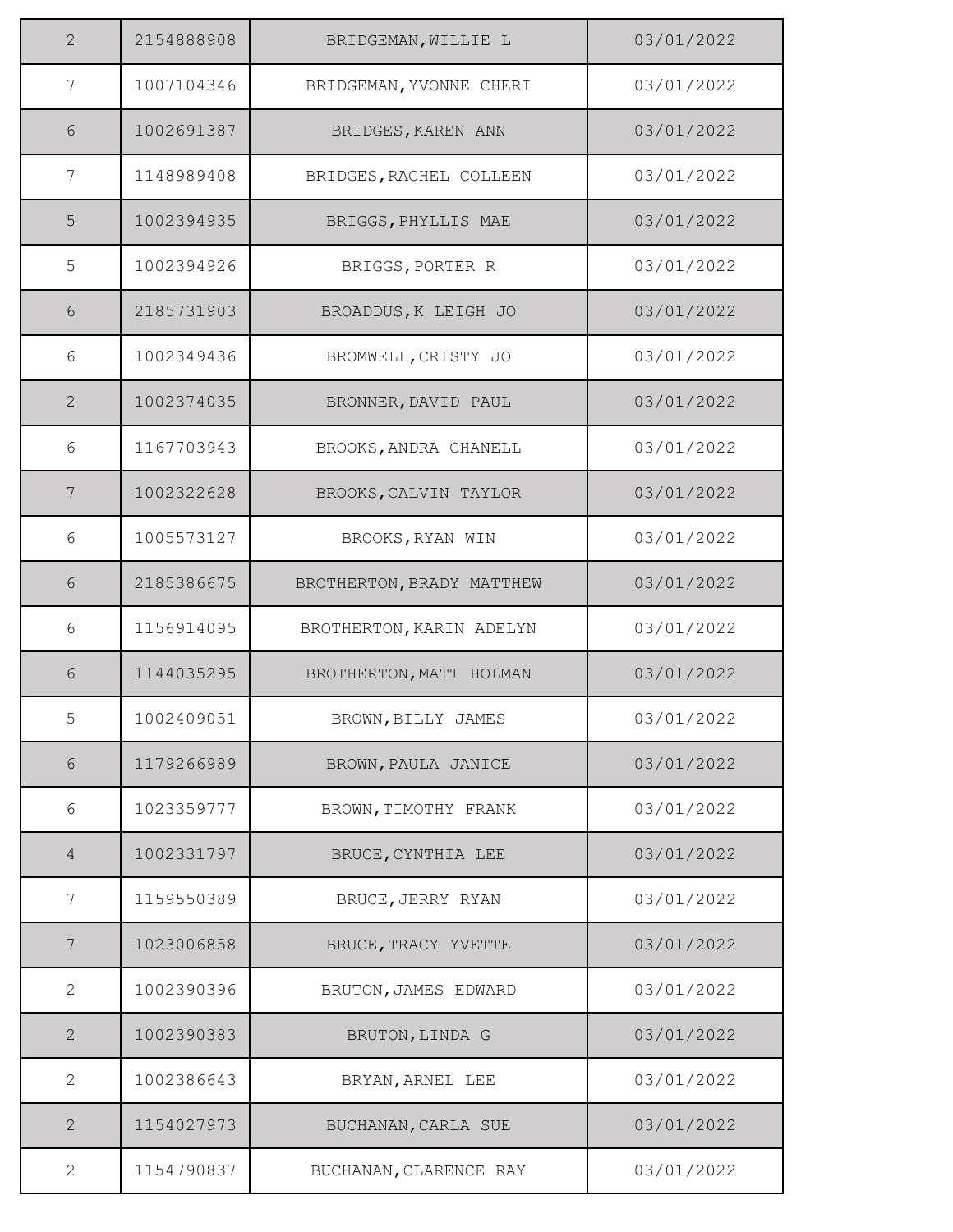| $\overline{2}$ | 1155088480 | BUCHANAN, FLINT LOGAN            | 03/01/2022 |
|----------------|------------|----------------------------------|------------|
| $\mathbf{1}$   | 1213204276 | BUCHANAN, JAMES ALAN             | 03/01/2022 |
| 2              | 1055645308 | BUCHANAN, MARTHA SUE             | 03/01/2022 |
| $\mathbf{1}$   | 2110058722 | BUCHANAN, SUSAN CLAUDETTE        | 03/01/2022 |
| 7              | 1011623889 | BUCK, JEREMY MICHAEL             | 03/01/2022 |
| 6              | 2188120645 | BURCH, KEANU JEREMIAH            | 03/01/2022 |
| $\mathcal{S}$  | 1012008094 | BURGER, INGRA LYNN               | 03/01/2022 |
| 3              | 1002328561 | BURGER, KEN RAY                  | 03/01/2022 |
| $6\,$          | 1156742732 | BURKHALTER, MELISSA LYNN         | 03/01/2022 |
| 5              | 1002408189 | BURNS, PAULA J                   | 03/01/2022 |
| 2              | 1002357308 | BURNS, ROBERT JACK               | 03/01/2022 |
| 2              | 1002359615 | BURNS, SANDY C                   | 03/01/2022 |
| 2              | 1002373050 | BURNS, TAMRA KAY                 | 03/01/2022 |
| 5              | 1014564793 | BURR, DEWEY FRANCE               | 03/01/2022 |
| 6              | 1002349848 | BUZZARD, VANESSA G               | 03/01/2022 |
| 4              | 1002333710 | BYBEE, SHAWN ANN                 | 03/01/2022 |
| $6\,$          | 1017933175 | CALHOUN, NATISHA INEZ            | 03/01/2022 |
| $\mathbf{1}$   | 1013535149 | CALLAWAY, JESSE COLIN            | 03/01/2022 |
| 2              | 1014426836 | CAMBERN, ZACHARY GRANT           | 03/01/2022 |
| 6              | 1218479858 | CAMBERN-FURGASON, BENNETT LYNANN | 03/01/2022 |
| 3              | 2148572727 | CAMDEN, JAMES ROSS               | 03/01/2022 |
| 3              | 1144660965 | CAMDEN, MARGARET SUE             | 03/01/2022 |
| 6              | 1018618015 | CAMPBELL, BENJAMIN JAMES         | 03/01/2022 |
| 5              | 1007650637 | CAMPBELL, BRANDON COLLINS        | 03/01/2022 |
| 5              | 1145232377 | CAMPBELL, CHRISTY NAN            | 03/01/2022 |
| 2              | 1002386847 | CAMPBELL, DONALD JAMES           | 03/01/2022 |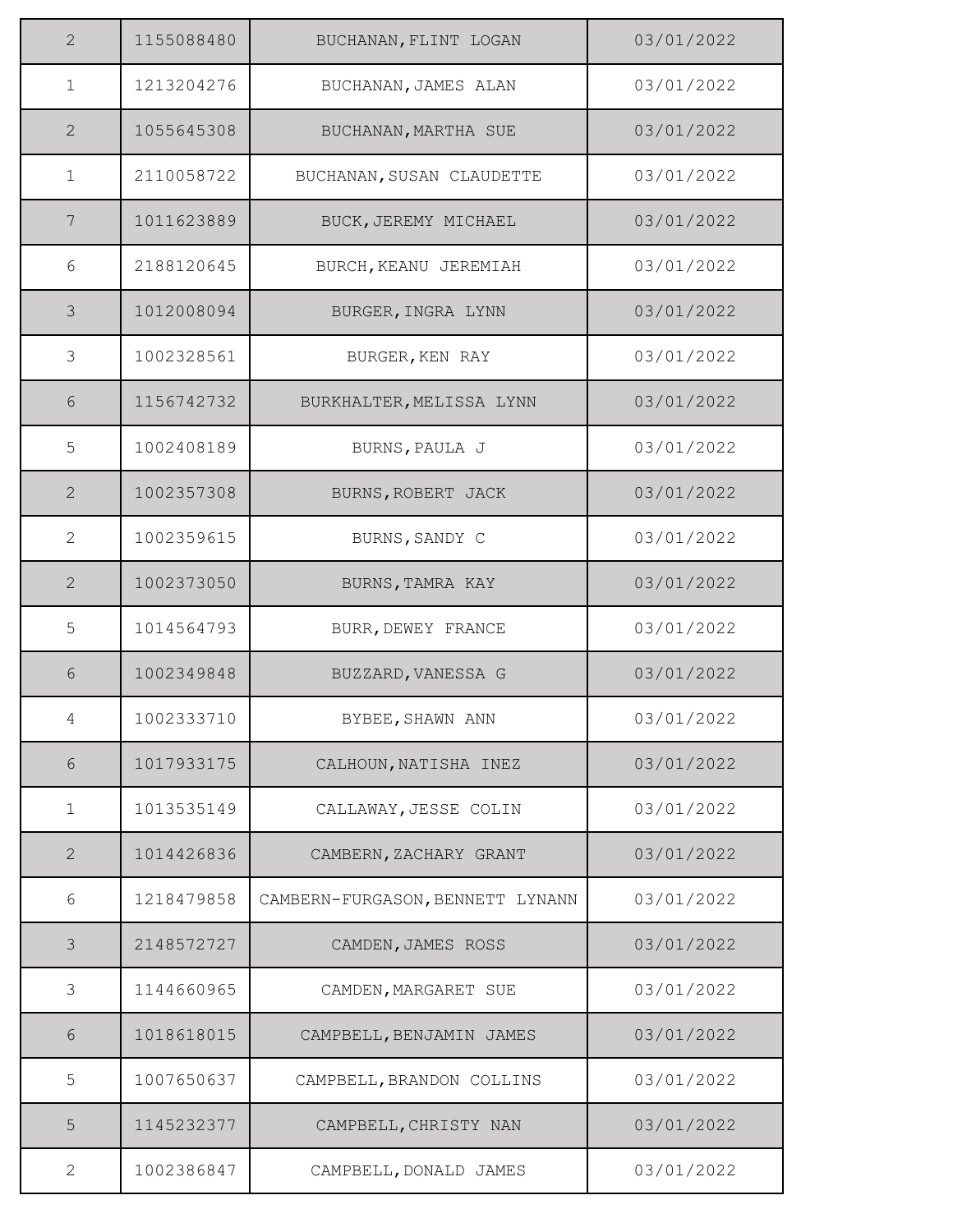| 5              | 1020493072 | CAMPBELL, KATHRYN DELORIER     | 03/01/2022 |
|----------------|------------|--------------------------------|------------|
| 5              | 1002404044 | CAMPBELL, MARTHA CROCKETT      | 03/01/2022 |
| 6              | 1001637341 | CAMPBELL, MAYRA CASSANDRA      | 03/01/2022 |
| 5              | 2171188494 | CAMPBELL, MICHAEL ALAN         | 03/01/2022 |
| 6              | 2121469777 | CAMPOS, KRISTIN PARNELL        | 03/01/2022 |
| 6              | 1211016858 | CAMPOS-MALDONADO, JOSE EDUARDO | 03/01/2022 |
| 2              | 1002385283 | CANTRELL, THOMAS T             | 03/01/2022 |
| $\overline{2}$ | 1002388559 | CARLISLE, CARY GRANT           | 03/01/2022 |
| $\overline{2}$ | 1002388983 | CARLISLE, MYRA LORENA          | 03/01/2022 |
| 7              | 2183684591 | CARLSON, EDITH ANN             | 03/01/2022 |
| 2              | 1174002852 | CARLSON, ELYSA MAIZELL         | 03/01/2022 |
| $\mathbf{2}$   | 1171848596 | CARLSON, MILO REED             | 03/01/2022 |
| 7              | 2183684618 | CARLSON, RANDALL GLENN         | 03/01/2022 |
| $\overline{2}$ | 2157954141 | CARLSTROM, GLENNALEE VERN      | 03/01/2022 |
| $\overline{2}$ | 1002369522 | CARLTON, LINDA ROSE            | 03/01/2022 |
| $\overline{2}$ | 1002369243 | CARLTON, MARVIN EDWARD         | 03/01/2022 |
| $\overline{4}$ | 1027925790 | CARTER, CASEY WAYNE            | 03/01/2022 |
| $\mathbf{2}$   | 1002371939 | CARTER, DAVID LEE              | 03/01/2022 |
| 6              | 1011533326 | CARTER, MELANIE MARIE          | 03/01/2022 |
| 2              | 1002387679 | CARTER, RONALD DAVID           | 03/01/2022 |
| 6              | 1002376470 | CARTER, VICTOR DON             | 03/01/2022 |
| $\mathbf 1$    | 1002322157 | CHACE, BEVERLY ANN             | 03/01/2022 |
| 5              | 1002413365 | CHANCELLOR, KATHERINE ANN      | 03/01/2022 |
| 5              | 1002413308 | CHANCELLOR, LARRY ROBERT       | 03/01/2022 |
| 5              | 2120127305 | CHANCELLOR, ROBERT EDWARD      | 03/01/2022 |
| 5              | 1020577785 | CHAPMAN, BETTY SEITZ           | 03/01/2022 |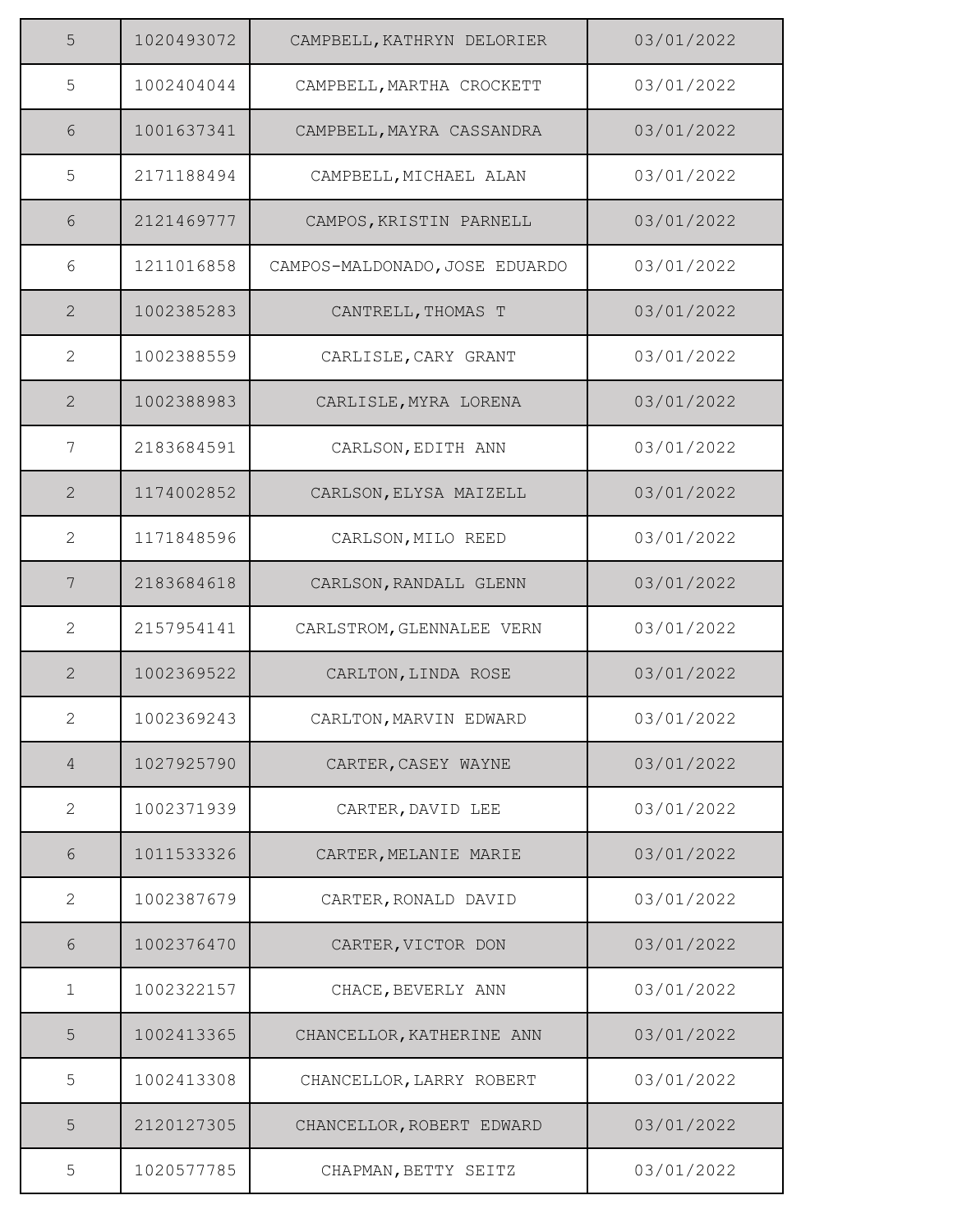| 5              | 1020577802 | CHAPMAN, JOHN WYLEY            | 03/01/2022 |
|----------------|------------|--------------------------------|------------|
| 6              | 1002340073 | CHARLES, KIM                   | 03/01/2022 |
| 6              | 2123246520 | CHESTER, LORLINDA OGARIO       | 03/01/2022 |
| 6              | 1022635099 | CHESTER, RICHARD DALE          | 03/01/2022 |
| 5              | 1156733856 | CHILDRESS, CADE GARRETT        | 03/01/2022 |
| 5              | 1175682273 | CHILDRESS, SABRINA BLISS       | 03/01/2022 |
| $\overline{2}$ | 2180388362 | CHISUM, EMMA FAITH             | 03/01/2022 |
| $\overline{2}$ | 2168006482 | CHISUM, ISAIAH COLE            | 03/01/2022 |
| $\overline{2}$ | 1002390907 | CHISUM, JEFFREY DARRELL        | 03/01/2022 |
| $\mathbf{2}$   | 1002692000 | CHISUM, LEIGH JENE             | 03/01/2022 |
| 7              | 1002343016 | CHRIESTENSON, TIMOTHY WAYNE    | 03/01/2022 |
| 7              | 1171018988 | CLARK JR, WILLIAM LINWOOD      | 03/01/2022 |
| 6              | 1002404398 | CLARK, JEFFERY FREEMAN         | 03/01/2022 |
| 6              | 1002404419 | CLARK, TAMMY MATTHEW           | 03/01/2022 |
| 6              | 1209183426 | CLEMENS, KAYLEE LARUE          | 03/01/2022 |
| 1              | 1002321255 | CLEMMONS, LINDA MARIE          | 03/01/2022 |
| $6\,$          | 1023566026 | CLOUD, ALAN RAY                | 03/01/2022 |
| 6              | 1002359847 | CLOUD, CECELIA ANN             | 03/01/2022 |
| 7              | 1002371258 | CLOUD, RENELL MORGAN           | 03/01/2022 |
| 4              | 1011633307 | CLOWER, GEORGENA MARIE         | 03/01/2022 |
| $\overline{2}$ | 1002325268 | CLOYD, TERESA ANN              | 03/01/2022 |
| $\mathbf{2}$   | 1004947679 | COCHRAN, AMBER DEAN            | 03/01/2022 |
| $\mathbf{2}$   | 1147933559 | COCHRAN, TANNER MAR            | 03/01/2022 |
| 6              | 1002739249 | COIL, MICHELLE DAWN            | 03/01/2022 |
| $\mathcal{S}$  | 1002328574 | COLLINGSWORTH, ROSELLE VERNICE | 03/01/2022 |
| 4              | 1148277555 | COLLINS, TRUDY DAVIS           | 03/01/2022 |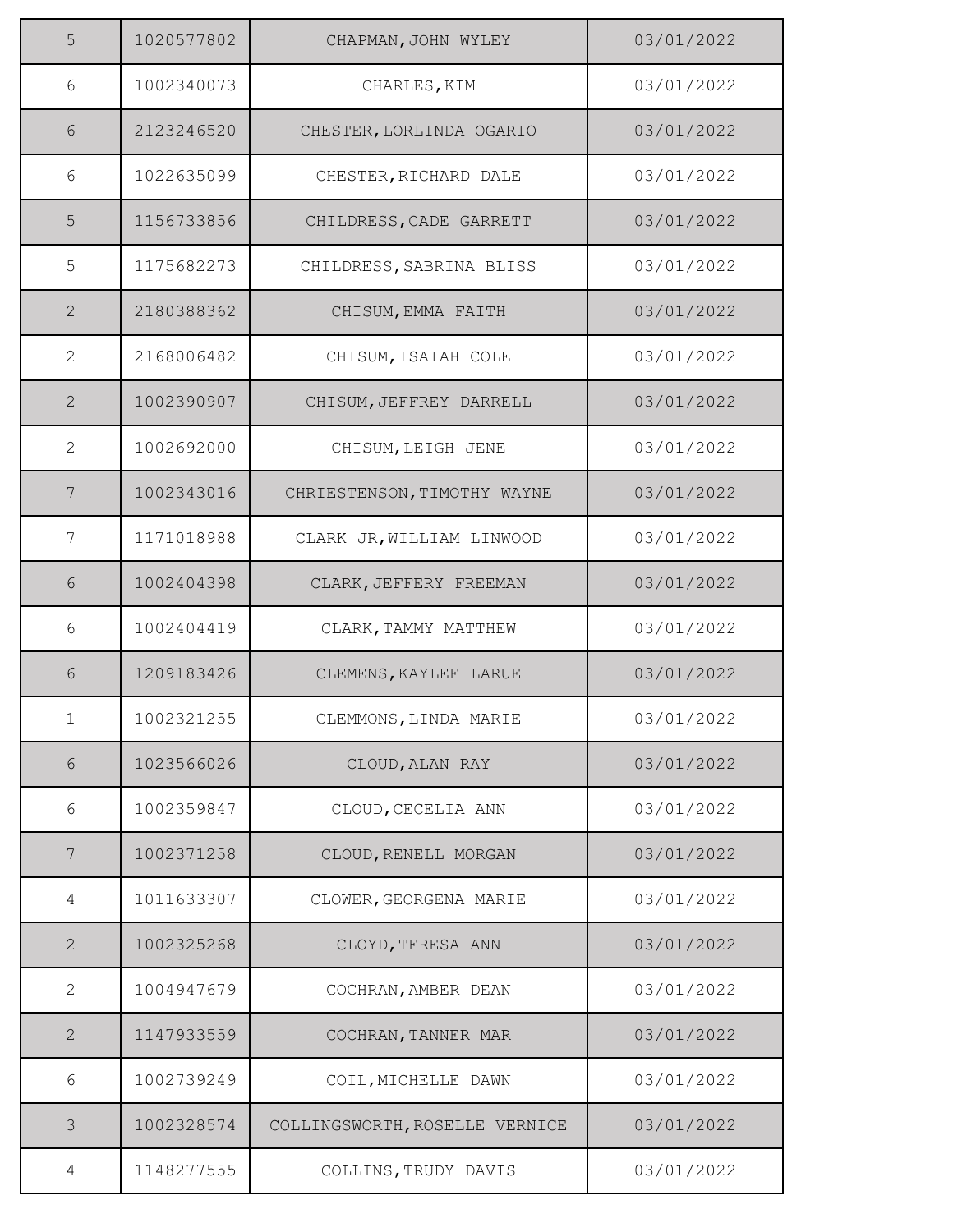| 5              | 1023680909 | COMBS, JOY JUANELL          | 03/01/2022 |
|----------------|------------|-----------------------------|------------|
| 5              | 1052629361 | CONNER, ANNIE JEAN          | 03/01/2022 |
| 4              | 1129959493 | CONNER, DIANA FAYE          | 03/01/2022 |
| 6              | 2166155576 | CONNER, GUY MATTHEW         | 03/01/2022 |
| $\overline{4}$ | 1176294833 | CONNER, JULIA FAYE          | 03/01/2022 |
| 5              | 1002409219 | CONNER, TERESA CHRISTINE    | 03/01/2022 |
| $\mathbf 1$    | 1165931634 | COOMBES, BRITTNEY NICOLE    | 03/01/2022 |
| $\mathbf{1}$   | 1052751448 | COOMBES, JACQUELINE JONELLE | 03/01/2022 |
| $\mathbf{1}$   | 1002321684 | COOMBES, SANDRA STORY       | 03/01/2022 |
| $\mathbf 1$    | 1009145912 | COOMBES, TERRY DAVID        | 03/01/2022 |
| 5              | 1040269307 | CORSE, CHANDRA SUZANNE      | 03/01/2022 |
| 6              | 1138661084 | COTTER, CYNTHIA MAIN        | 03/01/2022 |
| 6              | 2123326212 | COTTRELL, MELISSA ANN       | 03/01/2022 |
| 5              | 1002409424 | COURTNEY JR, FRED GREY      | 03/01/2022 |
| 5              | 1002409411 | COURTNEY, SUZANNE LANEIL    | 03/01/2022 |
| 6              | 1021095901 | COUTS, CHARLEY WAYNE        | 03/01/2022 |
| 5              | 1002404689 | COUTS, CHERYL ANN           | 03/01/2022 |
| 6              | 1002360392 | COUTS, CLINTON PAUL         | 03/01/2022 |
| 6              | 1002342033 | COUTS, GAY-LYNN             | 03/01/2022 |
| 5              | 1002404691 | COUTS, JOE ALLEN            | 03/01/2022 |
| 3              | 1002329022 | COUTS, JOHN PERRY           | 03/01/2022 |
| 6              | 1021354711 | COUTS, KANDICE LEA          | 03/01/2022 |
| 7              | 1019143767 | COX, BARBARA ANNETTE        | 03/01/2022 |
| 7              | 1014562479 | COX, JOHN LEROY             | 03/01/2022 |
| 6              | 1179354187 | COX, LORI ELLEN             | 03/01/2022 |
| 6              | 1002350922 | COX, MICHAEL RAY            | 03/01/2022 |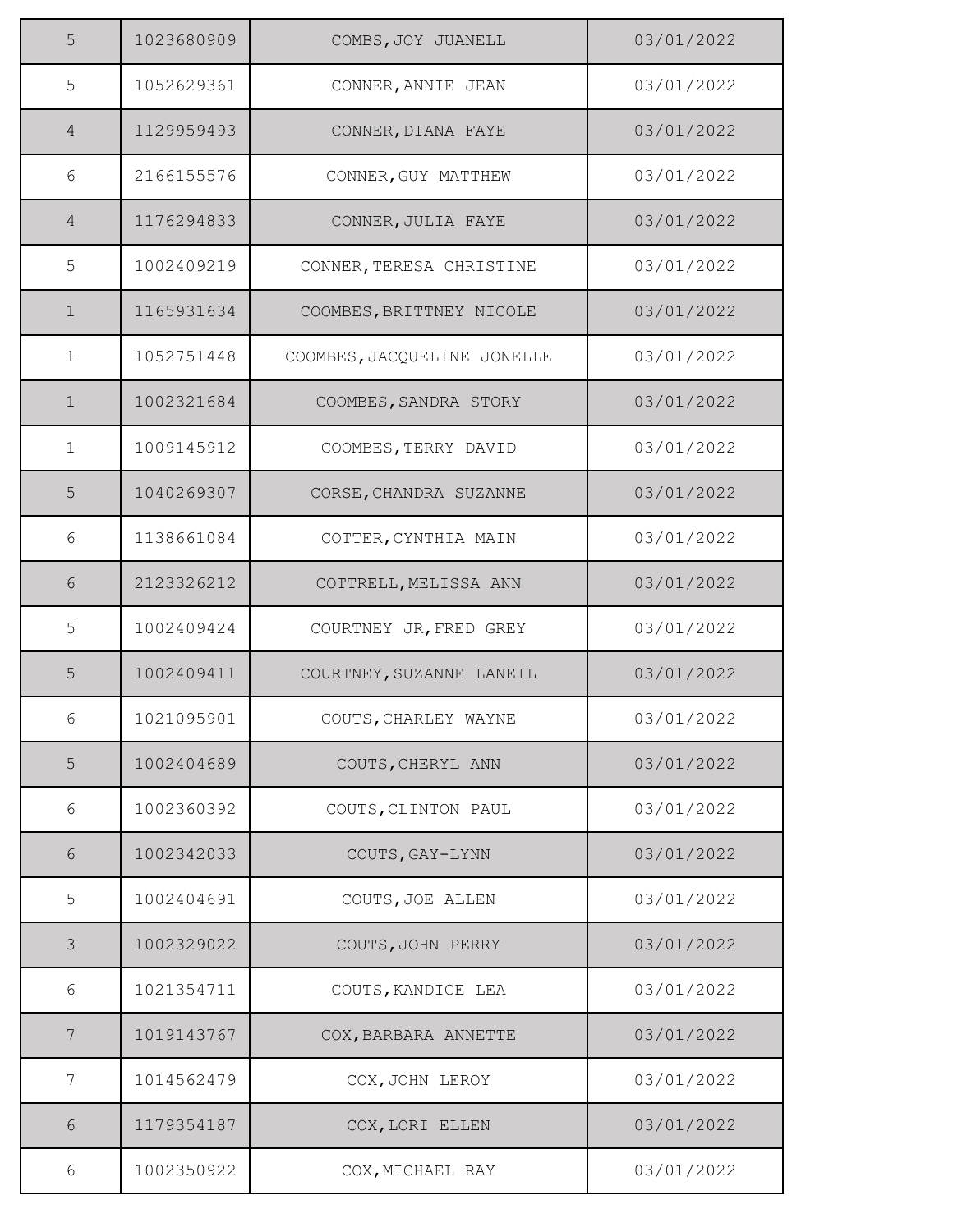| 6              | 1002690958 | COX, SHERRY LYNN        | 03/01/2022 |
|----------------|------------|-------------------------|------------|
| 7              | 1199208636 | COX, TOMMY JOE          | 03/01/2022 |
| 2              | 2187649518 | COX, WESTON LEE         | 03/01/2022 |
| $\mathbf{2}$   | 1014594660 | CRAIG, JANET LEE        | 03/01/2022 |
| $6\,$          | 1002405898 | CRAIG, LARRY NEWTON     | 03/01/2022 |
| 6              | 1002405880 | CRAIG, MELANY MILLER    | 03/01/2022 |
| 6              | 1019888734 | CRAIG, SARAH ANN        | 03/01/2022 |
| 6              | 1002394534 | CRAWFORD, BOBBY EARL    | 03/01/2022 |
| 6              | 1002394547 | CRAWFORD, CYNTHIA ANN   | 03/01/2022 |
| 4              | 1155626467 | CRAWFORD, WILMA MAXINE  | 03/01/2022 |
| $\overline{4}$ | 1010920932 | CROCKETT, DAVID KING    | 03/01/2022 |
| 4              | 1141362688 | CROCKETT, DIXIE JO      | 03/01/2022 |
| $\overline{4}$ | 1002334045 | CROCKETT, PAMELA ANN    | 03/01/2022 |
| 4              | 1002334050 | CROCKETT, RICHARD KENT  | 03/01/2022 |
| $\overline{7}$ | 1002337503 | CROOK, BILLY RAY        | 03/01/2022 |
| 7              | 1002337492 | CROOK, MARY MARGARET    | 03/01/2022 |
| $6\,$          | 1002357706 | CUNNINGHAM, IVY BRANDT  | 03/01/2022 |
| 2              | 1002365282 | CURFMAN, KURT           | 03/01/2022 |
| 6              | 1011656364 | CURFMAN, MICHAEL KURT   | 03/01/2022 |
| 2              | 1002365160 | CURFMAN, TERESA KAY     | 03/01/2022 |
| 6              | 2178012313 | CURRIER, CHARLES WESLEY | 03/01/2022 |
| 6              | 2178012332 | CURRIER, MARY JANE      | 03/01/2022 |
| 6              | 1186794182 | CURRY, ALEX JOSEPH      | 03/01/2022 |
| 7              | 1002367632 | CURRY, FAUSTINA ANN     | 03/01/2022 |
| 6              | 2123519593 | CURRY, HALEY STASCHKE   | 03/01/2022 |
| 7              | 1002367645 | CURRY, JOHN STEWART     | 03/01/2022 |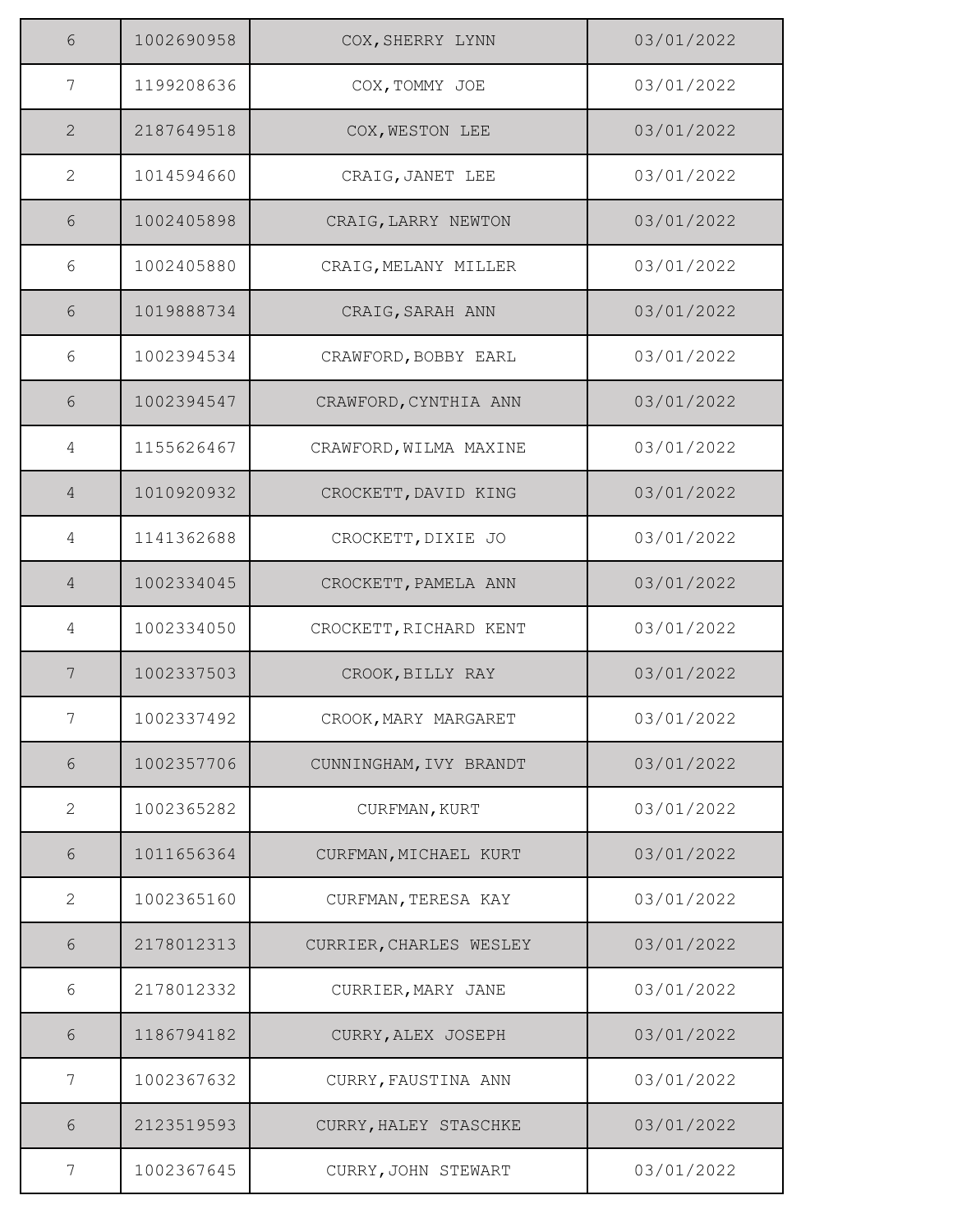| 6               | 1138881894 | CURTIS, KRISTEN           | 03/01/2022 |
|-----------------|------------|---------------------------|------------|
| 7               | 1002370263 | DACUS, MIA ANDRELLE       | 03/01/2022 |
| $\overline{2}$  | 1020211073 | DALLAS, CORY BRENDON      | 03/01/2022 |
| 6               | 1002403075 | DALTON, PAMELA JEAN       | 03/01/2022 |
| 2               | 1210580105 | DANIEL, SONJA PITMAN      | 03/01/2022 |
| 7               | 2158539824 | DARNELL, BLAKE RAY        | 03/01/2022 |
| $7\phantom{.0}$ | 1004987268 | DARNELL, BRIAN WILLIAM    | 03/01/2022 |
| 7               | 1191103734 | DARNELL, BUDDY RAY        | 03/01/2022 |
| 7               | 1192458874 | DARNELL, PATRICIA ANN     | 03/01/2022 |
| 7               | 1021547258 | DAUGHERTY, DANNY MCGILL   | 03/01/2022 |
| 7               | 1002350001 | DAUGHERTY, DONNA KAY      | 03/01/2022 |
| 2               | 1002388460 | DAUGHERTY, LAURIE LEA     | 03/01/2022 |
| 2               | 1002387900 | DAUGHERTY, MARVIN LEON    | 03/01/2022 |
| $\overline{2}$  | 1013198277 | DAVILA, JEREMIAH JOE      | 03/01/2022 |
| $\mathbf 1$     | 1009579293 | DAVIS, DANA PEEVEY        | 03/01/2022 |
| 3               | 1015380842 | DAVIS, DEBORAH FERN       | 03/01/2022 |
| 5               | 1040708077 | DAVIS, PATRICIA LOUISE    | 03/01/2022 |
| 5               | 1040825330 | DAVIS, RANDALL TODD       | 03/01/2022 |
| $\mathcal{S}$   | 1015380937 | DAVIS, RYAN COLEMAN       | 03/01/2022 |
| $\mathbf{2}$    | 1166676997 | DAVIS, TANNER LEE         | 03/01/2022 |
| $\mathbf{2}$    | 1013345759 | DAVIS, THERESA ANN        | 03/01/2022 |
| 6               | 1150180663 | DAVIS, THOMAS MATTHEW     | 03/01/2022 |
| $6\,$           | 2120192161 | DAVIS, VERONICA           | 03/01/2022 |
| 7               | 1042074736 | DAWSON, CARL FRANCIS      | 03/01/2022 |
| 7               | 2169684805 | DAWSON, JENNIFER LYNNETTE | 03/01/2022 |
| 4               | 1002332303 | DAY, ANITA MARIE          | 03/01/2022 |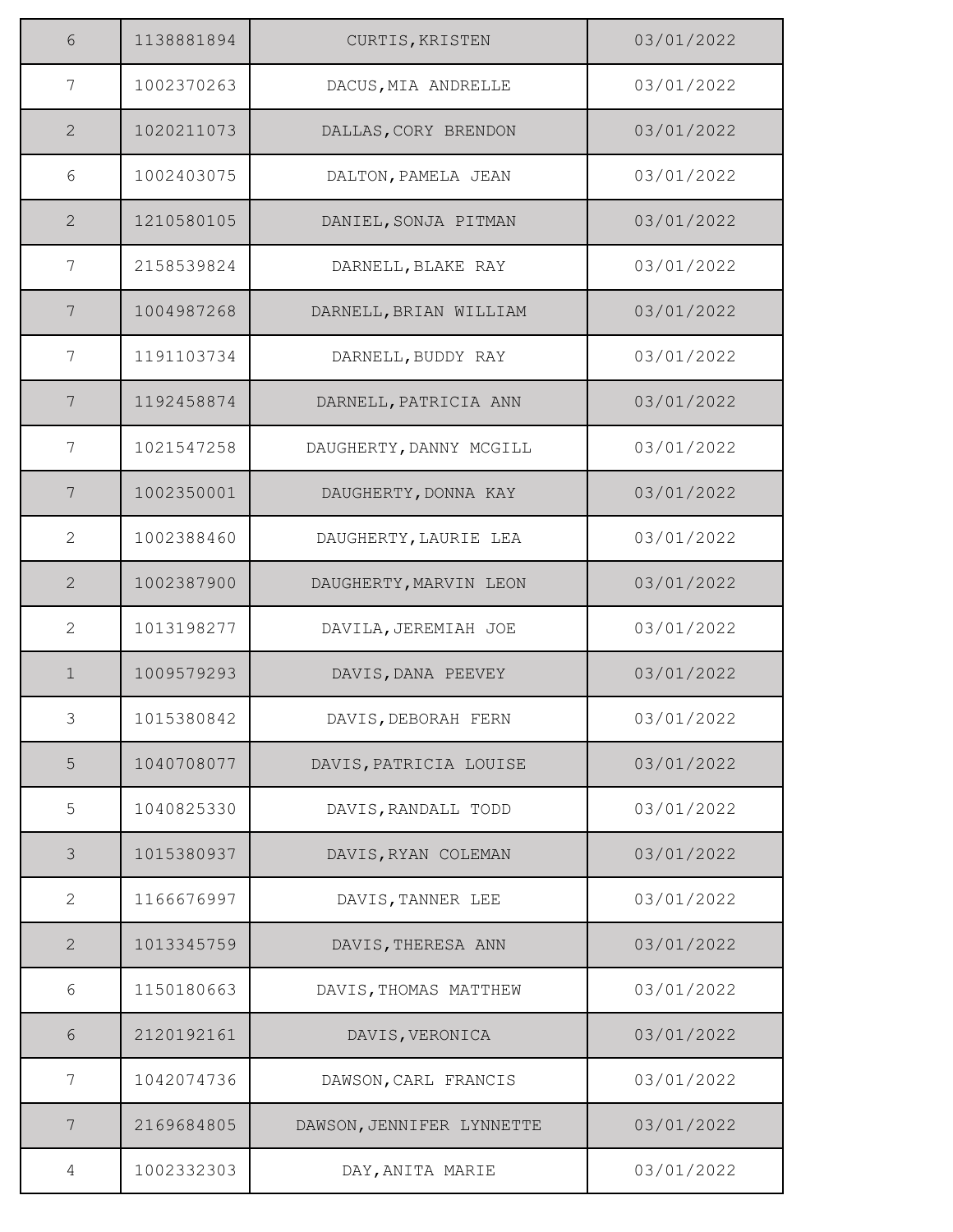| 7              | 1191985262 | DAY, RODNEY JAY            | 03/01/2022 |
|----------------|------------|----------------------------|------------|
| $\overline{7}$ | 1031315697 | DAY, TROI RENE             | 03/01/2022 |
| 6              | 1189549441 | DEFEVER, ETHAN LANCE       | 03/01/2022 |
| 6              | 1002352084 | DEFEVER, LANCE EDWARD      | 03/01/2022 |
| $\mathbf{2}$   | 1191345681 | DEMPSEY, AMBER DELYNN      | 03/01/2022 |
| 2              | 1020211561 | DEVUYST, MARY LINDA        | 03/01/2022 |
| $\overline{2}$ | 1020626180 | DEVUYST, RICHARD CHARLES   | 03/01/2022 |
| 6              | 2187637428 | DILL, LORITA M             | 03/01/2022 |
| 5              | 1023665340 | DILLS, COURTNEY MICHELLE   | 03/01/2022 |
| 5              | 2002235634 | DILLS, RICHARD AARON       | 03/01/2022 |
| $6\,$          | 1002403828 | DIXON, DEBRA LUCILLE       | 03/01/2022 |
| 7              | 2129646197 | DOBBS, MEGAN MARIE         | 03/01/2022 |
| 5              | 1023360827 | DORN, CHRISTOPHER PATRICK  | 03/01/2022 |
| 5              | 1010940957 | DOSS, SANDRA CLARICE       | 03/01/2022 |
| 6              | 1135050381 | DOTSON, DWAYNE ALLEN       | 03/01/2022 |
| 2              | 1002323099 | DOUGLAS, DEBBIE L          | 03/01/2022 |
| $\overline{2}$ | 1002366252 | DOUGLAS, DEBRA LAMAR       | 03/01/2022 |
| 6              | 1183577462 | DOUGLAS, NATOSHA CRYSTAL   | 03/01/2022 |
| $\mathbf{2}$   | 1002365346 | DOUGLAS, RAYMOND M         | 03/01/2022 |
| $\overline{2}$ | 1157115156 | DOUGLAS, ROBERT DALE       | 03/01/2022 |
| $\overline{2}$ | 1031814252 | DOUGLAS-MEDLEY, KARLI LYNN | 03/01/2022 |
| 5              | 1002358335 | DOWNEY, JAMES WOODROW      | 03/01/2022 |
| $6\,$          | 1002414124 | DUENKEL, EDDIE LYNN        | 03/01/2022 |
| 6              | 1002414130 | DUENKEL, MARY SANDFORD     | 03/01/2022 |
| $\mathbf{2}$   | 1002403956 | DUNLAP, DURWARD ALLEN      | 03/01/2022 |
| 2              | 2137131249 | DURHAM, RICKY ERVIN        | 03/01/2022 |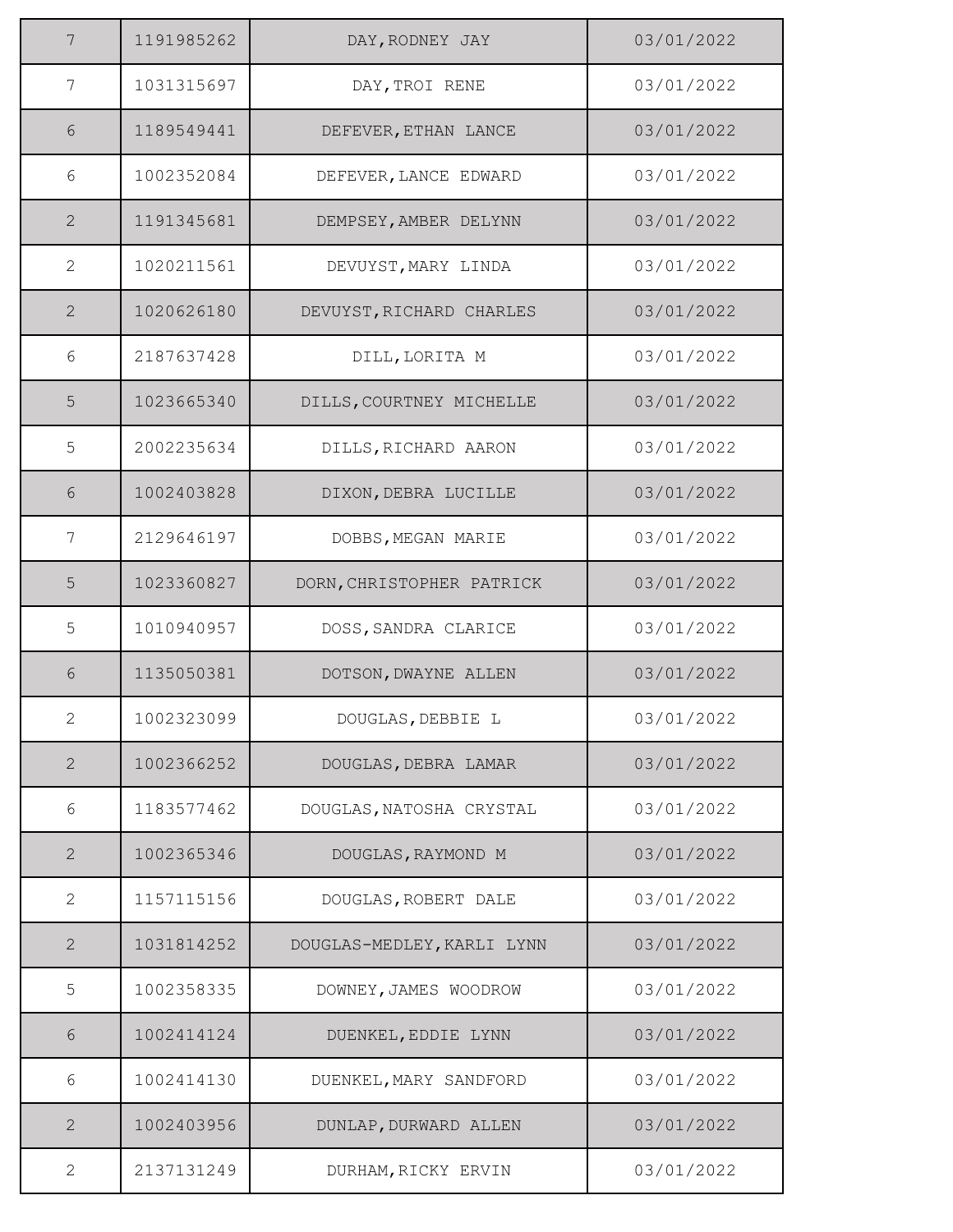| 7            | 1020211779 | DYER, CHELSEA BREANNA     | 03/01/2022 |
|--------------|------------|---------------------------|------------|
| 6            | 2172315247 | DYSON, BRAYDEN REID       | 03/01/2022 |
| 5            | 1011815580 | EAST, JOHN L              | 03/01/2022 |
| $\mathbf{1}$ | 2123864453 | EDWARDS MCBEE, MORGAN ANN | 03/01/2022 |
| 7            | 1009028338 | EDWARDS, BELINDA LEE      | 03/01/2022 |
| 7            | 1009027784 | EDWARDS, JEREL THOMAS     | 03/01/2022 |
| 7            | 2139607517 | EDWARDS, MARK ALAN        | 03/01/2022 |
| 7            | 2146661125 | EDWARDS, PATTY LYNN       | 03/01/2022 |
| 5            | 1042582346 | EGGLESTON, JAMES LAWRENCE | 03/01/2022 |
| 5            | 1042582426 | EGGLESTON, VONDA RUTH     | 03/01/2022 |
| 6            | 1002321240 | ELLIS, HENRY L            | 03/01/2022 |
| 6            | 1002349001 | ELSHEIMER, PHILIP ALBERT  | 03/01/2022 |
| 6            | 1002347851 | ELSHEIMER, PHYLLIS ANN    | 03/01/2022 |
| 7            | 1171779222 | ELY, CHRIS LEON           | 03/01/2022 |
| 6            | 2128225163 | ESCAMILLA, ALYSSA NICOLE  | 03/01/2022 |
| 6            | 1179299891 | ESCAMILLA, KEVIN COLE     | 03/01/2022 |
| $6\,$        | 1056335798 | ETHEREDGE, JODI MILLICAN  | 03/01/2022 |
| 6            | 2155929922 | ETHEREDGE, MCKENNA RENAE  | 03/01/2022 |
| 2            | 1002389339 | EUBANK, JAMES ALAN        | 03/01/2022 |
| $\mathbf{2}$ | 1002389259 | EUBANK, TERESA WOODS      | 03/01/2022 |
| 6            | 1040504096 | FAIRES, LINDA JUNE        | 03/01/2022 |
| $\mathbf{2}$ | 1002367962 | FATHEREE, TIM HOBART      | 03/01/2022 |
| 6            | 1160000349 | FERGUSON, ALVA ISSAC      | 03/01/2022 |
| 6            | 1017146101 | FERGUSON, ANNABELL ELAM   | 03/01/2022 |
| 5            | 1002409242 | FERRELL, DEBORAH RUTH     | 03/01/2022 |
| 7            | 1002380918 | FERRIS, DAVID BRUCE       | 03/01/2022 |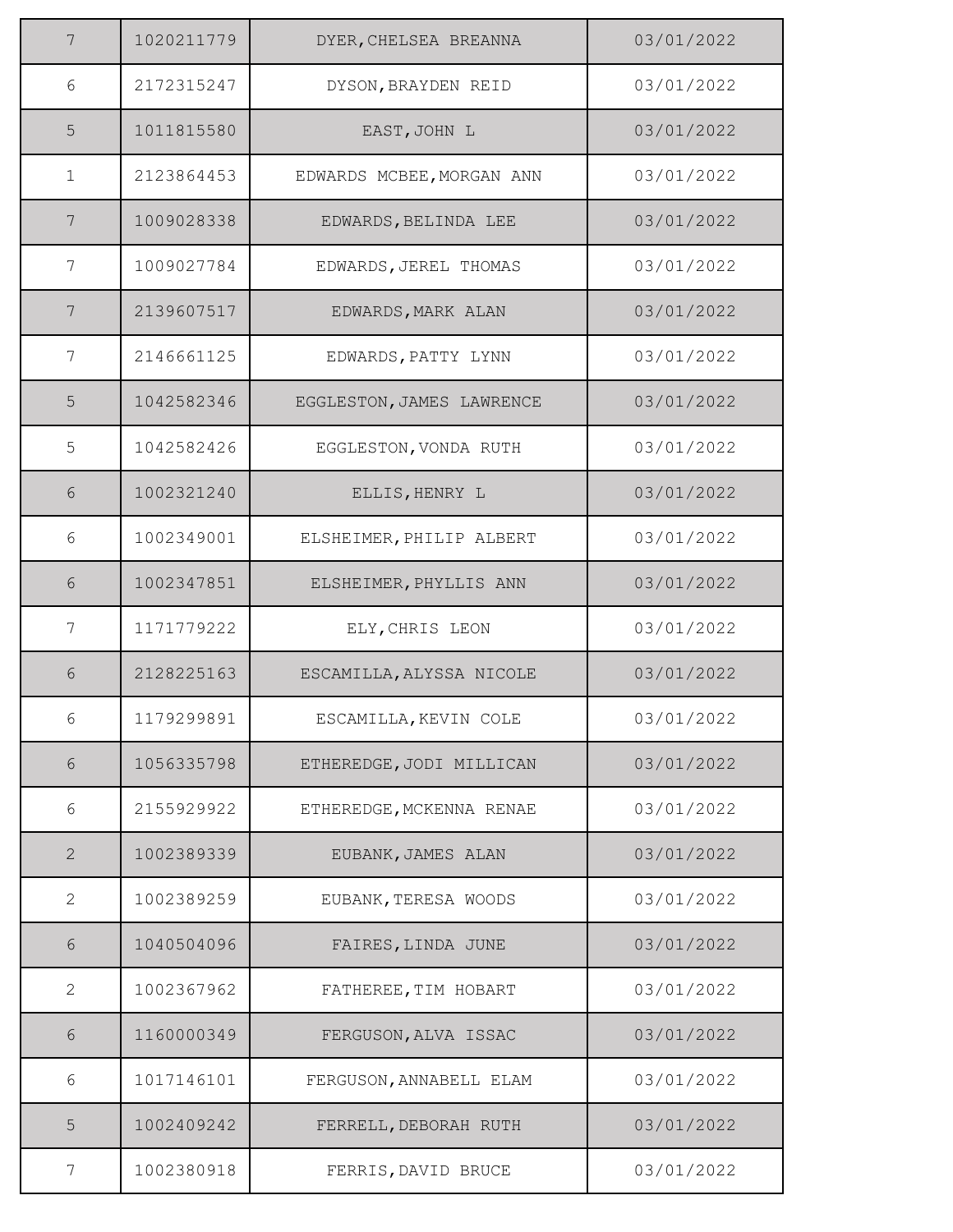| $\overline{7}$ | 1002692435 | FERRIS, GINGER RENEE     | 03/01/2022 |
|----------------|------------|--------------------------|------------|
| $\mathsf S$    | 1002397712 | FIELD, LYNDON MARK       | 03/01/2022 |
| 5              | 1002397731 | FIELD, WANDA JOYCE       | 03/01/2022 |
| $\mathfrak{Z}$ | 1002328640 | FIELDS, BARRY W          | 03/01/2022 |
| $\mathcal{S}$  | 1002328883 | FIELDS, CAROLE LYNN      | 03/01/2022 |
| $\mathbf{2}$   | 1002390639 | FINCH, DONNA ANNE        | 03/01/2022 |
| 2              | 1002389506 | FINCH, ROY BRADLEY       | 03/01/2022 |
| 5              | 2149685727 | FISHER, RUTHIE GERALDINE | 03/01/2022 |
| 5              | 1009406487 | FLAHARITY, CINDY KAYE    | 03/01/2022 |
| 5              | 1178570697 | FLAHARITY, DARRELL WAYNE | 03/01/2022 |
| $\sqrt{6}$     | 1022655053 | FLEETWOOD, HOUSTON MARK  | 03/01/2022 |
| 5              | 1130017070 | FLORES, SUE ELLEN        | 03/01/2022 |
| 5              | 1110039273 | FOLMAR, THOMAS BRETT     | 03/01/2022 |
| 6              | 1189961795 | FORD, JENA GRACE         | 03/01/2022 |
| 6              | 1189969865 | FORD, ROCKY KYLE         | 03/01/2022 |
| 6              | 1043420139 | FOREMAN, JENNIFER LYNN   | 03/01/2022 |
| $\mathbf{2}$   | 1010648073 | FORESTER, KERRI CARLSON  | 03/01/2022 |
| 2              | 1010783739 | FORESTER, ROBERT SCOTT   | 03/01/2022 |
| 5              | 1002414045 | FORMAN, LINDA LANETTE    | 03/01/2022 |
| $\mathbf{1}$   | 1002322119 | FORSYTH, MELINDA CAROL   | 03/01/2022 |
| 6              | 1011614665 | FOSSETT, ANGELITA R      | 03/01/2022 |
| 6              | 2187020582 | FOSSETT, HALEY RACHELLE  | 03/01/2022 |
| $\overline{4}$ | 2122473276 | FRANCK, RODDI J          | 03/01/2022 |
| 7              | 2148401906 | FRANCO, ROSENDO JESUS    | 03/01/2022 |
| $\mathbf 1$    | 1002319799 | FRANKS, JAMES W          | 03/01/2022 |
| $\mathbf 1$    | 1002358841 | FRANKS, LARRY WAYNE      | 03/01/2022 |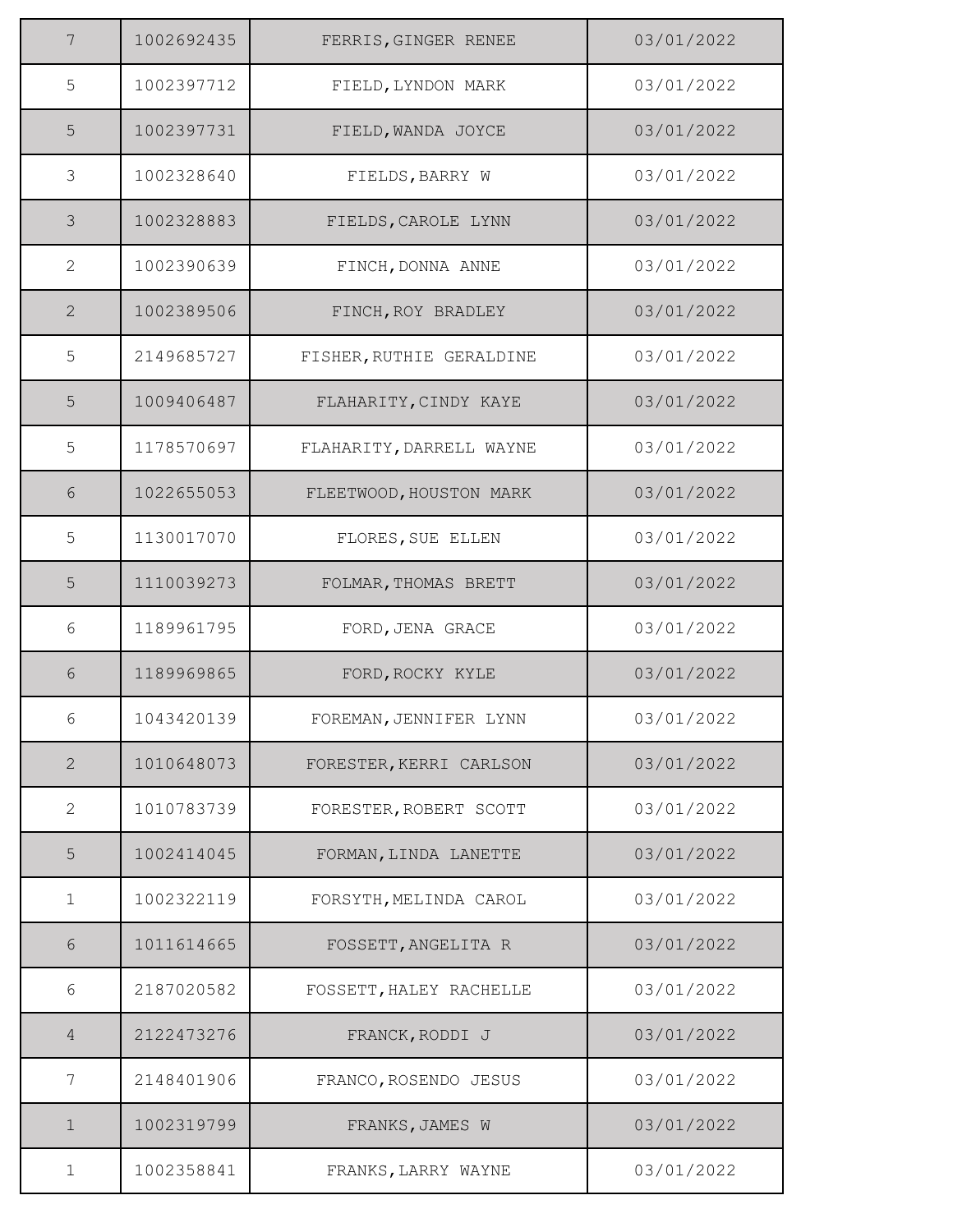| $\mathbf 1$     | 1002319809 | FRANKS, NORA LAJUAN          | 03/01/2022 |
|-----------------|------------|------------------------------|------------|
| $\mathbf{1}$    | 1011586871 | FRANKS, STEVEN RAY           | 03/01/2022 |
| $\mathbf{1}$    | 1002418450 | FRAZIER, ROY WILLIAM         | 03/01/2022 |
| 7               | 1002373225 | FREE, CHERYL J               | 03/01/2022 |
| 7               | 1002873674 | FREE, GARY D                 | 03/01/2022 |
| 7               | 1002373256 | FREE, JIMMY LEROY            | 03/01/2022 |
| $\mathbf{2}$    | 1002388674 | FREELEN, TAMI RAE            | 03/01/2022 |
| $\mathbf{2}$    | 1015020713 | FREELEN, TONY EDWARD         | 03/01/2022 |
| 5               | 1002690700 | FREEMAN, CHALENIA K          | 03/01/2022 |
| $\mathbf{2}$    | 1002324367 | FREUDENRICH, RONALD LYNN     | 03/01/2022 |
| 2               | 1052761589 | FRISTOE, TYSON JAMES         | 03/01/2022 |
| 7               | 1002397966 | FROST, BRYAN KEITH           | 03/01/2022 |
| $7\phantom{.0}$ | 1002400241 | FROST, JULIE ANN             | 03/01/2022 |
| $\mathbf{1}$    | 1002321785 | FRY, GAYLON LAVON            | 03/01/2022 |
| $\overline{4}$  | 1002335108 | FRY, JENNY EVERETT           | 03/01/2022 |
| 1               | 1002321962 | FRY, KIMBERLY DAWN           | 03/01/2022 |
| 5               | 1002403695 | FUEGLEIN, STEVE RAY          | 03/01/2022 |
| $\mathbf{2}$    | 1009257590 | FUENTES, MARK ANTHONY        | 03/01/2022 |
| 2               | 1002374768 | FUENTES, TEENA JANE          | 03/01/2022 |
| $\mathbf 1$     | 1149268573 | FULTON, LARRY JOE            | 03/01/2022 |
| $6\,$           | 2001768156 | FURGASON, NATHAN BLAIN       | 03/01/2022 |
| $\mathbf{1}$    | 1138176250 | FURGERSON, ADELINE JOSEPHINE | 03/01/2022 |
| 5               | 1002403270 | FURNISH, JAY DUAINE          | 03/01/2022 |
| 5               | 1002403289 | FURNISH, KAREN LOIS          | 03/01/2022 |
| 6               | 1002370817 | GAGE, MARGARETT ELLEN        | 03/01/2022 |
| 6               | 1002353528 | GAGE, WILLIAM JEFFERY        | 03/01/2022 |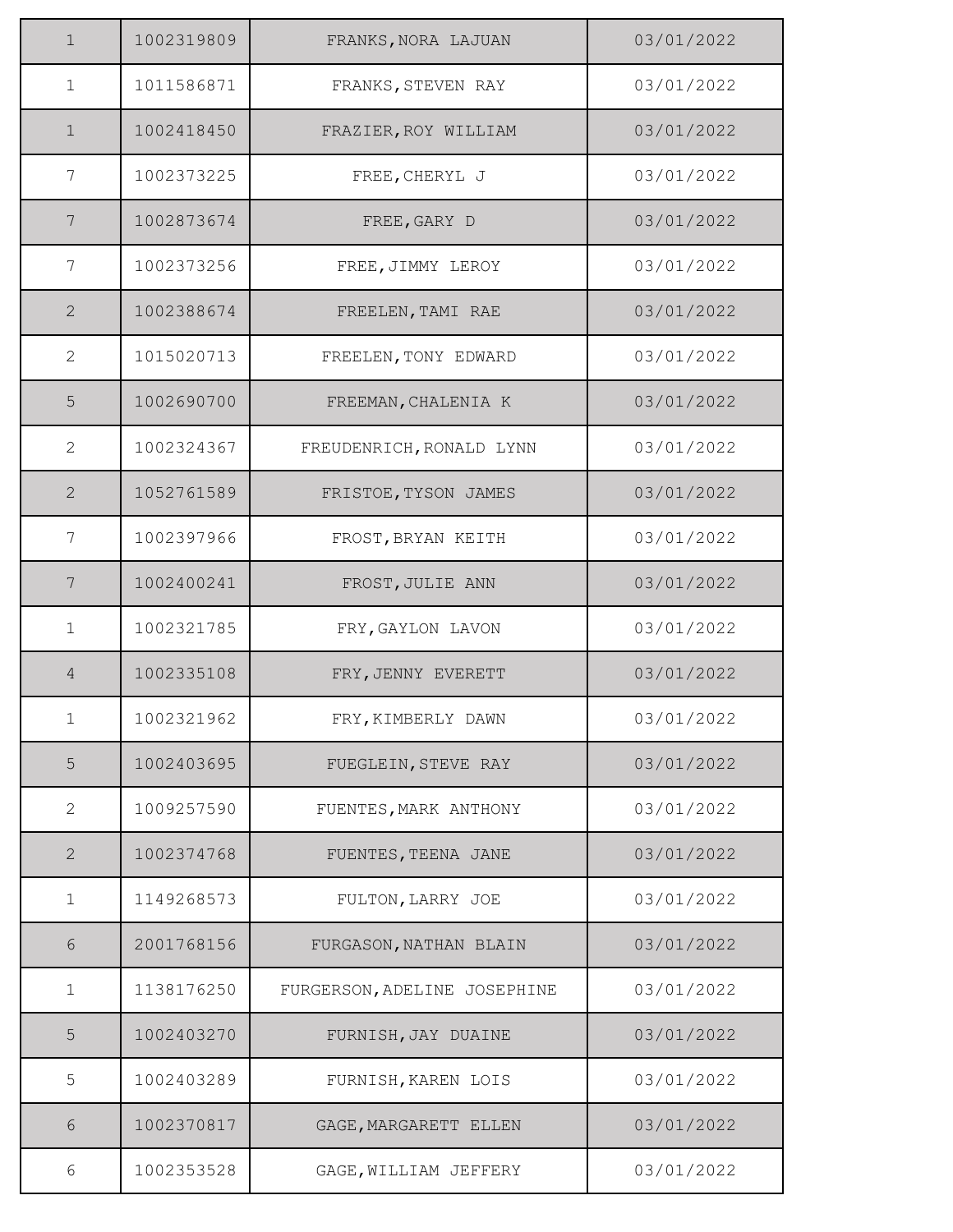| 5              | 2187978348 | GAINES, CODA ADDISON CHASE    | 03/01/2022 |
|----------------|------------|-------------------------------|------------|
| 5              | 1001640838 | GAINES, JEFFERY LEE           | 03/01/2022 |
| 6              | 1186792991 | GALLAGHER, RUSSELL JAY        | 03/01/2022 |
| 6              | 1002400358 | GALLOWAY, MONICA LYNN         | 03/01/2022 |
| 6              | 1040267016 | GALLOWAY, STEVEN BRADLEY      | 03/01/2022 |
| $\mathbf{2}$   | 1058440233 | GARCIA-DELAROSA, MARIA JOANNA | 03/01/2022 |
| 5              | 2161293506 | GARDENHIRE, ALEXIS RENE       | 03/01/2022 |
| 5              | 1002413100 | GARDNER, CHARLENE ANNETTE     | 03/01/2022 |
| 5              | 1002413438 | GARDNER, NEAL A               | 03/01/2022 |
| $\mathbf{2}$   | 1003603113 | GARTH, JASON WADE             | 03/01/2022 |
| 5              | 1002386913 | GATLIN, CHRISA SMITH          | 03/01/2022 |
| 6              | 1193147142 | GEE, CHARLENE MARIE           | 03/01/2022 |
| 6              | 1002358553 | GEE, DARREN WAYNE             | 03/01/2022 |
| $\mathbf 1$    | 2166221254 | GEE, JACQULYNE LEE            | 03/01/2022 |
| $\mathbf 1$    | 1002321264 | GEE, JAMES ROBERT             | 03/01/2022 |
| 5              | 1002400499 | GIBSON, JANET RAE             | 03/01/2022 |
| 5              | 1002413233 | GILBERT, MARK WYNN            | 03/01/2022 |
| 5              | 2001819794 | GILBERT, RICHARD BRODY        | 03/01/2022 |
| $\mathbf 1$    | 1153175546 | GILBREATH, JIMMIE DON         | 03/01/2022 |
| $\mathbf{1}$   | 1002320622 | GILBREATH, RHONDA             | 03/01/2022 |
| 7              | 1038197538 | GITTEMEIER, NICKI FRY         | 03/01/2022 |
| 7              | 1038196066 | GITTEMEIER, RONALD DAVID      | 03/01/2022 |
| $\overline{4}$ | 1002917958 | GLASS, CYNTHIA ANN            | 03/01/2022 |
| 2              | 1153011080 | GLOVER, BRENDA RENEE          | 03/01/2022 |
| 2              | 1041154967 | GLOVER, JERAD SCOTT           | 03/01/2022 |
| $\mathbf{2}$   | 1018458286 | GOHEEN, CORY TODD             | 03/01/2022 |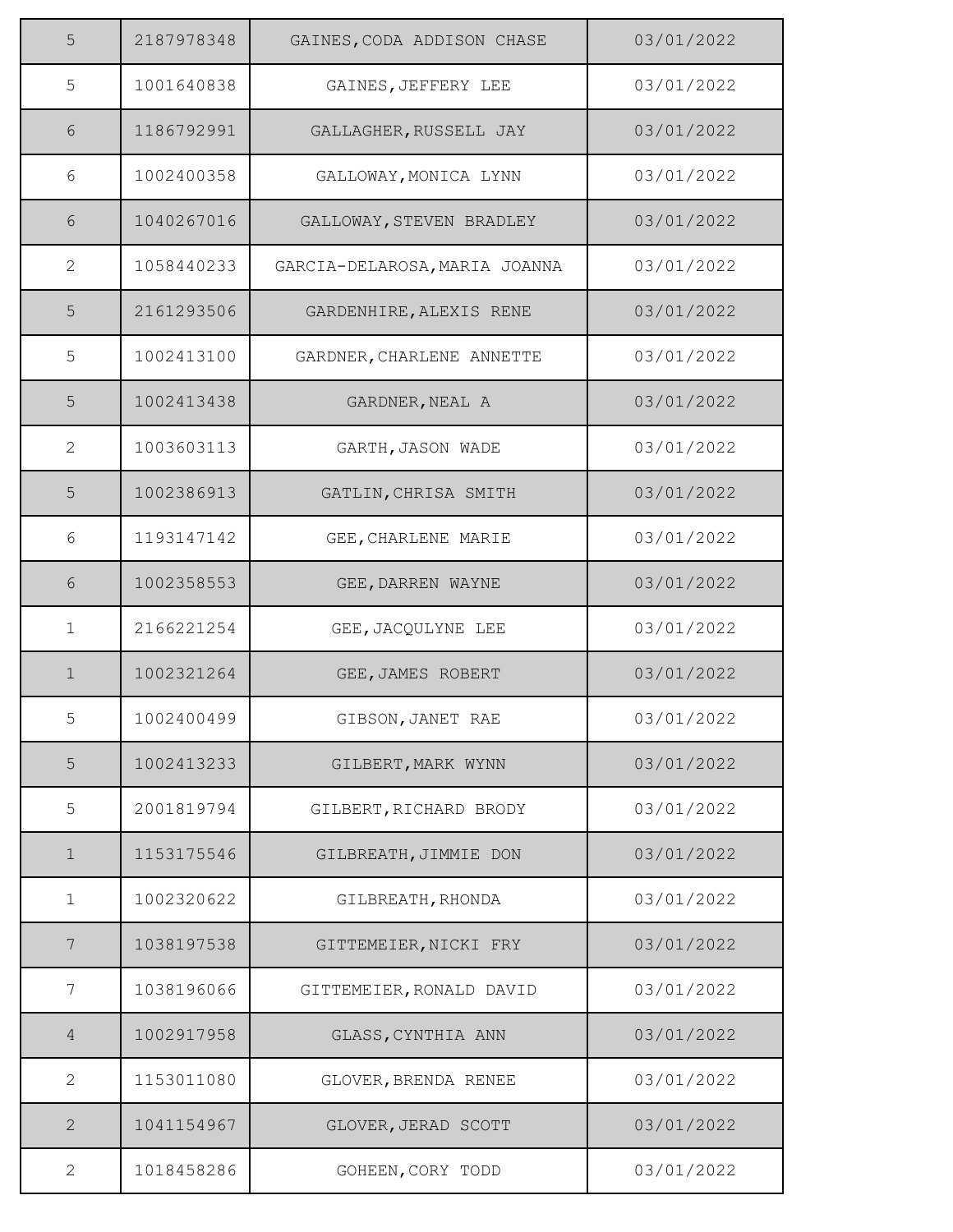| 5              | 1002372027 | GOLDSMITH, JANNA GAYLE     | 03/01/2022 |
|----------------|------------|----------------------------|------------|
| 5              | 2138118944 | GOLDSMITH, TARA NICOLE     | 03/01/2022 |
| 6              | 1015462979 | GOLLEHER, JAMES DENNIS     | 03/01/2022 |
| 6              | 1144772206 | GOLLEHER, SARAH KATHERINE  | 03/01/2022 |
| 6              | 1001521741 | GONZALES, ANDREW           | 03/01/2022 |
| $\mathbf{2}$   | 1148029653 | GONZALEZ, RICARDO          | 03/01/2022 |
| $\overline{2}$ | 1002385525 | GOODE JR, JAMES WASHINGTON | 03/01/2022 |
| $\mathbf{2}$   | 1002387362 | GOODE, JULIA               | 03/01/2022 |
| $\overline{7}$ | 1023362189 | GOODWIN, CHELSEA BROOKE    | 03/01/2022 |
| 5              | 1002390625 | GORDZELIK, BRIAN KEITH     | 03/01/2022 |
| 5              | 1002414391 | GORDZELIK, DELYNN ASHFORD  | 03/01/2022 |
| $\mathbf{2}$   | 1002326821 | GRAHAM, ANITA CAROL        | 03/01/2022 |
| $\overline{2}$ | 1002324950 | GRAHAM, BRADLEY DON        | 03/01/2022 |
| $\overline{2}$ | 1002403184 | GRANTHAM, ELIZABETH DELIA  | 03/01/2022 |
| $\mathbf 1$    | 2145389043 | GRAY, HAYDEN MATTHEW       | 03/01/2022 |
| 5              | 1011869357 | GRAY, SHERYL ANN           | 03/01/2022 |
| $\mathbf 1$    | 2149924695 | GRAY, VALERIE MARIE        | 03/01/2022 |
| $\mathbf{2}$   | 1011482477 | GRAY-SORIA, RAMONA JOAN    | 03/01/2022 |
| 6              | 1040511466 | GREER, JENNIFER ANNE       | 03/01/2022 |
| 6              | 1022301230 | GREER, ZACKARY GLEN        | 03/01/2022 |
| 7              | 1002378380 | GRIFFIN, JUDITH ELAINE     | 03/01/2022 |
| 4              | 1148996255 | GRIGSBY, JACK WAYNE        | 03/01/2022 |
| $\mathbf{2}$   | 1015394787 | GUERRERO, AMANDA DANN      | 03/01/2022 |
| 2              | 1149002432 | GUERRERO, JARED WILLIAM    | 03/01/2022 |
| 5              | 1002412595 | GUNTER JR, ZOY             | 03/01/2022 |
| 5              | 1002412582 | GUNTER, GLENNA FRANKS      | 03/01/2022 |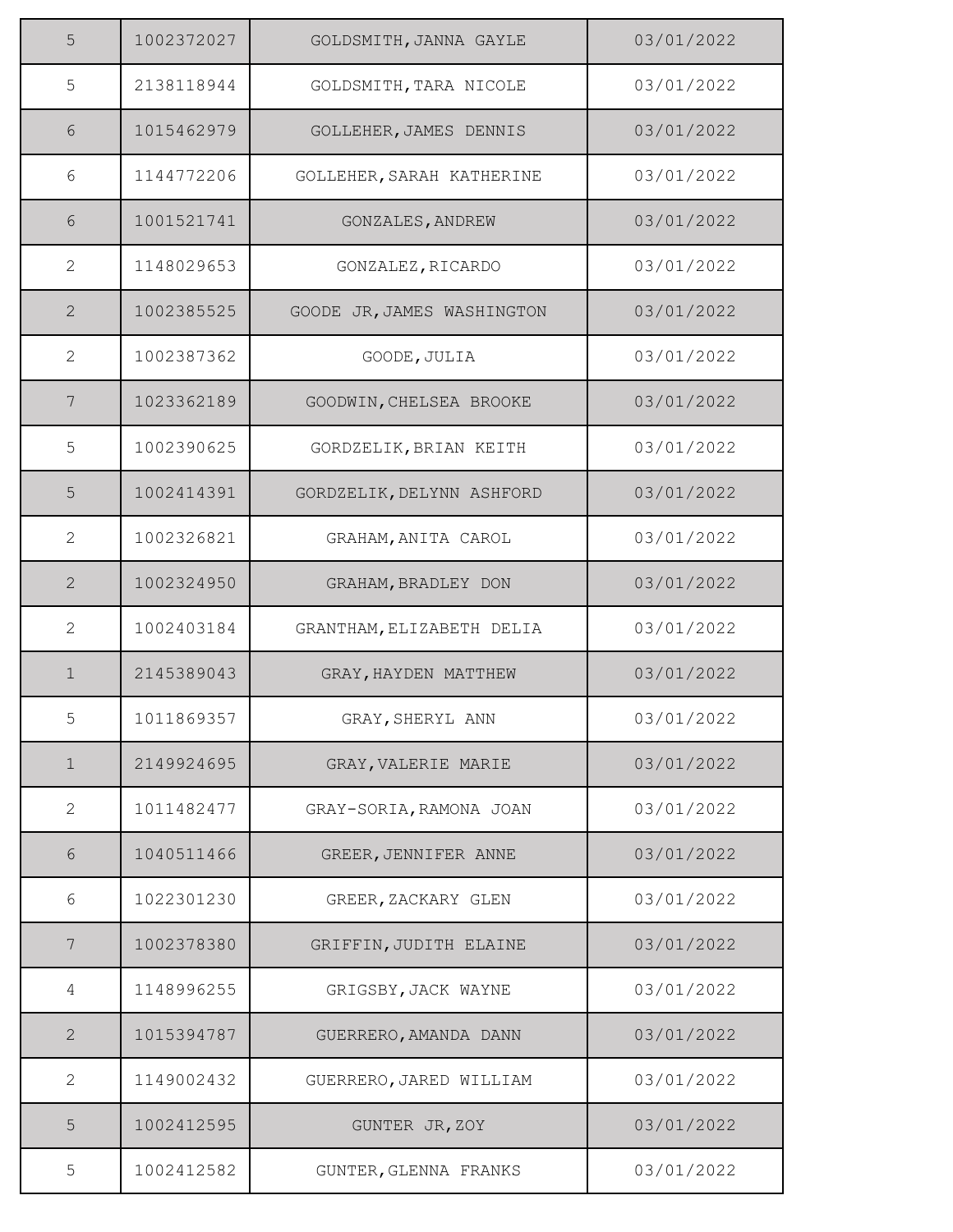| 5              | 1164788864 | GUTIERREZ, OLIVIA MAURY    | 03/01/2022 |
|----------------|------------|----------------------------|------------|
| $\mathbf{2}$   | 1168074325 | GUYMON, JANELLE ANN        | 03/01/2022 |
| $\overline{2}$ | 1001840786 | HAHN, BARBARA J            | 03/01/2022 |
| 3              | 1170793502 | HAIDUK, ALMA SUE           | 03/01/2022 |
| 3              | 2187634508 | HAIDUK, ANTHONY PAUL       | 03/01/2022 |
| $\mathfrak{Z}$ | 1086266470 | HAIDUK, MORGAN PAUL        | 03/01/2022 |
| $\overline{4}$ | 1002329986 | HALEY, FRANK JEFFERSON     | 03/01/2022 |
| 4              | 1002329940 | HALEY, MARY                | 03/01/2022 |
| $\overline{4}$ | 1184460479 | HALEY, WILLIAM STEWART     | 03/01/2022 |
| 4              | 1011583057 | HALL, CHERRY ABERNETHY     | 03/01/2022 |
| 6              | 1180572970 | HAMPTON, CAITLIN CHEYENNE  | 03/01/2022 |
| 2              | 2129749329 | HANEN, EILEEN ANN          | 03/01/2022 |
| 6              | 2188120856 | HANEN, JASMINE KATE        | 03/01/2022 |
| $\overline{2}$ | 2129746753 | HANEN, JOHN LEROY          | 03/01/2022 |
| $\overline{7}$ | 1148674322 | HANKINS, TIMOTHY ALLEN     | 03/01/2022 |
| 6              | 1002345829 | HANNAH, CAROL WHITE        | 03/01/2022 |
| 5              | 2155502310 | HAPEMAN, PAULA HOLLAND     | 03/01/2022 |
| 7              | 1002341354 | HAPEMAN, WILBUR HOWARD     | 03/01/2022 |
| 6              | 1002398889 | HARDEN, EDMAN GREGORY      | 03/01/2022 |
| 6              | 1002398891 | HARDEN, KRISTI             | 03/01/2022 |
| $\mathbf{1}$   | 2119466288 | HARDEN, TESS ANN           | 03/01/2022 |
| $\mathbf 1$    | 1009669980 | HARKCOM, LORI NAN          | 03/01/2022 |
| $\mathbf 1$    | 1002321887 | HARKCOM, RICHARD ARLAN     | 03/01/2022 |
| 2              | 1002385541 | HARPER, JACQUELINE COOMBES | 03/01/2022 |
| 2              | 1177411265 | HARPER, JASON KYLE         | 03/01/2022 |
| 6              | 1184946088 | HARRIS, CHRISTOPHER BLAKE  | 03/01/2022 |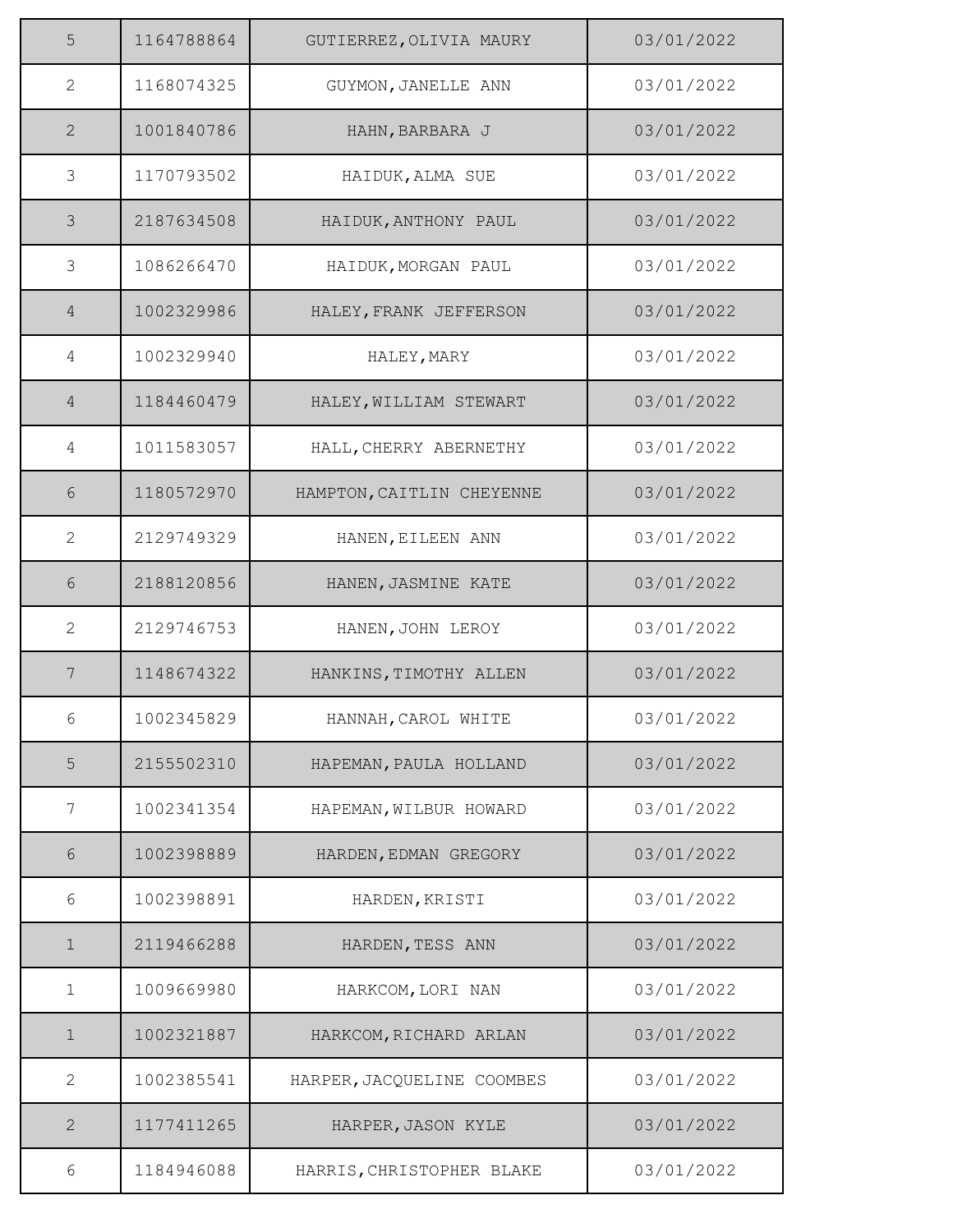| 2              | 2133978221 | HARTLEY, DAVID MIKEL     | 03/01/2022 |
|----------------|------------|--------------------------|------------|
| $\mathbf{2}$   | 1024031025 | HARTMAN, RUTH REYNOLDS   | 03/01/2022 |
| 7              | 1002338864 | HARVILL, PATRICIA ANN    | 03/01/2022 |
| 6              | 1060194824 | HATFIELD, JACOB R        | 03/01/2022 |
| $\mathbf 1$    | 1014608186 | HATHAWAY, VICKI B        | 03/01/2022 |
| 6              | 1148808427 | HAWTHORNE, RICHARD ALLEN | 03/01/2022 |
| 6              | 1147542029 | HAYDEN, AARON WILLIAM    | 03/01/2022 |
| 6              | 1007351565 | HAYDEN, ASHLEIGH DENAY   | 03/01/2022 |
| $\overline{4}$ | 1002334596 | HAYNES, DAVID SMITH      | 03/01/2022 |
| 2              | 1015007977 | HAYNES, LESLIE LAUREN    | 03/01/2022 |
| $\overline{4}$ | 1021571949 | HAYNES, SAMUEL DON       | 03/01/2022 |
| 4              | 1060399932 | HAYNES, SHERI LEE        | 03/01/2022 |
| 5              | 1014177651 | HEARD, CURTIS TY         | 03/01/2022 |
| 5              | 1002363409 | HEARD, LEEANN JOYCE      | 03/01/2022 |
| 5              | 1195268717 | HEARN, PAUL EUGENE       | 03/01/2022 |
| 5              | 1194890959 | HEARN, SHIRLEY ANN       | 03/01/2022 |
| $\overline{4}$ | 1002333267 | HEFLEY, JAMES LOYD       | 03/01/2022 |
| 5              | 2000761378 | HELTON, JESSICA RENEA    | 03/01/2022 |
| $\overline{4}$ | 1002330913 | HEMBREE, BRINDA SUE      | 03/01/2022 |
| 2              | 1002327302 | HENDRICK, GEORGE WAYNE   | 03/01/2022 |
| $\mathbf{2}$   | 1002326171 | HENDRICK, LINDA MARIE    | 03/01/2022 |
| 5              | 1015398621 | HENDRICK, RANDALL GENE   | 03/01/2022 |
| $\mathbf 1$    | 1002391851 | HENSON, JAY GLEN         | 03/01/2022 |
| $\mathbf{2}$   | 1002384638 | HERNANDEZ, PEDRO         | 03/01/2022 |
| 2              | 1148996958 | HERNANDEZ, TOMASA        | 03/01/2022 |
| 4              | 1002331462 | HERNDON, LAURA JANE      | 03/01/2022 |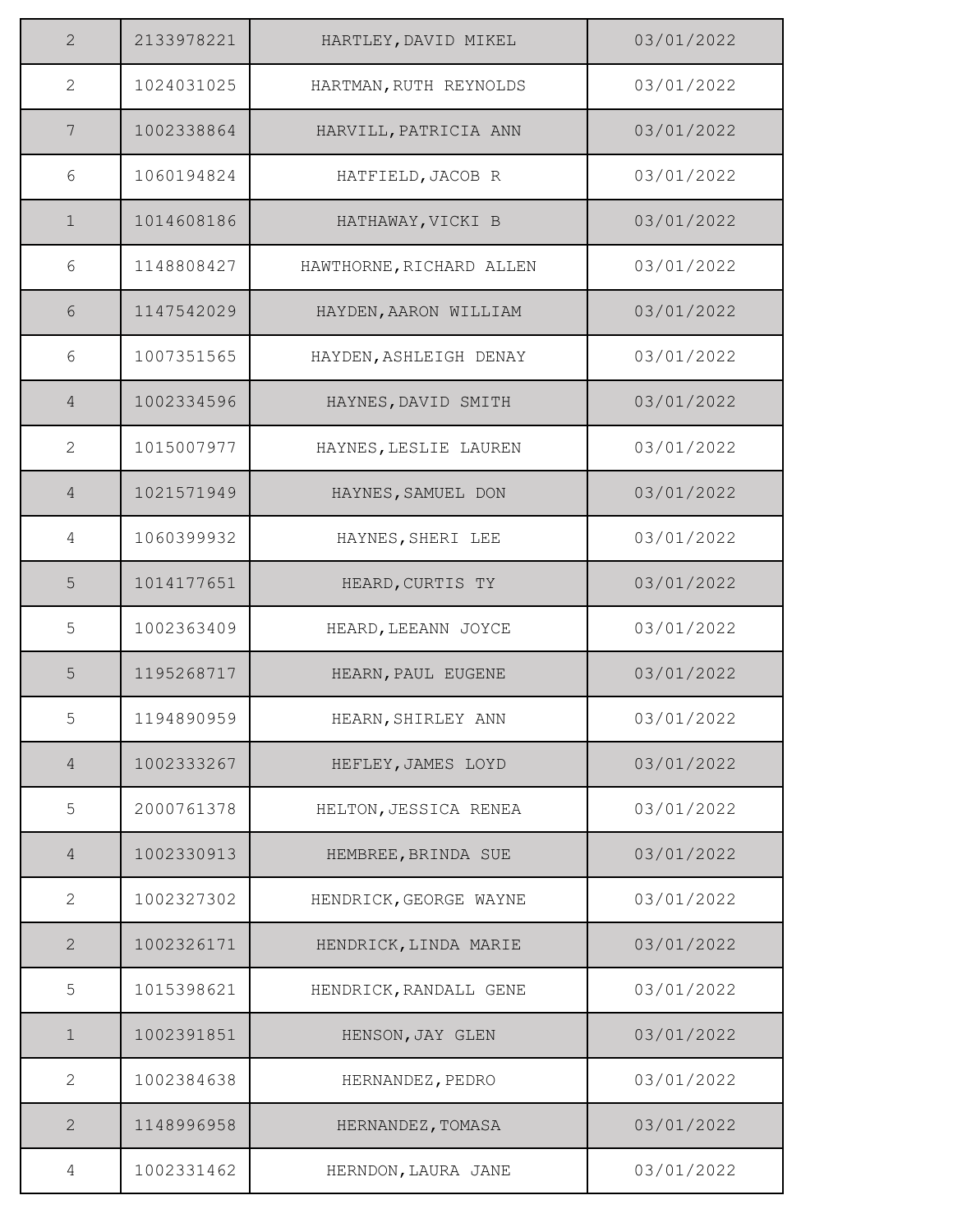| $\overline{4}$ | 1098837278 | HERNDON, RAY DARRYEL      | 03/01/2022 |
|----------------|------------|---------------------------|------------|
| $\overline{4}$ | 2187649600 | HESS, AMANDA HELENE       | 03/01/2022 |
| $\overline{4}$ | 1026813965 | HESS, CHRISTI RAY         | 03/01/2022 |
| $\mathbf{1}$   | 2128744554 | HESS, CODI DANIELLE       | 03/01/2022 |
| $\overline{4}$ | 1026798280 | HESS, JAMES TANNER        | 03/01/2022 |
| 7              | 1002410139 | HEUSTON, TREASA ANN       | 03/01/2022 |
| 6              | 1093060009 | HICKS, SARAH MICHELE      | 03/01/2022 |
| 5              | 2129266957 | HILDENBRAND, FRANKIE FAYE | 03/01/2022 |
| $\overline{4}$ | 2165438743 | HILL, TIEGIN BICE         | 03/01/2022 |
| 6              | 1018292856 | HINOJOSA, CONNIE          | 03/01/2022 |
| $\mathbf{2}$   | 1002412802 | HINTON, KATHY ANN         | 03/01/2022 |
| 2              | 1002367293 | HINTON, MATTHEW SCOTT     | 03/01/2022 |
| 6              | 2170989896 | HOGAN, LAWAYNE            | 03/01/2022 |
| 6              | 2170989526 | HOGAN, MARCELLA PATTERSON | 03/01/2022 |
| $\overline{2}$ | 1015379669 | HOGUE, JUANITA JUNE       | 03/01/2022 |
| 2              | 2163633079 | HOGUE, KYLE B             | 03/01/2022 |
| 7              | 2148294662 | HOKIT, LINDA LEE          | 03/01/2022 |
| 7              | 1156682997 | HOLDEN, ROBERT GAYLE      | 03/01/2022 |
| 6              | 1002364980 | HOLMAN, KIMBERLY KING     | 03/01/2022 |
| 2              | 1008993745 | HOLMES, RONALD L          | 03/01/2022 |
| $\mathbf 1$    | 2177997496 | HONEYCUTT, JAMES MATTHEW  | 03/01/2022 |
| $\mathbf 1$    | 2177997567 | HONEYCUTT, SHAWNDA LYNN   | 03/01/2022 |
| $6\,$          | 1019248187 | HOOVER, BRADLY LYNN       | 03/01/2022 |
| 3              | 1002328952 | HOPKINS, MARSHALL LEE     | 03/01/2022 |
| 7              | 1002376254 | HOPSON, EDWARD KEITH      | 03/01/2022 |
| 7              | 1011975383 | HOPSON, REBECCA LYNN      | 03/01/2022 |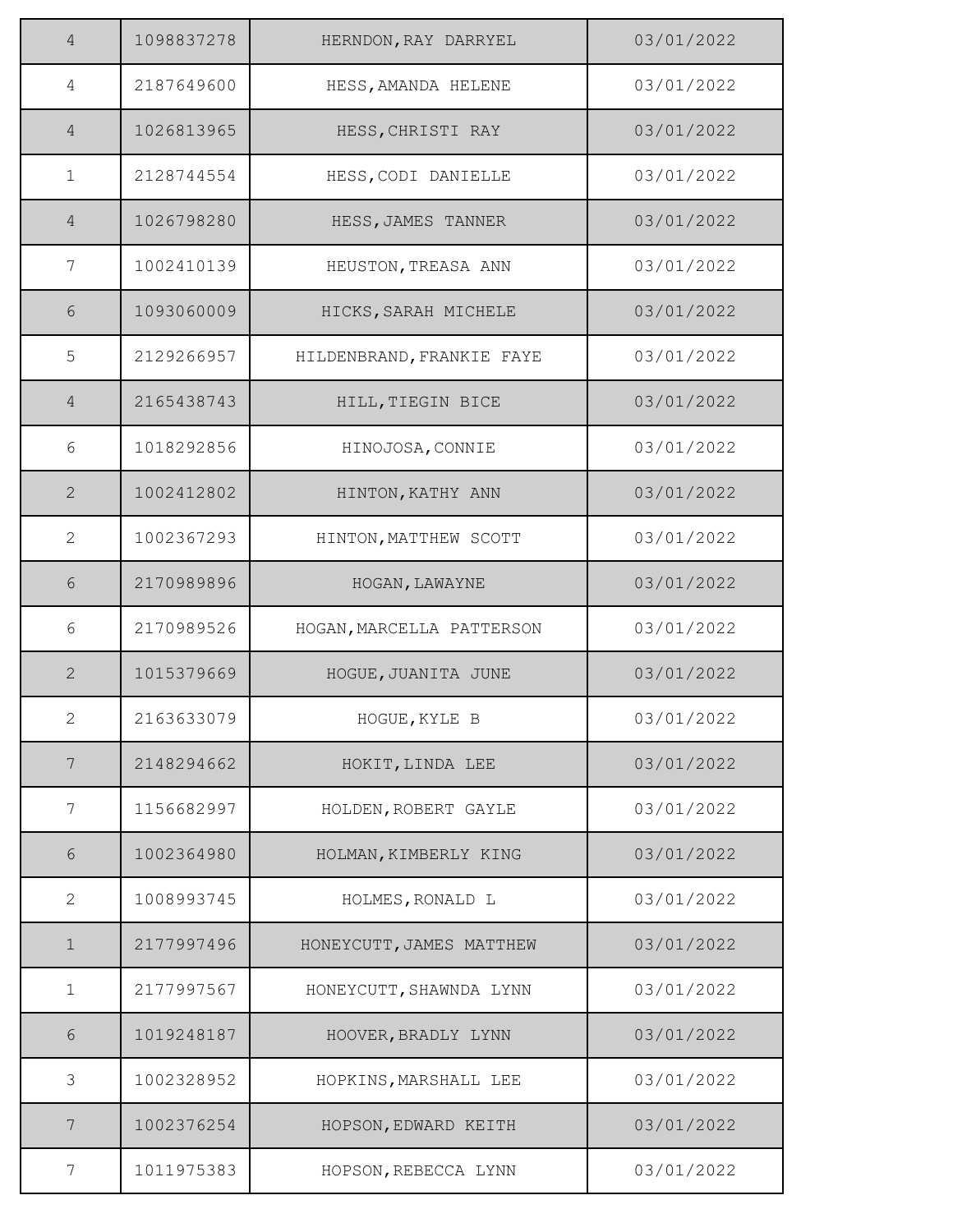| 5            | 1197553759 | HORST, WENDI MARIE       | 03/01/2022 |
|--------------|------------|--------------------------|------------|
| 5            | 1002358700 | HORTON, MALCOMB RAY      | 03/01/2022 |
| 7            | 1002374747 | HOUSEMAN, CHARLES IRVIN  | 03/01/2022 |
| 5            | 1002398794 | HOWARD, LISA GAYLE       | 03/01/2022 |
| 6            | 2162014131 | HOWELL, DEBRA SUE        | 03/01/2022 |
| 6            | 1176989421 | HUBBART, MAUREEN MARTHA  | 03/01/2022 |
| 2            | 1002369184 | HUDSON, BOBBY JOE        | 03/01/2022 |
| $\mathbf{2}$ | 1002369262 | HUDSON, MARILYN LEE      | 03/01/2022 |
| 5            | 1021339051 | HUFF, MICHAEL LOREN      | 03/01/2022 |
| 6            | 1002388299 | HUFFHINES, BECKY COLLEEN | 03/01/2022 |
| $6\,$        | 1002361679 | HUGHES, FRANCES MAY      | 03/01/2022 |
| 6            | 1186792962 | HUGHES, TWYLA COLLINS    | 03/01/2022 |
| 5            | 1002396764 | HUKILL, WESLEY D         | 03/01/2022 |
| 5            | 1002397852 | HUMPHREY, ALISA L        | 03/01/2022 |
| $\mathbf 1$  | 1024034274 | HUNT, AARON MICAH        | 03/01/2022 |
| $\mathbf{1}$ | 1021757195 | HUNT, BRIDGETT DAWN      | 03/01/2022 |
| $6\,$        | 1002353563 | HUNT, CEELI KINDLE       | 03/01/2022 |
| 6            | 1002364914 | HUNT, MICHAEL BRAD       | 03/01/2022 |
| $\mathbf{2}$ | 1002384808 | HUPP, BILLIE             | 03/01/2022 |
| 7            | 1002411040 | HUPP, CORDELIA KATHRYN   | 03/01/2022 |
| 7            | 1002411055 | HUPP, RAY FORREST        | 03/01/2022 |
| 5            | 1002354469 | HURST, RONALD CALVIN     | 03/01/2022 |
| 5            | 1002354290 | HURST, SHARRON SUE       | 03/01/2022 |
| 6            | 1002349830 | HUTCHERSON, BOYD RAY     | 03/01/2022 |
| 5            | 2147581354 | IRVIN, THOMAS RAY        | 03/01/2022 |
| 2            | 1002385644 | ISBELL, FRANCES LONG     | 03/01/2022 |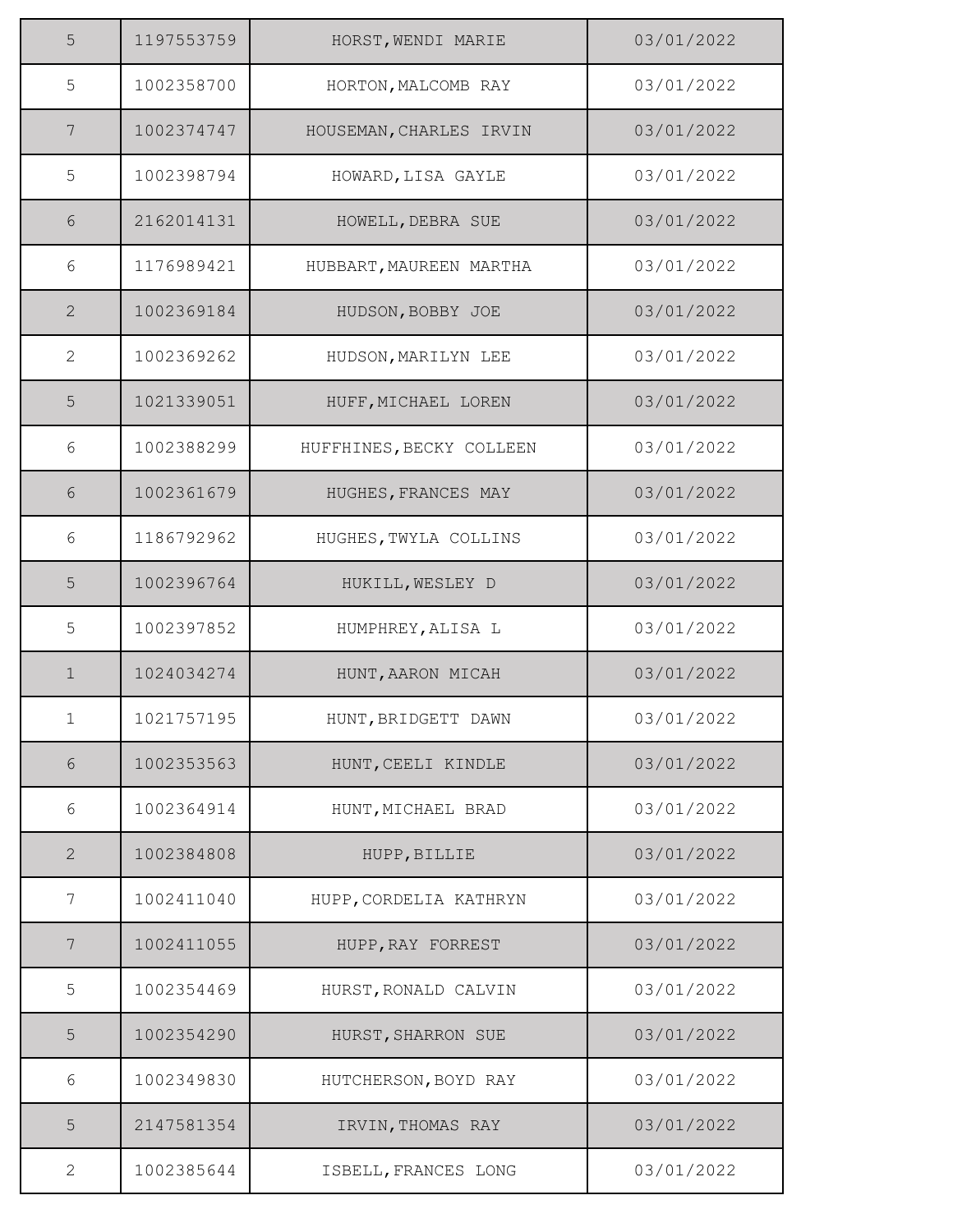| 2              | 1002385637 | ISBELL, JERRY JOE             | 03/01/2022 |
|----------------|------------|-------------------------------|------------|
| 5              | 2119985087 | IVES, CALEB ALD               | 03/01/2022 |
| 6              | 2161883393 | JACKSON, ADAM NATHANIEL-DAVID | 03/01/2022 |
| $\mathbf{1}$   | 1002320835 | JACKSON, LENDI ANN            | 03/01/2022 |
| $\overline{4}$ | 1177903089 | JACKSON, MICHAEL LANKFORD     | 03/01/2022 |
| 7              | 1002321915 | JACKSON, REBECCA JONES        | 03/01/2022 |
| 6              | 2161883355 | JACKSON, SARA ROSE            | 03/01/2022 |
| $\overline{2}$ | 1002359156 | JAMES, FREDDY GENE            | 03/01/2022 |
| $\overline{2}$ | 2119800469 | JASSO, EVELYN R               | 03/01/2022 |
| $\mathbf{2}$   | 1002340693 | JENNINGS, PAMELA DYSON        | 03/01/2022 |
| $\overline{2}$ | 1019009842 | JENNINGS, TRACY DON           | 03/01/2022 |
| $\mathbf{1}$   | 1002321716 | JERNIGAN, GINGER GAIL         | 03/01/2022 |
| 5              | 1002395645 | JOHNSON, JEFFRIE HEARLD       | 03/01/2022 |
| 7              | 1002402157 | JOHNSON, JOE DALE             | 03/01/2022 |
| 6              | 1185655335 | JOHNSON, LAYCEE JANAE         | 03/01/2022 |
| 5              | 1002395650 | JOHNSON, SHERRY LYNN          | 03/01/2022 |
| $\mathbf{2}$   | 1179300780 | JOHNSTON, DOUGLAS WAYNE       | 03/01/2022 |
| 4              | 1002330997 | JOHNSTON, JACKIE LOYD         | 03/01/2022 |
| $\overline{4}$ | 1159565022 | JOHNSTON, TAMMY KAYE          | 03/01/2022 |
| 6              | 1001982826 | JOINER, LANA DENISE           | 03/01/2022 |
| $\mathbf 1$    | 1187705260 | JONES, CHARLES RANDALL        | 03/01/2022 |
| 4              | 2133147950 | JONES, DEREK MARK             | 03/01/2022 |
| $\mathbf{2}$   | 1002366155 | JONES, KAREN ONETA            | 03/01/2022 |
| $\mathbf{2}$   | 1002366186 | JONES, KENT ALAN              | 03/01/2022 |
| $\mathbf 1$    | 1002321632 | JONES, LINDA DARLENE          | 03/01/2022 |
| 6              | 1009325909 | JONES, MELISA DAWN            | 03/01/2022 |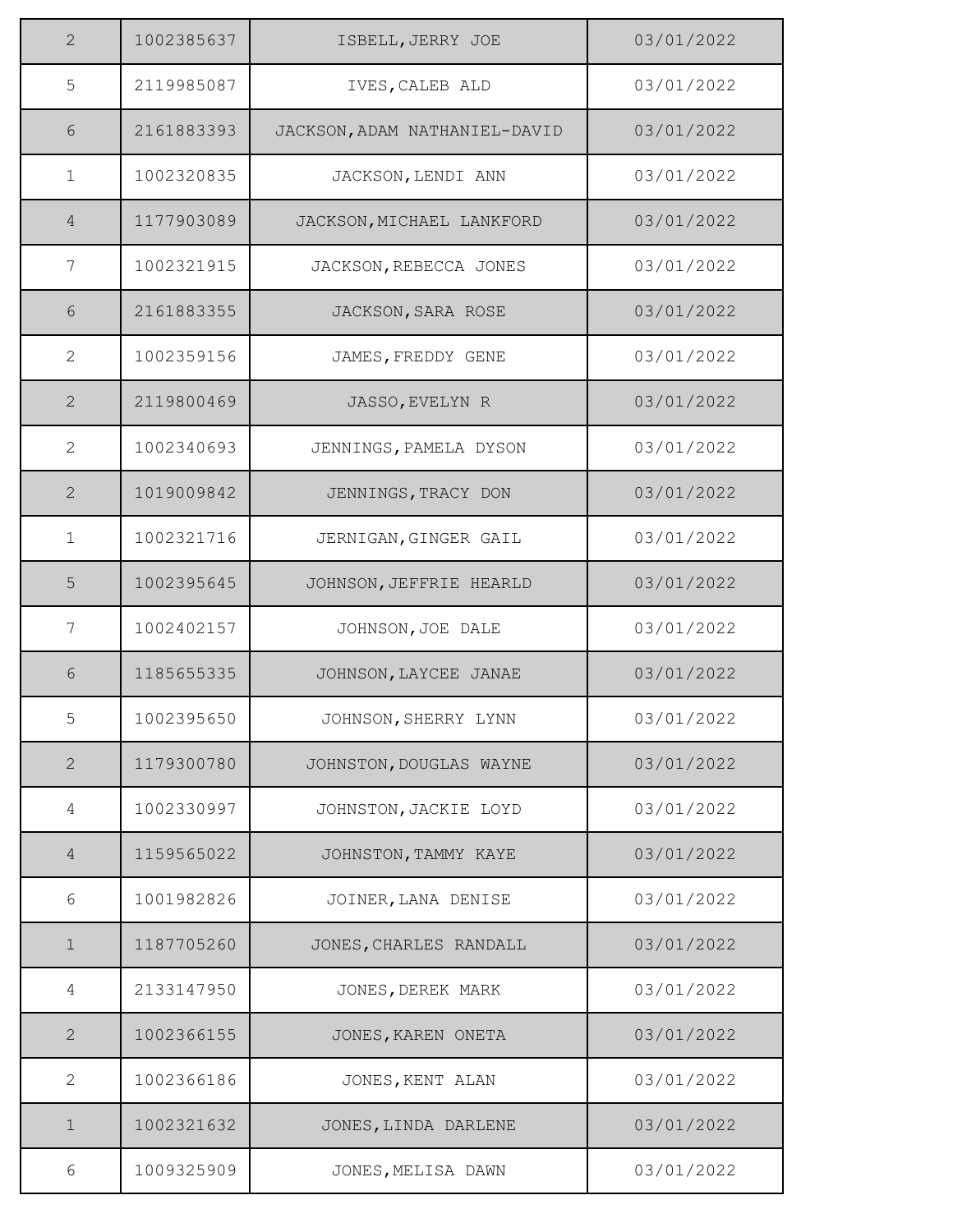| $\overline{7}$ | 1010826513 | KANE, JOHN EMERY             | 03/01/2022 |
|----------------|------------|------------------------------|------------|
| $\mathsf S$    | 1002413809 | KARBO, KENT KARL             | 03/01/2022 |
| 3              | 2185277143 | KARR, BRANDY DAWN            | 03/01/2022 |
| $\mathfrak{Z}$ | 1022852303 | KARR, JANET FAULKNER         | 03/01/2022 |
| 6              | 1013816571 | KELLER, AARON JAMES          | 03/01/2022 |
| 6              | 1013821001 | KELLER, CHERIE ADELA         | 03/01/2022 |
| 6              | 1173897216 | KELLER, CHRIS L              | 03/01/2022 |
| 6              | 1201200653 | KELLER, LARIAT KAY           | 03/01/2022 |
| 6              | 1002378379 | KELLER, LEO RANDY            | 03/01/2022 |
| 5              | 1002413440 | KELLEY, ROBIN LYNN           | 03/01/2022 |
| $\sqrt{6}$     | 1002358666 | KELSEY, DRONDA MICHELLE      | 03/01/2022 |
| 6              | 1002358678 | KELSEY, MICHAEL EDWARD       | 03/01/2022 |
| $\mathbf{2}$   | 1011922369 | KENNEDY, DANINA LIN          | 03/01/2022 |
| 6              | 1169395515 | KENT, CHAD TREY              | 03/01/2022 |
| 5              | 1186218596 | KENT, JENNIFER MISCHELLE     | 03/01/2022 |
| 6              | 1002910986 | KEOUGH, JAMES LAVERN         | 03/01/2022 |
| $6\,$          | 1002398836 | KEOUGH, ROBIN JOY            | 03/01/2022 |
| 7              | 1009413015 | KEOWN, RODNEY KYLE           | 03/01/2022 |
| 5              | 1002394727 | KETCHERSIDE, BARBARA E       | 03/01/2022 |
| 5              | 1002396928 | KETCHERSIDE, VANCE DWAYNE    | 03/01/2022 |
| 7              | 1025023747 | KEYS, AMANDA RAY             | 03/01/2022 |
| $\mathbf 1$    | 1018071457 | KIDD, ZACHARY LEVI-LAFAWN    | 03/01/2022 |
| 5              | 1002408324 | KILCREASE JR, GEORGE SAMPSON | 03/01/2022 |
| $\mathbf{2}$   | 1039854248 | KILLGO, MARY KATHRYN         | 03/01/2022 |
| 5              | 1210490745 | KIMMELL, TIFFANY LYNN        | 03/01/2022 |
| $\mathbf{2}$   | 1002350637 | KINDLE, EDDIE JIM            | 03/01/2022 |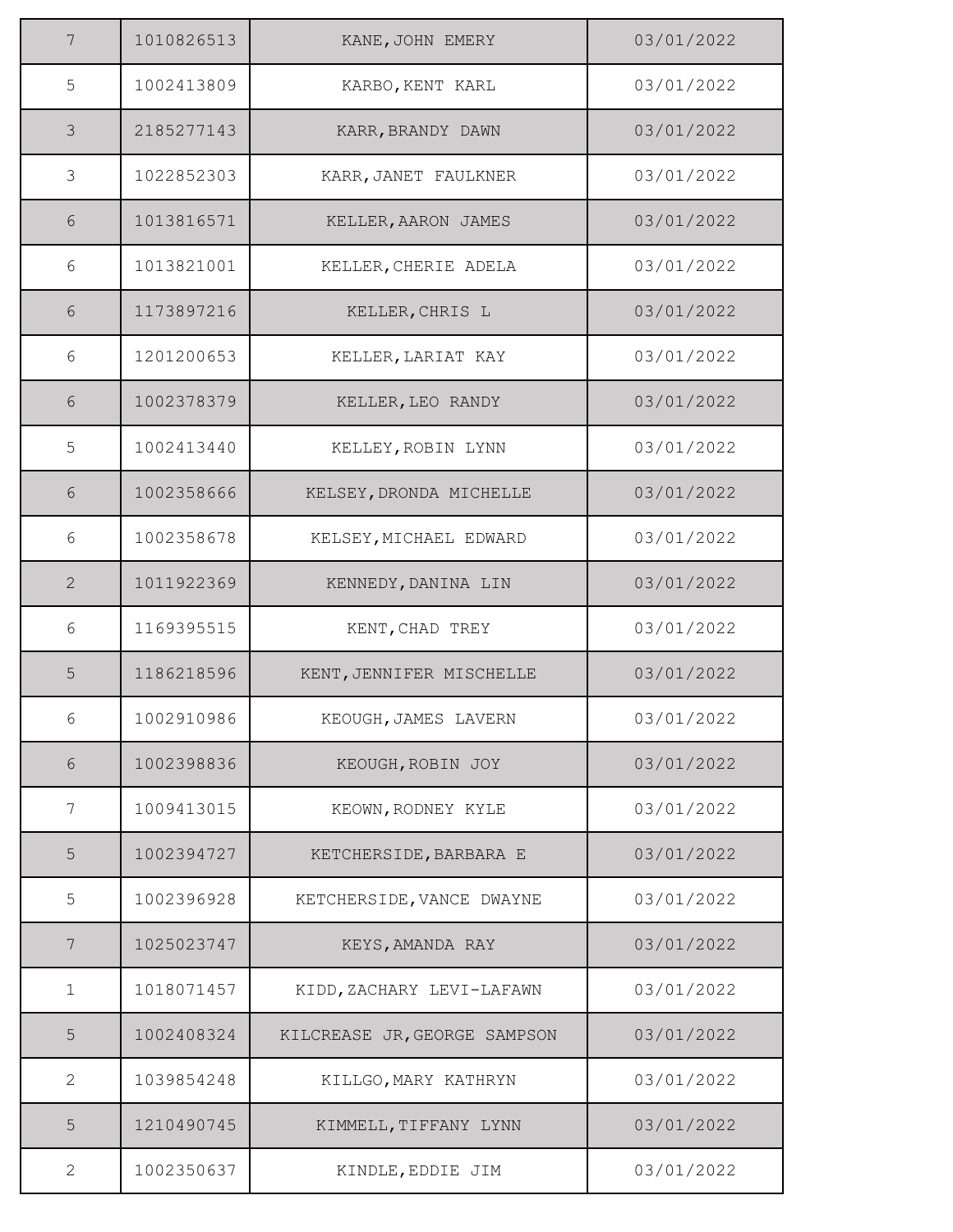| 2              | 1002348928 | KINDLE, STARLA MULANAX       | 03/01/2022 |
|----------------|------------|------------------------------|------------|
| 5              | 1002401451 | KING, REGGIE WILLIAM         | 03/01/2022 |
| $\overline{4}$ | 1002331029 | KINGSTON, BILLIE LOUISE      | 03/01/2022 |
| $\mathbf{2}$   | 1191205117 | KINNISON, KENLEIGH ELIZABETH | 03/01/2022 |
| $\overline{4}$ | 1002335196 | KIRKLAND, CARLA DENICE       | 03/01/2022 |
| 6              | 1002348389 | KIRKPATRICK, CHRIS           | 03/01/2022 |
| 6              | 1002348370 | KIRKPATRICK, REED BRYAN      | 03/01/2022 |
| $\mathbf{1}$   | 1002319982 | KLEIN, BEVERLY SUE           | 03/01/2022 |
| $\mathbf 1$    | 1002320009 | KLEIN, ROBERT LEROY          | 03/01/2022 |
| $\mathbf{2}$   | 1002366965 | KOCH, ALFRED J               | 03/01/2022 |
| $\overline{2}$ | 1026622834 | KOCH, GREGORY ALLEN          | 03/01/2022 |
| 2              | 1002366977 | KOCH, JIMMIE CANNON          | 03/01/2022 |
| $\mathbf{2}$   | 1026626025 | KOCH, LABRENDA DRIVER        | 03/01/2022 |
| 7              | 2126813519 | KOEHN, MICHAEL BRANT         | 03/01/2022 |
| 5              | 1170633735 | KOTARA, HAILI ANN            | 03/01/2022 |
| 2              | 1002324403 | KREIDER, FORREST WILLIAM     | 03/01/2022 |
| $\mathcal{S}$  | 1024207537 | KUEHLER, JAMES ALBIN         | 03/01/2022 |
| 3              | 1150178069 | KUEHLER, SUSAN MARIE         | 03/01/2022 |
| 2              | 1002361499 | LACKEY, DONNA FAYE           | 03/01/2022 |
| $\mathbf{2}$   | 1060110009 | LACKEY, MONTE RAY            | 03/01/2022 |
| 5              | 1021088038 | LAKE, KERRI M                | 03/01/2022 |
| 7              | 1002341349 | LAMB, MARK DEWAYNE           | 03/01/2022 |
| 7              | 2129269457 | LAMB, MARY ANN K             | 03/01/2022 |
| $\mathbf{2}$   | 1187472370 | LAMBOLEY, AMBROSIO DACILLO   | 03/01/2022 |
| $\mathbf{2}$   | 2119571403 | LAMBOLEY, PAMELA MARIE       | 03/01/2022 |
| 5              | 1002348447 | LANE, SUSANNE                | 03/01/2022 |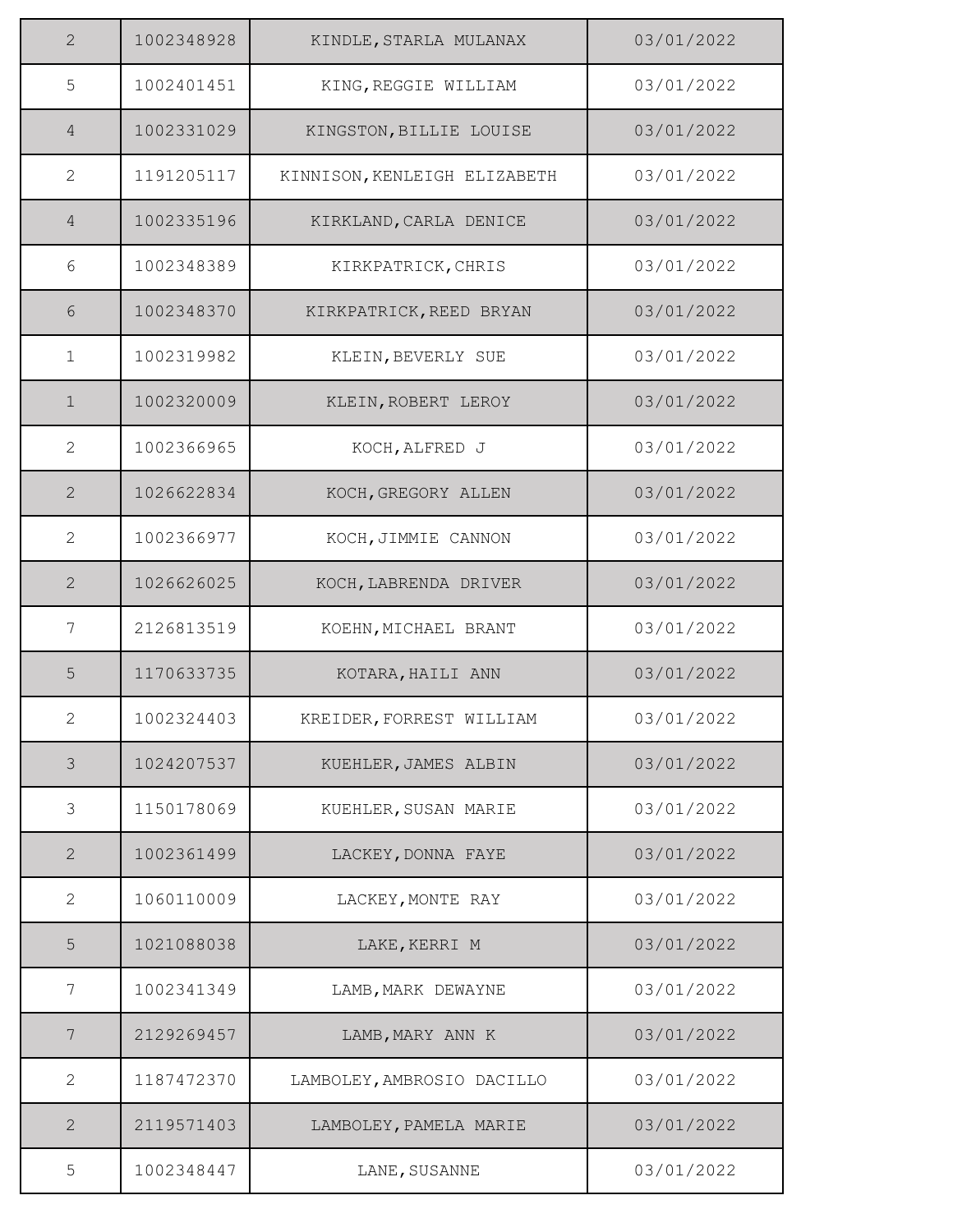| 6              | 1002363743 | LANGFORD, DALE SCOTT      | 03/01/2022 |
|----------------|------------|---------------------------|------------|
| 6              | 1002391036 | LANGFORD, STEPHANIE GRACE | 03/01/2022 |
| $\overline{7}$ | 1002337471 | LANHAM, LINDA L           | 03/01/2022 |
| 5              | 1191743490 | LARA JR, ROBERTO ISIDRO   | 03/01/2022 |
| 6              | 1002358405 | LARAMORE, DEBORAH TRYON   | 03/01/2022 |
| $\mathbf{2}$   | 1002358083 | LARAMORE, VICTOR W        | 03/01/2022 |
| $\mathbf{2}$   | 1022334723 | LARRAZOLO, LORRAINE       | 03/01/2022 |
| 6              | 1002346991 | LAYCOCK, KIM LADALE       | 03/01/2022 |
| $\overline{4}$ | 1002332405 | LAYMAN, WILLIAM HAROLD    | 03/01/2022 |
| $\mathbf{2}$   | 1009327361 | LEAL JR, HECTOR           | 03/01/2022 |
| $\mathbf{2}$   | 1011816715 | LEAL, MARTHA              | 03/01/2022 |
| 4              | 1002365593 | LEATHERS, AMANDA BETH     | 03/01/2022 |
| $\overline{4}$ | 2158137145 | LEATHERS, BRANDON WAYNE   | 03/01/2022 |
| 4              | 1034265377 | LEATHERS, CARLA TOWERS    | 03/01/2022 |
| $\overline{4}$ | 1002365604 | LEATHERS, ROBERT WAYNE    | 03/01/2022 |
| 2              | 1002389409 | LEDFORD, LAURA LYNN       | 03/01/2022 |
| $\mathbf{2}$   | 1002399767 | LEE, DAVID ROLAN          | 03/01/2022 |
| 5              | 1002396358 | LEE, DEBRA CAMILLE        | 03/01/2022 |
| $\mathbf 1$    | 1002345990 | LEE, JAMES EARL           | 03/01/2022 |
| 5              | 1026623067 | LEIMER, DELVAN DARRELL    | 03/01/2022 |
| 5              | 1026623051 | LEIMER, NANCY ANN         | 03/01/2022 |
| 5              | 1126017712 | LEMMONS, BARRY JOE        | 03/01/2022 |
| 6              | 1015116233 | LEONARD, JACQUELINE SUE   | 03/01/2022 |
| 6              | 1015116280 | LEONARD, NORMAN ERNEST    | 03/01/2022 |
| 6              | 1002359141 | LEWIS, TONYA R            | 03/01/2022 |
| 2              | 1209872216 | LILES, AMBER SCHULZ       | 03/01/2022 |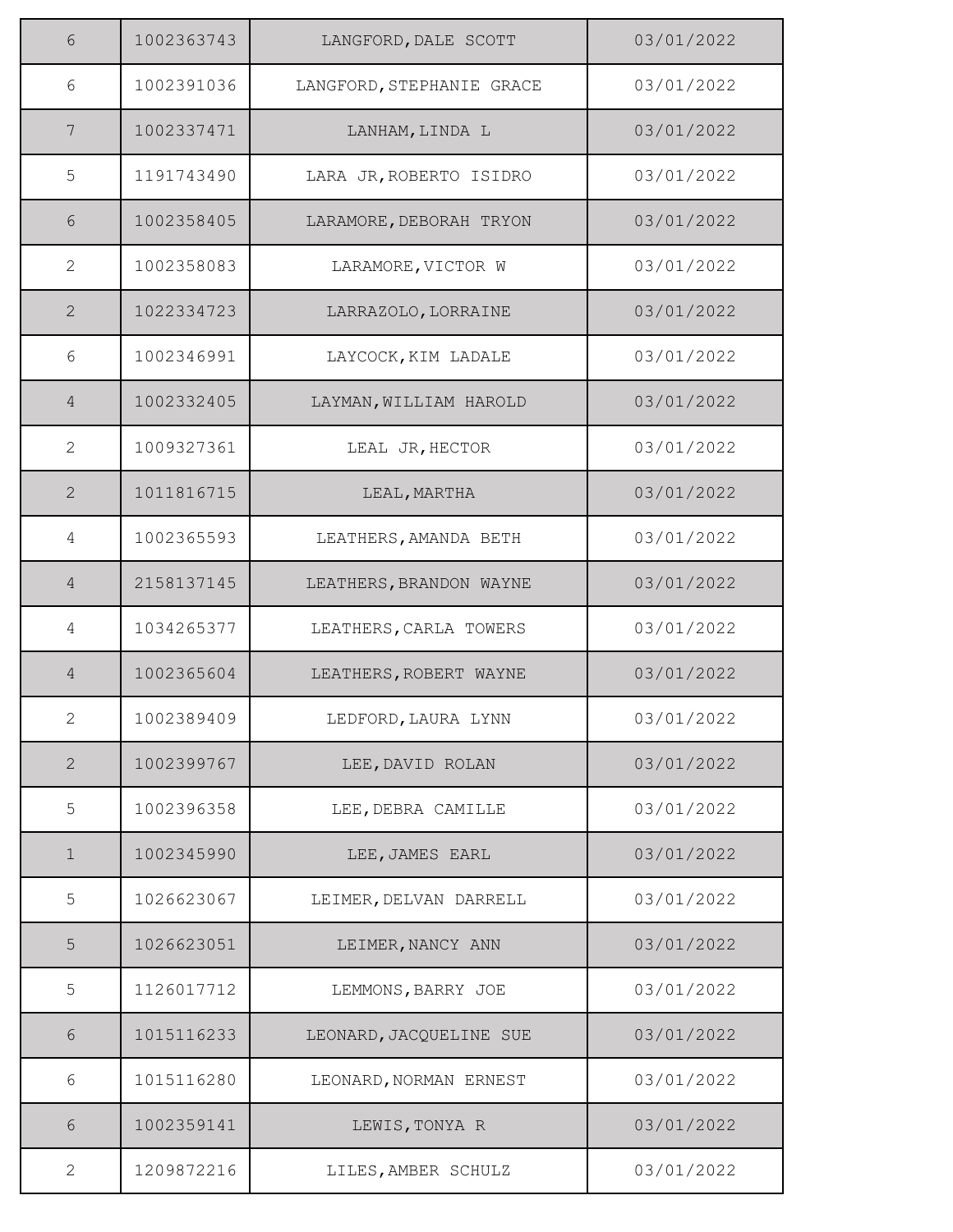| 5              | 1021494161 | LINDLEY, KALA MARIE        | 03/01/2022 |
|----------------|------------|----------------------------|------------|
| 5              | 1023396218 | LINDLEY, KYLE LANDON       | 03/01/2022 |
| $\overline{4}$ | 2139706397 | LINDSEY, RODNEY VAL        | 03/01/2022 |
| 6              | 1002344669 | LINDSEY, TOMMY LIGE        | 03/01/2022 |
| 5              | 1165099886 | LINSLEY, MISTY MICHELLE    | 03/01/2022 |
| $\mathbf{1}$   | 1002320045 | LIVINGSTON, JUDY ANN       | 03/01/2022 |
| 6              | 1018751768 | LIVINGSTON, ROY LEE        | 03/01/2022 |
| $\mathbf{1}$   | 1002320066 | LOCK, COLIN DALE           | 03/01/2022 |
| $\mathbf{2}$   | 1002327599 | LOGAN, JODALENE GRACE      | 03/01/2022 |
| 6              | 1021547052 | LOPEZ, KATIE LYNN          | 03/01/2022 |
| 6              | 1002325657 | LOWE, JOHN EARL            | 03/01/2022 |
| 6              | 1002325528 | LOWE, PAMELA THOMAS        | 03/01/2022 |
| $\overline{7}$ | 1023565898 | LOWENSTEIN, BRITTANY LYNEA | 03/01/2022 |
| $\overline{2}$ | 1209692354 | LULL, TIFFANI ADELE        | 03/01/2022 |
| 6              | 1002366822 | LUMPKIN, ALICIA WESTBROOK  | 03/01/2022 |
| 6              | 1002367936 | LUMPKIN, VIRGIL WAIDE      | 03/01/2022 |
| 5              | 1002380338 | LYNCH, LESTER DEAN         | 03/01/2022 |
| 5              | 1113192905 | MADDOX, BILLY WAYNE        | 03/01/2022 |
| 6              | 1002344788 | MALONE, MARJORIE LOUISE    | 03/01/2022 |
| 5              | 1181544227 | MALONE, RAMIE NICHOLE      | 03/01/2022 |
| 5              | 1183442500 | MALONE, TYLER GREGORY      | 03/01/2022 |
| 5              | 1204187463 | MALOY, AARON JACOB         | 03/01/2022 |
| $\mathbf{2}$   | 1002369580 | MANN, CHARLES THERON       | 03/01/2022 |
| 4              | 1185036762 | MANNS, CHARLENE MAY        | 03/01/2022 |
| 5              | 1156686526 | MARTIN, TERESA MAXINE      | 03/01/2022 |
| 6              | 1002361273 | MARTINDALE, JACKIE LYNN    | 03/01/2022 |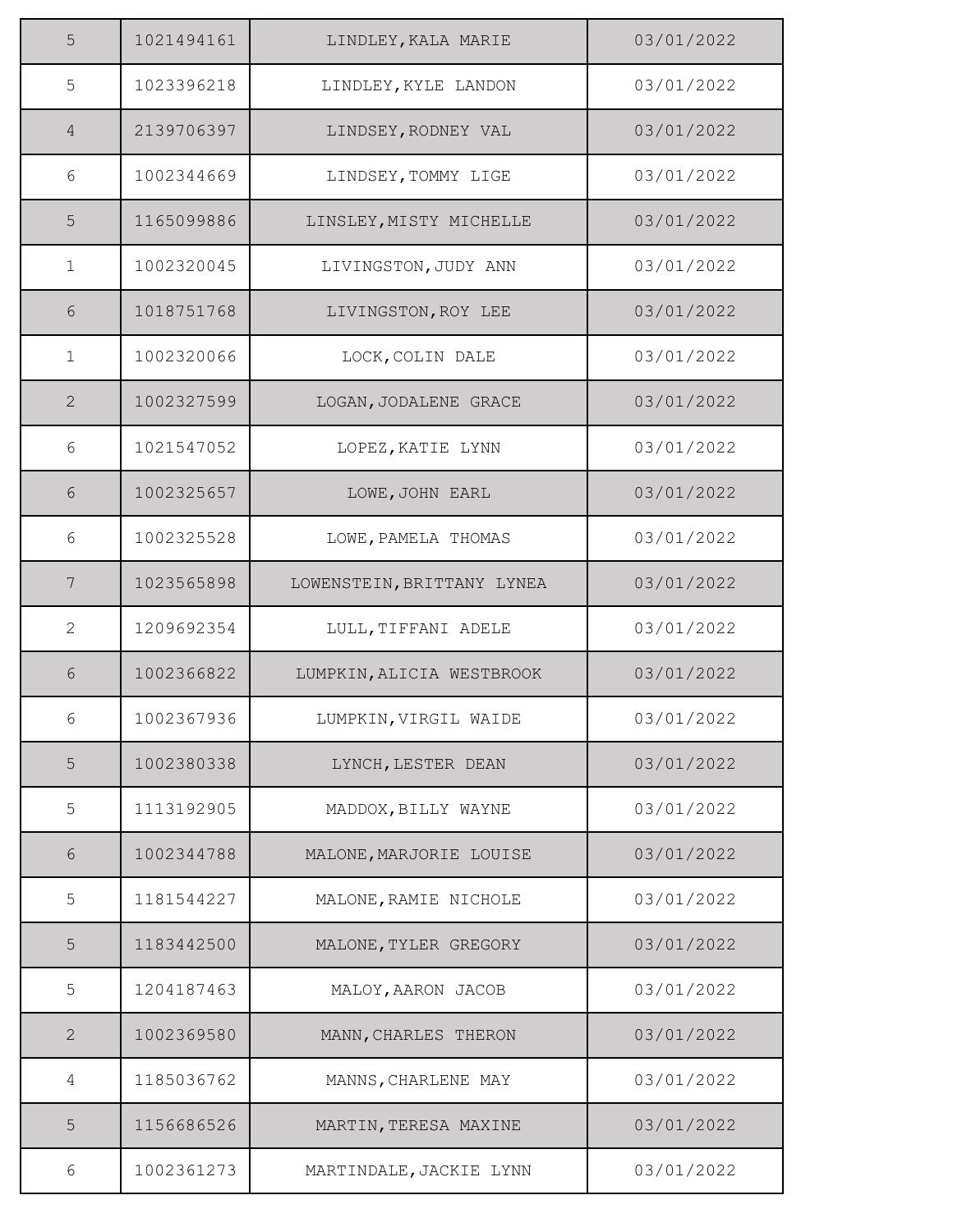| 5            | 1178636162 | MARTINEZ, BETHANY LEE     | 03/01/2022 |
|--------------|------------|---------------------------|------------|
| 5            | 2157391783 | MARTINEZ, ELIZABETH ROSE  | 03/01/2022 |
| 7            | 1006970252 | MARTINEZ, JOSEPH PATRICK  | 03/01/2022 |
| 5            | 1190054338 | MASSEY, GARY MITCHELL     | 03/01/2022 |
| 5            | 1190055263 | MASSEY, LINDA SUSAN       | 03/01/2022 |
| 6            | 2167379918 | MATHENIA, JUSTIN RICHARD  | 03/01/2022 |
| 6            | 2167383166 | MATHENIA, SARAH ELIZABETH | 03/01/2022 |
| 2            | 1002385745 | MAUL, DONALD ALLEN        | 03/01/2022 |
| 6            | 1009665484 | MAYFIELD, DANIELLE LEE    | 03/01/2022 |
| 6            | 1013761727 | MAYFIELD, JEFFREY NEIL    | 03/01/2022 |
| 7            | 1168363371 | MAYHEW, JOSHUA HEATH      | 03/01/2022 |
| 7            | 1002399655 | MCADOO, BRIAN LEE         | 03/01/2022 |
| $\mathbf 1$  | 1002329929 | MCBEE III, WILLIAM DELMAS | 03/01/2022 |
| $\mathbf{1}$ | 1162344745 | MCBEE, BRANDON KYLE       | 03/01/2022 |
| $\mathbf{1}$ | 1002329917 | MCBEE, PATRICIA DARLENE   | 03/01/2022 |
| 6            | 2121462614 | MCCAIN, PATRICIA A        | 03/01/2022 |
| 5            | 2144332904 | MCCALLUM, BRITTANY LEE    | 03/01/2022 |
| 7            | 1002365615 | MCCANN, THOMAS JOHN       | 03/01/2022 |
| 6            | 1002394990 | MCCARLEY, LINDA M         | 03/01/2022 |
| 5            | 1006796255 | MCCARLEY, STEPHEN ANDREW  | 03/01/2022 |
| 6            | 1002348554 | MCCAVIT, JOHN LEROY       | 03/01/2022 |
| 5            | 1002399115 | MCCOLLUM, ALAN WADE       | 03/01/2022 |
| $6\,$        | 1011768149 | MCCOLLUM, THERESA MARIE   | 03/01/2022 |
| 3            | 1002329328 | MCCOY, DIANNA LYNNE       | 03/01/2022 |
| 3            | 1221782761 | MCCOY, KATTIE LA KAY      | 03/01/2022 |
| 2            | 1014208482 | MCCROSKEY, RUSSEL LYNN    | 03/01/2022 |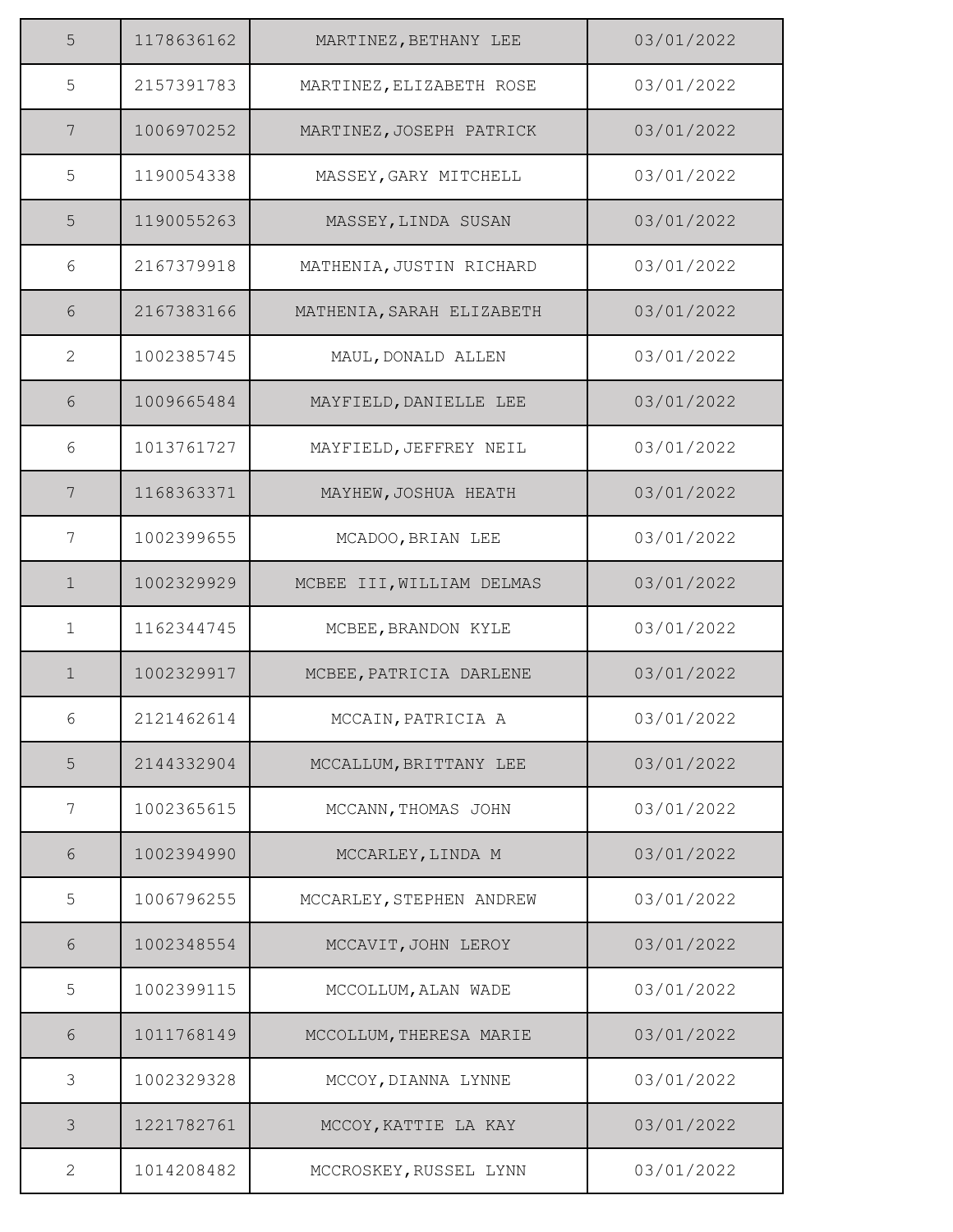| $\overline{2}$ | 1008532952 | MCCROSKEY, TONIA KAY      | 03/01/2022 |
|----------------|------------|---------------------------|------------|
| $\mathbf{2}$   | 1006960103 | MCCULLOUGH, BRENDA SUE    | 03/01/2022 |
| 6              | 1002414499 | MCCULLOUGH, LYNN RENEE    | 03/01/2022 |
| 6              | 1002412238 | MCCULLOUGH, WILLIAM F     | 03/01/2022 |
| $\overline{4}$ | 1002411869 | MCDONALD, DEBRA KAY       | 03/01/2022 |
| 7              | 2151501618 | MCDONALD, ROBERT WAYNE    | 03/01/2022 |
| $\overline{4}$ | 1002331220 | MCDOWELL, MOLLY BETH      | 03/01/2022 |
| 6              | 1002350745 | MCELWAIN, KELLY LEE       | 03/01/2022 |
| 6              | 1002350750 | MCELWAIN, THOMAS EDWARD   | 03/01/2022 |
| 2              | 1020121265 | MCFALL, MARTY DEL         | 03/01/2022 |
| $\mathbf{2}$   | 1023330351 | MCFALL, MISTI DAWN        | 03/01/2022 |
| 6              | 1155083015 | MCFALL, RONALD ALLEN      | 03/01/2022 |
| 6              | 1156232831 | MCFALL, SLYVIA LUJAN      | 03/01/2022 |
| 7              | 1002394817 | MCGAHEN, KAREN LYNN       | 03/01/2022 |
| 6              | 1002409597 | MCGILL, DAVID WADE        | 03/01/2022 |
| 6              | 1002328127 | MCGILL, DEANNA C          | 03/01/2022 |
| $\mathbf{2}$   | 1022818891 | MCGINTY, BRANDON MARION   | 03/01/2022 |
| $\mathbf{2}$   | 1013117760 | MCGINTY, CONNIE MIXON     | 03/01/2022 |
| $\overline{4}$ | 1165814981 | MCGLAUN, LINDA CAROL      | 03/01/2022 |
| 7              | 1002339234 | MCGRATH, PAULA MARIE      | 03/01/2022 |
| 5              | 1002411135 | MCGREGOR, CAROLYN LUCILLE | 03/01/2022 |
| 5              | 1002412106 | MCGREGOR, DANIEL DION     | 03/01/2022 |
| 5              | 1002406003 | MCGUIRE, BETTY ROSE       | 03/01/2022 |
| 5              | 1124889943 | MCGUIRE, RICKY LEE        | 03/01/2022 |
| 5              | 1055667073 | MCLATCHY, MICHAEL ANDREW  | 03/01/2022 |
| 1              | 1002320937 | MCMULLEN, RICHARD RAY     | 03/01/2022 |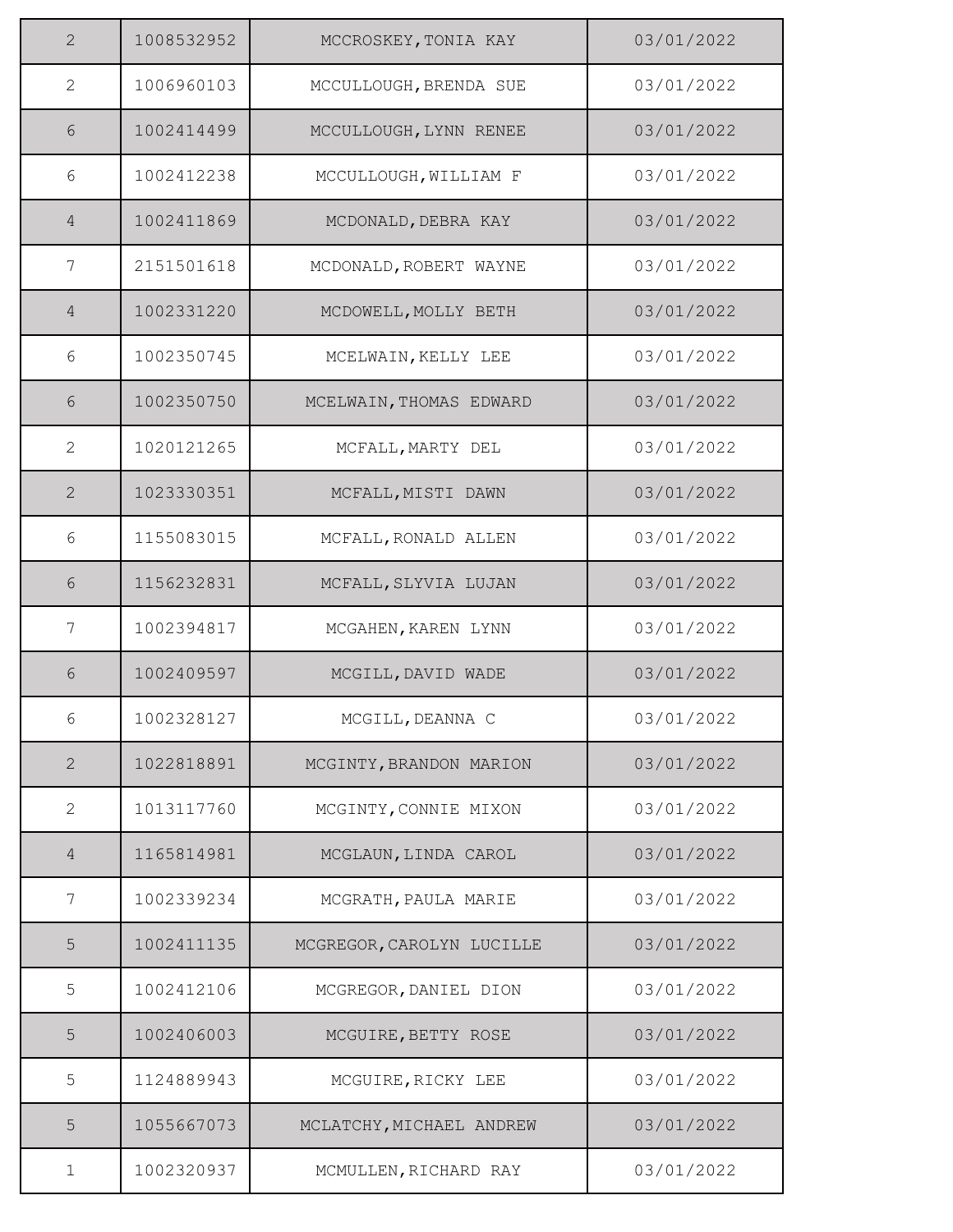| 6               | 1002411142 | MECHELAY, EDITH ANN        | 03/01/2022 |
|-----------------|------------|----------------------------|------------|
| 6               | 1002411157 | MECHELAY, JOSEPH JOHN      | 03/01/2022 |
| $\overline{2}$  | 1175132982 | MEDLEY, JEREMY DON         | 03/01/2022 |
| $\mathbf{2}$    | 2002857421 | MEJIA JR, RAUL             | 03/01/2022 |
| $\mathbf{2}$    | 1025087555 | MENA, JOSE PUENTES         | 03/01/2022 |
| $\mathbf{1}$    | 1182017508 | MILLER, ASHLEY KAY         | 03/01/2022 |
| $7\phantom{.0}$ | 1002340191 | MILLER, BRUNETTA LYNN      | 03/01/2022 |
| 7               | 1002342482 | MILLER, CLAY LEE           | 03/01/2022 |
| 5               | 1184892193 | MILLER, HOWARD WAYNE       | 03/01/2022 |
| 7               | 1007279426 | MILLER, LORRAINE LAMPKE    | 03/01/2022 |
| 7               | 2120560386 | MILLER, MARLAND J          | 03/01/2022 |
| $\mathbf{1}$    | 1025773049 | MILLER, NICHOLAS ANDREW    | 03/01/2022 |
| 5               | 1002393055 | MILLICAN, JOE M            | 03/01/2022 |
| 5               | 1002393064 | MILLICAN, PAMELA GAY       | 03/01/2022 |
| 7               | 1002373475 | MINYARD, GINA MESHELE      | 03/01/2022 |
| 7               | 1002342183 | MINYARD, JIMMY BRUCE       | 03/01/2022 |
| 7               | 1002365059 | MIRANDA, NORMA JIMENEZ     | 03/01/2022 |
| 5               | 1147194506 | MITCHELL, ARRIKA LEANN     | 03/01/2022 |
| $\mathbf 1$     | 1220131407 | MIZE, BRUCE WYANE          | 03/01/2022 |
| $\mathbf{1}$    | 2120828106 | MIZE, RACHEL ELISE         | 03/01/2022 |
| 6               | 2179343942 | MOLLET, ETHAN PAUL         | 03/01/2022 |
| 5               | 1007246529 | MONROE, RENE               | 03/01/2022 |
| $\mathbf{2}$    | 1056638106 | MONTGOMERY, CATHY LYN      | 03/01/2022 |
| $\mathbf{2}$    | 1002355145 | MONTGOMERY, GARY KITE      | 03/01/2022 |
| 2               | 1056638110 | MONTGOMERY, JOSEPH DOUGLAS | 03/01/2022 |
| $\mathbf{2}$    | 1002355132 | MONTGOMERY, SUE ZAN        | 03/01/2022 |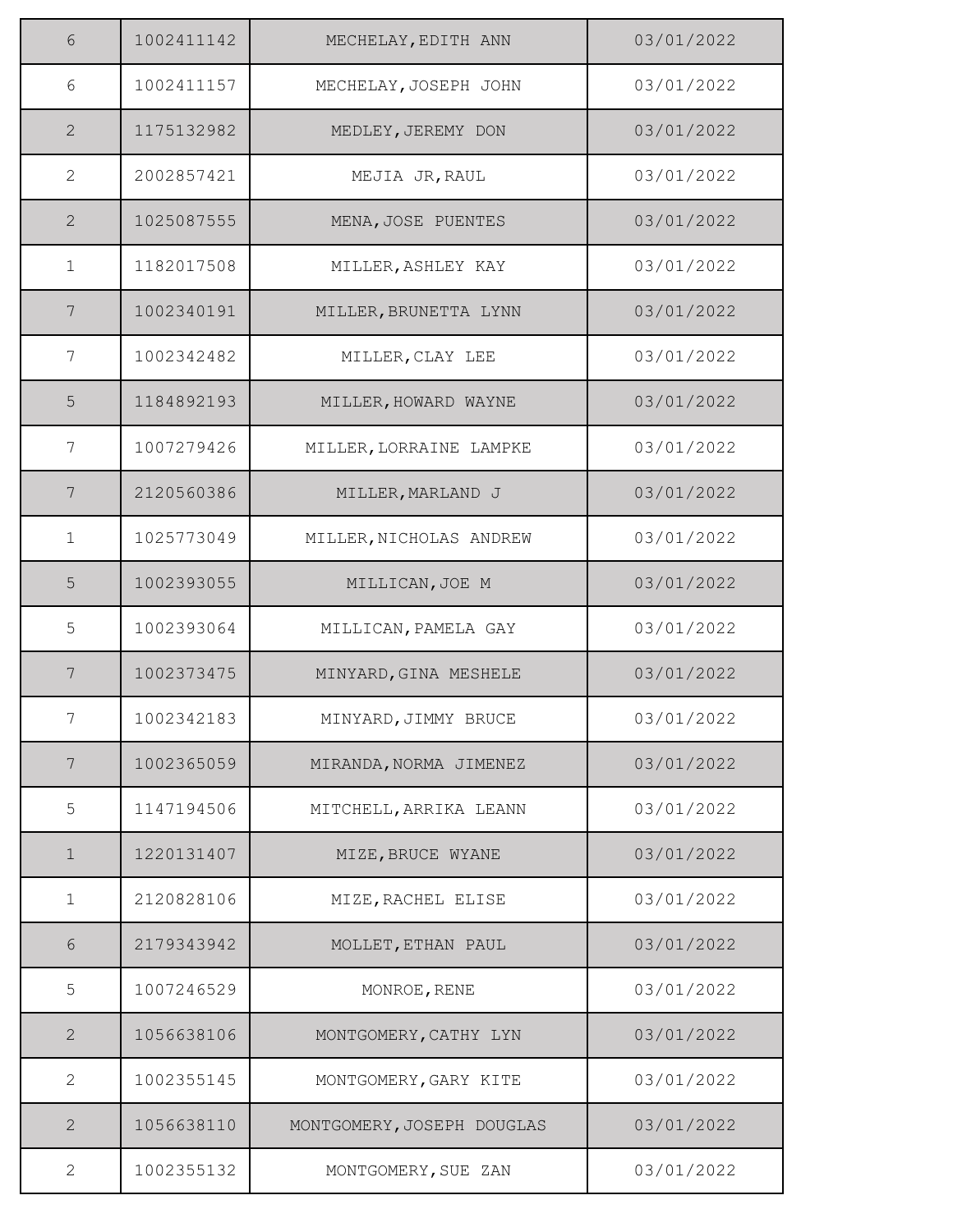| 5              | 1198688779 | MOORE, CYNTHIA BETH      | 03/01/2022 |
|----------------|------------|--------------------------|------------|
| 5              | 1198688831 | MOORE, DAVID E           | 03/01/2022 |
| 7              | 1091662859 | MOORE, MELINDA ANN       | 03/01/2022 |
| 7              | 1091701052 | MOORE, SHAWN CHRISTOPHER | 03/01/2022 |
| 5              | 2188830784 | MORALEZ, TERRY LOREEN    | 03/01/2022 |
| $\mathbf{2}$   | 1177298361 | MORGAN, JESSICA DAWN     | 03/01/2022 |
| 5              | 1002367943 | MORGAN, JOEL PATRICK     | 03/01/2022 |
| 5              | 1002367958 | MORGAN, JULIE JACKSON    | 03/01/2022 |
| $\overline{2}$ | 2177474853 | MORGAN, MICHAEL J        | 03/01/2022 |
| $\mathbf{2}$   | 1002324044 | MORRIS, LARRY RAY        | 03/01/2022 |
| $\mathbf{2}$   | 1002323828 | MORRIS, LAVONNA LEA      | 03/01/2022 |
| $\mathbf{1}$   | 1199321512 | MORRISS, ANDREW HAYDEN   | 03/01/2022 |
| $\overline{4}$ | 1019842971 | MORTON JR, WOODROW       | 03/01/2022 |
| 4              | 1019483924 | MORTON, DONNA LYNN       | 03/01/2022 |
| 5              | 2187034684 | MUEHL, LAVERNE WESTON    | 03/01/2022 |
| 6              | 1050545974 | MULLINS, BRIAN DAVID     | 03/01/2022 |
| 5              | 1009033235 | MUNSELL, PAUL DAMON      | 03/01/2022 |
| 7              | 2126248103 | MUNSELLE, RANSOM         | 03/01/2022 |
| 6              | 1026780812 | MURRAY, DEREK LYNN       | 03/01/2022 |
| 6              | 1056543818 | MURRAY, MELINDA AGUIRRE  | 03/01/2022 |
| $\overline{2}$ | 1206442836 | MURRAY, MICHAEL LYNN     | 03/01/2022 |
| $\mathbf{2}$   | 1061508700 | MURRAY, VALERIE KHOO     | 03/01/2022 |
| 2              | 1009357642 | MURRAY, WESLEY SCOTT     | 03/01/2022 |
| $\mathbf 1$    | 1012289438 | MUSICK, BONITA CANADAY   | 03/01/2022 |
| 7              | 1002378670 | MYERS, ANITA EVONNE      | 03/01/2022 |
| 5              | 1018655592 | NACHTIGALL, JOSHUA PAUL  | 03/01/2022 |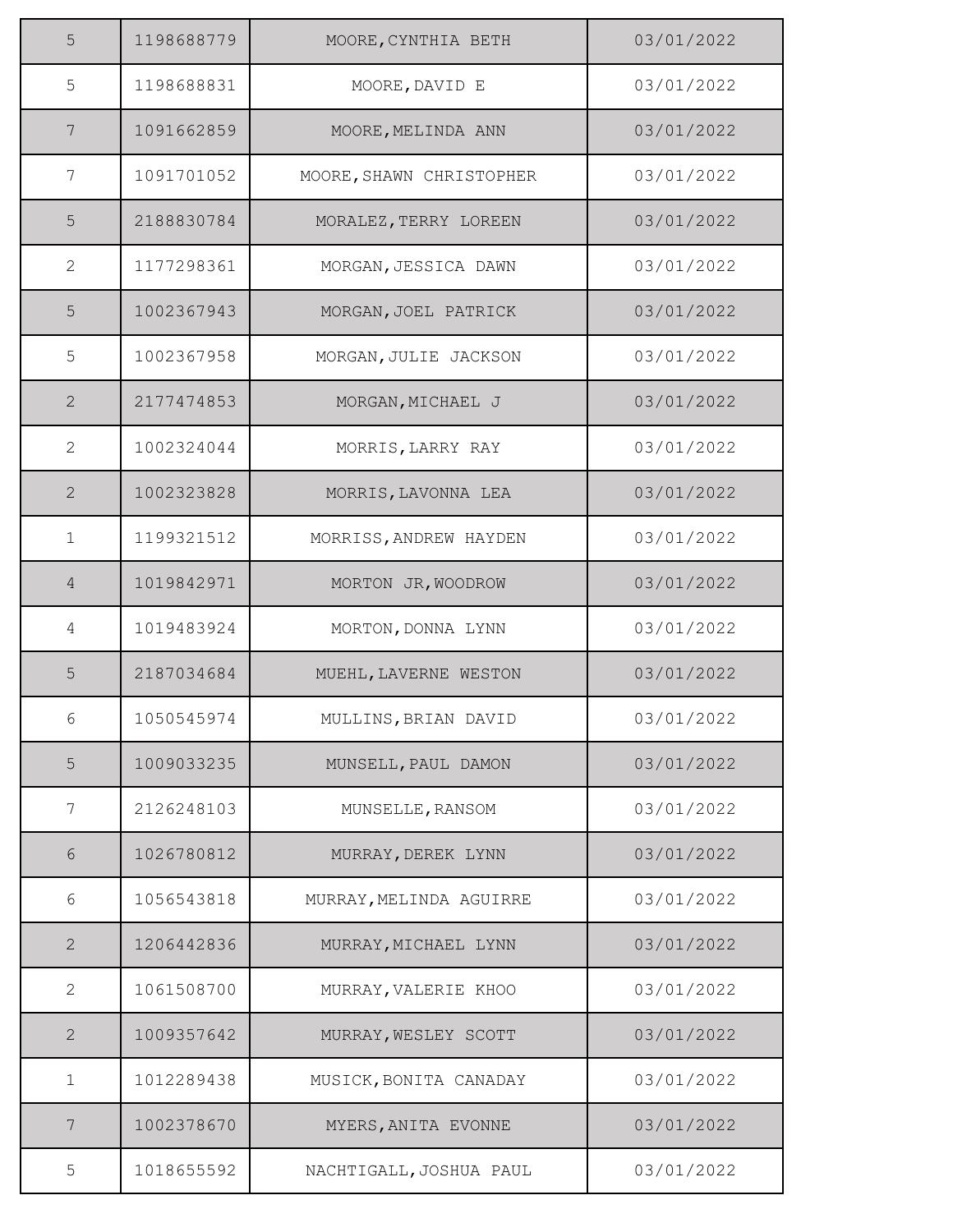| 5              | 1002399693 | NAVA, JOSE LUIS          | 03/01/2022 |
|----------------|------------|--------------------------|------------|
| 5              | 1002399746 | NAVA, MARY MARGARET      | 03/01/2022 |
| $\overline{4}$ | 1013987017 | NEELY, RONALD RAY        | 03/01/2022 |
| 6              | 1024296518 | NEILL, HOLLY RENEA       | 03/01/2022 |
| 5              | 1022305050 | NELSON, STEPHANIE ANN    | 03/01/2022 |
| 7              | 1217151523 | NERI, LUIS FERNANDO      | 03/01/2022 |
| 6              | 1167155754 | NICCUM, CAMA RENEE       | 03/01/2022 |
| 6              | 1142043719 | NICHOLAS, JENNIFER LEAL  | 03/01/2022 |
| 6              | 1011461419 | NICHOLAS, JEREMY LEE     | 03/01/2022 |
| 7              | 1002373176 | NICHOLAS, JERRY ARTHUR   | 03/01/2022 |
| 7              | 1014210478 | NICHOLS, VALERIE JEAN    | 03/01/2022 |
| 4              | 1024026931 | NICHOLSON, DAVID EDWARD  | 03/01/2022 |
| $\overline{4}$ | 2161468011 | NICHOLSON, MEREDITH      | 03/01/2022 |
| 4              | 2153498648 | NICHOLSON, SPENCER HAGEN | 03/01/2022 |
| $\overline{4}$ | 1024026920 | NICHOLSON, STARLA JANE   | 03/01/2022 |
| $\mathbf{1}$   | 1002320107 | NICKEL, KENNETH WAYNE    | 03/01/2022 |
| $\mathbf 1$    | 1002320111 | NICKEL, MARY             | 03/01/2022 |
| 4              | 2126653323 | NIX, JOHNNY CORDELL      | 03/01/2022 |
| 5              | 1002366559 | NOBLE, THERESA K         | 03/01/2022 |
| 5              | 1002365125 | NOBLE, VERNON ROGER      | 03/01/2022 |
| 5              | 1002397945 | NOLAN, EVA DIANE         | 03/01/2022 |
| 7              | 1013307466 | NORRIS, KARMAN           | 03/01/2022 |
| 7              | 1011893710 | NORRIS, KENNETH LEE      | 03/01/2022 |
| 5              | 1002405603 | NUNN, KENNETH RAY        | 03/01/2022 |
| 5              | 1023681458 | NUNN, REBEKAH ANN        | 03/01/2022 |
| 7              | 2120062957 | ODELL, AUSTIN DALE       | 03/01/2022 |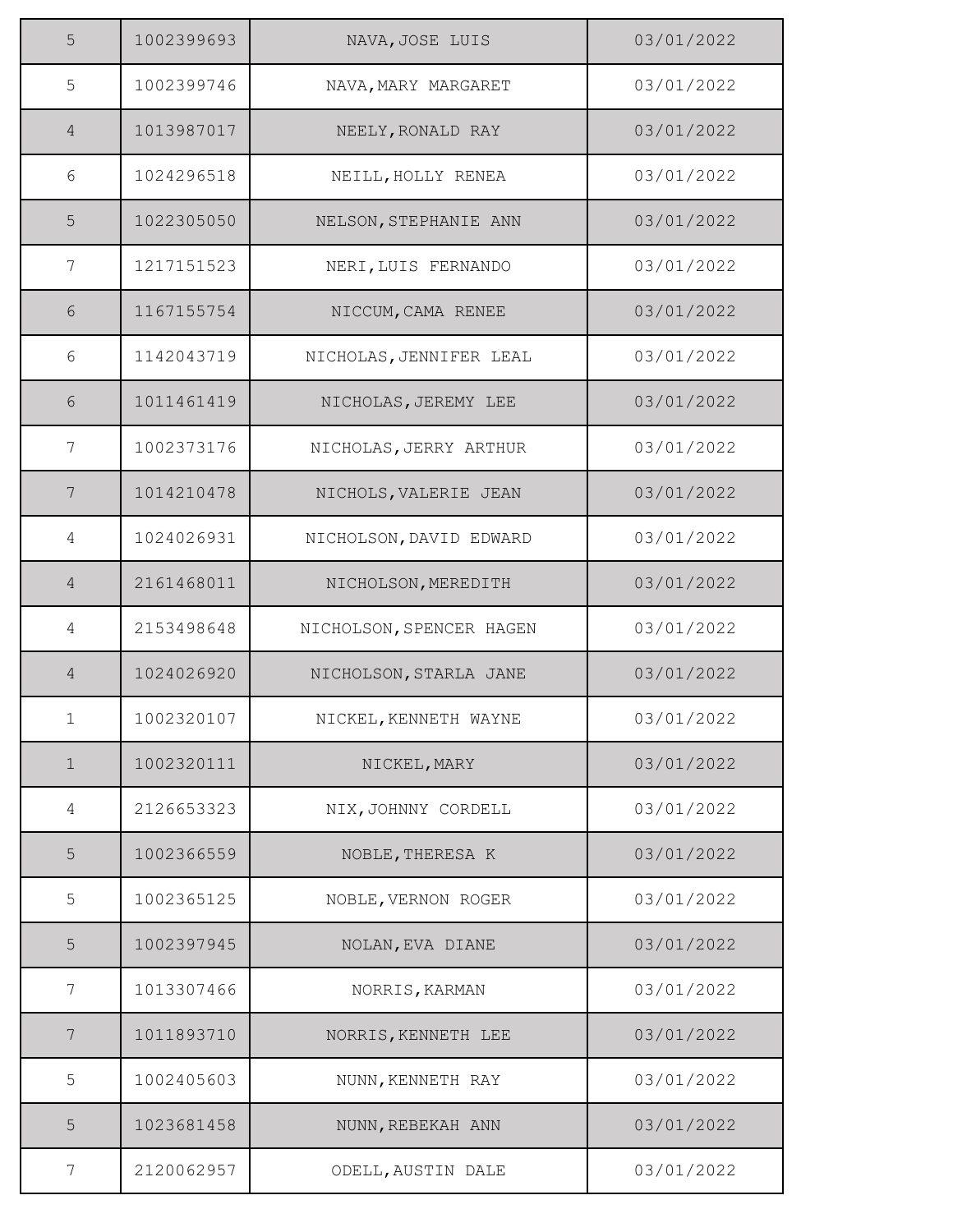| $\overline{7}$ | 1015007795 | ODELL, CALLIE ROSE       | 03/01/2022 |
|----------------|------------|--------------------------|------------|
| 7              | 1002370599 | ODELL, JAMES DANIEL      | 03/01/2022 |
| $\overline{4}$ | 1009490881 | OLDHAM, JENNIFER SUSAN   | 03/01/2022 |
| 5              | 1002394237 | OLIPHANT, MELODY R       | 03/01/2022 |
| 2              | 1144035380 | OLIVER, SUZANNE          | 03/01/2022 |
| 6              | 1208455155 | ORT, ALEXANDER WILLIAM   | 03/01/2022 |
| $\overline{2}$ | 1013315964 | OSBORN, MICHELLE SHEDECK | 03/01/2022 |
| 2              | 1002389620 | OSBORN, STEVEN WAYNE     | 03/01/2022 |
| 5              | 1002413752 | OSBORN, TERRY L          | 03/01/2022 |
| 7              | 1173696732 | OSBORNE, BILLIE D        | 03/01/2022 |
| $\overline{4}$ | 1030527251 | OVERTON, KERMIT ZANE     | 03/01/2022 |
| 2              | 1189068181 | OXLEY, COURTNEY NICHOLE  | 03/01/2022 |
| 2              | 1002388537 | OXLEY, WHITNEY JOHN      | 03/01/2022 |
| 5              | 1192508000 | PACK, DESTINY FAITH      | 03/01/2022 |
| 7              | 2002860978 | PARKER, ALAN DEON        | 03/01/2022 |
| 7              | 1154356912 | PARKER, CARYN LAINE      | 03/01/2022 |
| 5              | 1010277422 | PARKER, CHRISTY SIMMONS  | 03/01/2022 |
| $\mathbf{2}$   | 1002358962 | PARKER, DAVID WAYNE      | 03/01/2022 |
| $\overline{4}$ | 1002331347 | PARKER, MARTHA HOGAN     | 03/01/2022 |
| 5              | 1002406734 | PARKS, CONNIE G          | 03/01/2022 |
| 5              | 1002337722 | PARKS, GARY DON          | 03/01/2022 |
| 5              | 1002411334 | PARKS, J V               | 03/01/2022 |
| 5              | 1187040931 | PARKS, KRISTI LIN        | 03/01/2022 |
| 5              | 1192189907 | PARKS, MARIAN LOIS       | 03/01/2022 |
| 6              | 1002326656 | PARKS, THOMAS EARL       | 03/01/2022 |
| 4              | 2140199628 | PARSONS, JORDAN SCOTT    | 03/01/2022 |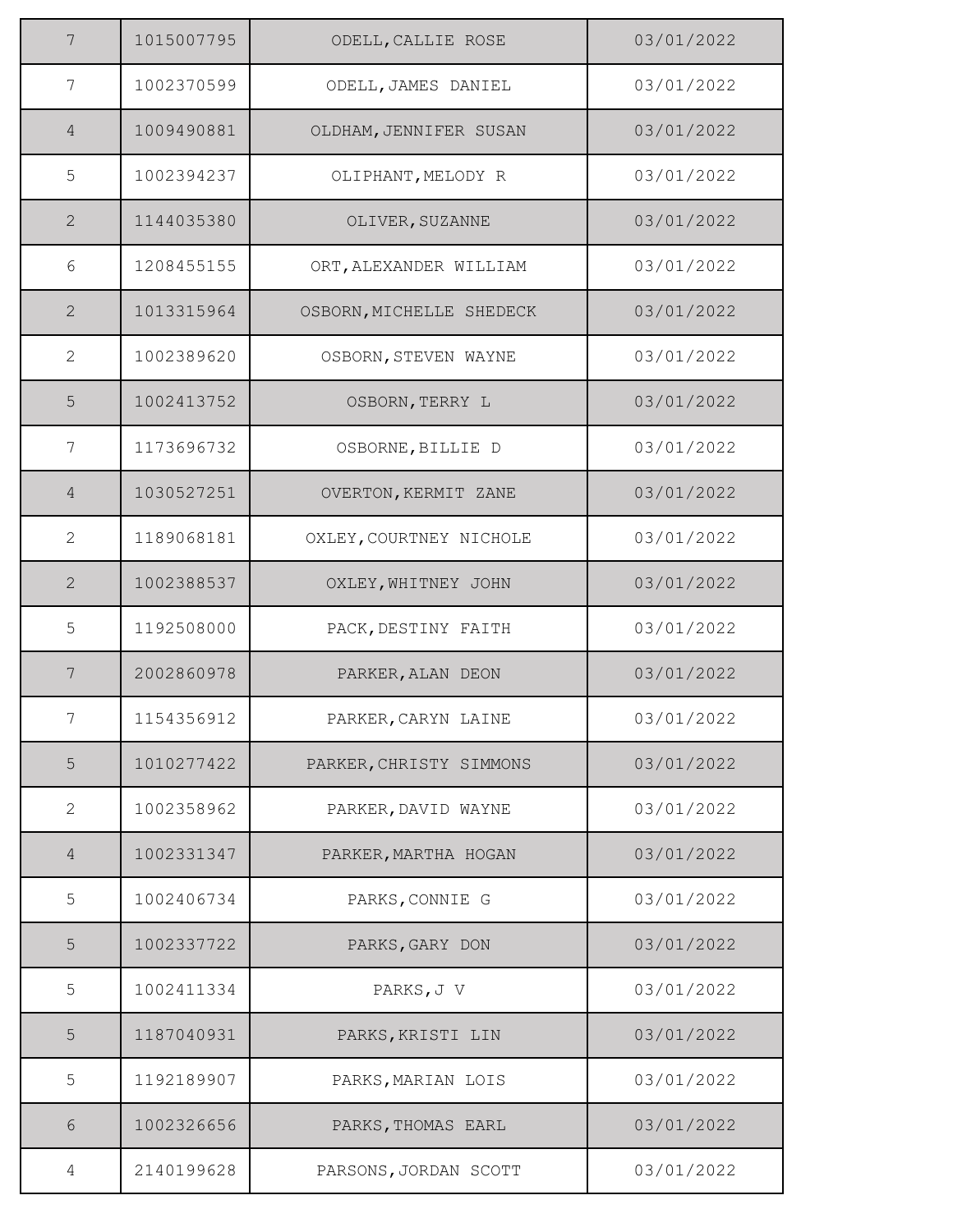| $\overline{2}$ | 1010813579 | PATTERSON, CORTNIE MICHELLE   | 03/01/2022 |
|----------------|------------|-------------------------------|------------|
| 5              | 1002400032 | PATTERSON, THAD ALTON         | 03/01/2022 |
| $\overline{4}$ | 1148039997 | PATTERSON, THOMAS RAYMOND     | 03/01/2022 |
| 4              | 1196641067 | PATTERSON, WENDY CHERIE       | 03/01/2022 |
| 7              | 1002336676 | PAULSON, BRENDA DIANNE        | 03/01/2022 |
| 7              | 1002336669 | PAULSON, DAVID SCOTT          | 03/01/2022 |
| 5              | 1211414280 | PEARSON, ASHLEY LAUREN        | 03/01/2022 |
| 2              | 1004946572 | PEDERSON, BARBARA JEAN        | 03/01/2022 |
| $\overline{7}$ | 2001819725 | PEERCY, NATHAN                | 03/01/2022 |
| 7              | 1010905871 | PENDLETON, JANITA KAY         | 03/01/2022 |
| 7              | 1010924202 | PENDLETON, PHILIP EDMUND      | 03/01/2022 |
| 5              | 1002360290 | PETERS, DEREK SHAWN           | 03/01/2022 |
| 5              | 1002360288 | PETERS, TERESA DAWN           | 03/01/2022 |
| 7              | 1150400145 | PETERSON, BRANDY NICHOLE      | 03/01/2022 |
| 5              | 1025256988 | PETIT, SACHIO IKARD           | 03/01/2022 |
| 6              | 1154464202 | PETROSKI, JENNIFER LAUREN     | 03/01/2022 |
| 5              | 2158779511 | PHAGAN, JONATHAN PAUL         | 03/01/2022 |
| 5              | 2158779609 | PHAGAN, MICHELLE MARIE        | 03/01/2022 |
| 3              | 1024036053 | PHILLIPS, PAMELA MARIE        | 03/01/2022 |
| 6              | 1201866045 | PIERCE, JASON GLEN            | 03/01/2022 |
| 5              | 2154204109 | PIERMATTI, GORDON JEAN        | 03/01/2022 |
| 5              | 1219527911 | PIERMATTI, JENNIFER ELIZABETH | 03/01/2022 |
| 6              | 1002691356 | PLATT, CYNTHIA                | 03/01/2022 |
| 6              | 1002366585 | PLATT, JOHNNY BOB             | 03/01/2022 |
| 2              | 1084722814 | PLETCHER, MYRNA JEAN          | 03/01/2022 |
| 5              | 1002368930 | PLETCHER, TIMOTHY PAUL        | 03/01/2022 |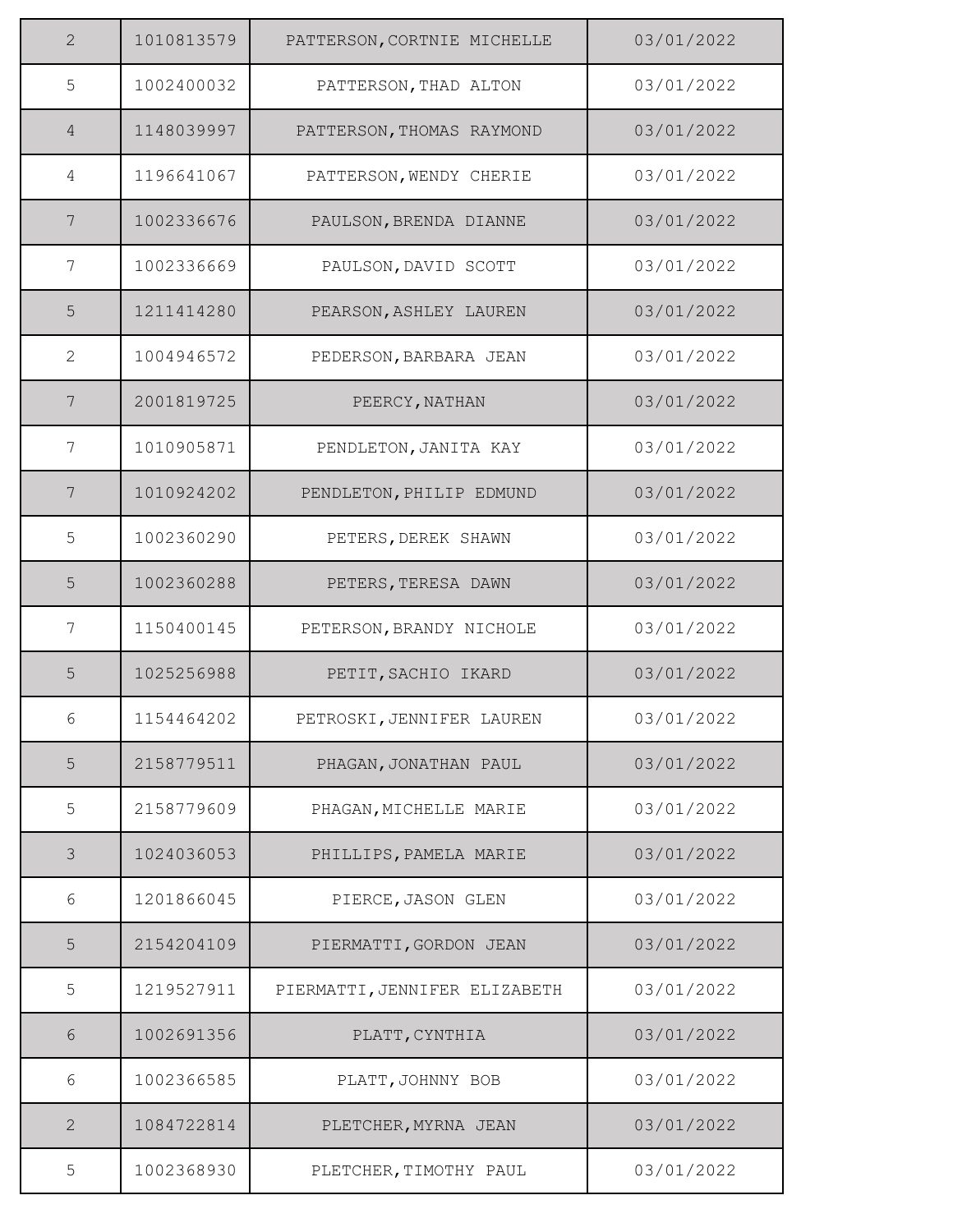| $\overline{4}$ | 1192633110 | POLLARD, BRYAN KEITH        | 03/01/2022 |
|----------------|------------|-----------------------------|------------|
| 4              | 1007362605 | POLLARD, CASANDRA DANN      | 03/01/2022 |
| 7              | 1002373410 | POOLE, NANCY ELSHEIMER      | 03/01/2022 |
| 7              | 1002373423 | POOLE, ROBERT CLYDE         | 03/01/2022 |
| 5              | 1164978101 | POPHAM, JUDITH ELLEN        | 03/01/2022 |
| 6              | 1179563707 | PORTER CHUMBLEY, CHERYL ANN | 03/01/2022 |
| 5              | 1002347920 | PORTER, DONAH LEE           | 03/01/2022 |
| 5              | 1002347912 | PORTER, JANICE KAY          | 03/01/2022 |
| 5              | 1002396740 | PORTERFIELD, DAVID HARVEY   | 03/01/2022 |
| 5              | 1002397156 | PORTERFIELD, JOYCE DUKE     | 03/01/2022 |
| 5              | 1010787648 | PRICE, ALAN D               | 03/01/2022 |
| 6              | 1002352256 | PRICE, HAROLD WAYNE         | 03/01/2022 |
| 5              | 1183657820 | PRICE, JOHNNY LAMAR         | 03/01/2022 |
| $\overline{2}$ | 1058111149 | PURYEAR, JENNIFER BONNIE    | 03/01/2022 |
| $\overline{2}$ | 1020672648 | PURYEAR, RODNEY KEITH       | 03/01/2022 |
| 7              | 1198209975 | PYLE, WILMA DEAN            | 03/01/2022 |
| 5              | 1002390222 | RABEL, BRANDI GAYE          | 03/01/2022 |
| 5              | 2142453882 | RABEL, MACYE ANN            | 03/01/2022 |
| 6              | 1013814404 | RAINS, COLLIN LYN           | 03/01/2022 |
| $\mathbf{2}$   | 1002324627 | RAMIREZ, CATHY ELIZABETH    | 03/01/2022 |
| $\mathbf{2}$   | 1002325851 | RAMIREZ, TERESA             | 03/01/2022 |
| $\mathbf{2}$   | 1011867513 | RAMOS, MICHELLE GUERRA      | 03/01/2022 |
| 7              | 1002378765 | RANDALL, DELIA ANN          | 03/01/2022 |
| 5              | 1024027286 | RANKIN, CONNIE BETH         | 03/01/2022 |
| 2              | 1002386899 | RAPSTINE, CAROLYN           | 03/01/2022 |
| 2              | 1002386909 | RAPSTINE, GREGORY ALLEN     | 03/01/2022 |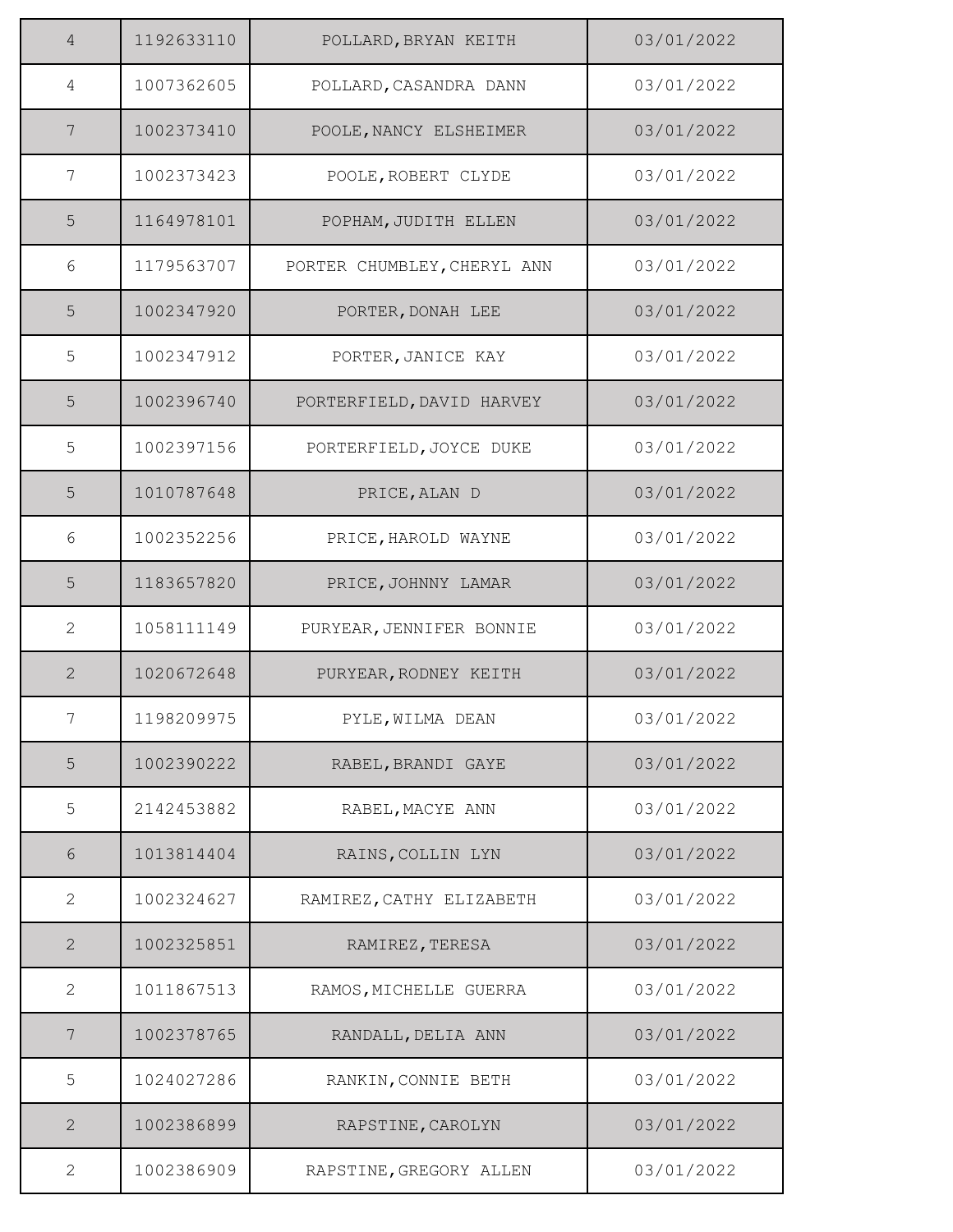| $\mathbf 1$    | 1166302532 | RAY, KENDRA LYNNE          | 03/01/2022 |
|----------------|------------|----------------------------|------------|
| $\mathbf 1$    | 1002691198 | RAY, MELANIE BETH          | 03/01/2022 |
| $\mathbf 1$    | 1002359691 | RAY, MICHAEL JAMES         | 03/01/2022 |
| $\mathbf{2}$   | 1002358716 | REED, AMY HARRISON         | 03/01/2022 |
| 6              | 1007033526 | REED, CHYRL LAUREENA       | 03/01/2022 |
| 6              | 1002400520 | REED, MISTY MICHELLE       | 03/01/2022 |
| 6              | 1009118636 | REEVES, CHRISTINA E        | 03/01/2022 |
| $\mathbf 1$    | 2130067238 | REGO, TRACY REEVES         | 03/01/2022 |
| 6              | 1015678701 | RESENDIZ, ANTONIO          | 03/01/2022 |
| 5              | 1013209361 | RESENDIZ, JOSE LUIS        | 03/01/2022 |
| $\overline{4}$ | 1149133926 | REYNOLDS, CLAYTON DALE     | 03/01/2022 |
| 4              | 1002331573 | REYNOLDS, GERALD DALE      | 03/01/2022 |
| $\overline{4}$ | 1002333440 | REYNOLDS, KATHLEEN         | 03/01/2022 |
| 5              | 1190625905 | RHOADS, CANAAN MARSHALL    | 03/01/2022 |
| 7              | 1022956843 | RICHARDSON, DEBORAH MARIA  | 03/01/2022 |
| 4              | 1013904449 | RICHARDSON, LORA LEE       | 03/01/2022 |
| 4              | 1002334475 | RICHARDSON, VENICE SHATREL | 03/01/2022 |
| 5              | 2187501984 | RICHARDSON, WILLIAM BRYAN  | 03/01/2022 |
| $\overline{4}$ | 1023976096 | RICHARDSON, ZANE LEE       | 03/01/2022 |
| 6              | 1002360149 | RIEHART, RUTH P            | 03/01/2022 |
| 6              | 1020217995 | RIGDON JR, CHESTER DWAYNE  | 03/01/2022 |
| 6              | 1020218049 | RIGDON, GAYLA RISELEY      | 03/01/2022 |
| 6              | 1002359643 | RIGNEY, CONSTANCE LOCELLE  | 03/01/2022 |
| 6              | 1002359636 | RIGNEY, FRANKLIN           | 03/01/2022 |
| 5              | 1002407990 | RILEY, JUDY ALLENE         | 03/01/2022 |
| 7              | 1002384463 | RIOS, JOVITA O             | 03/01/2022 |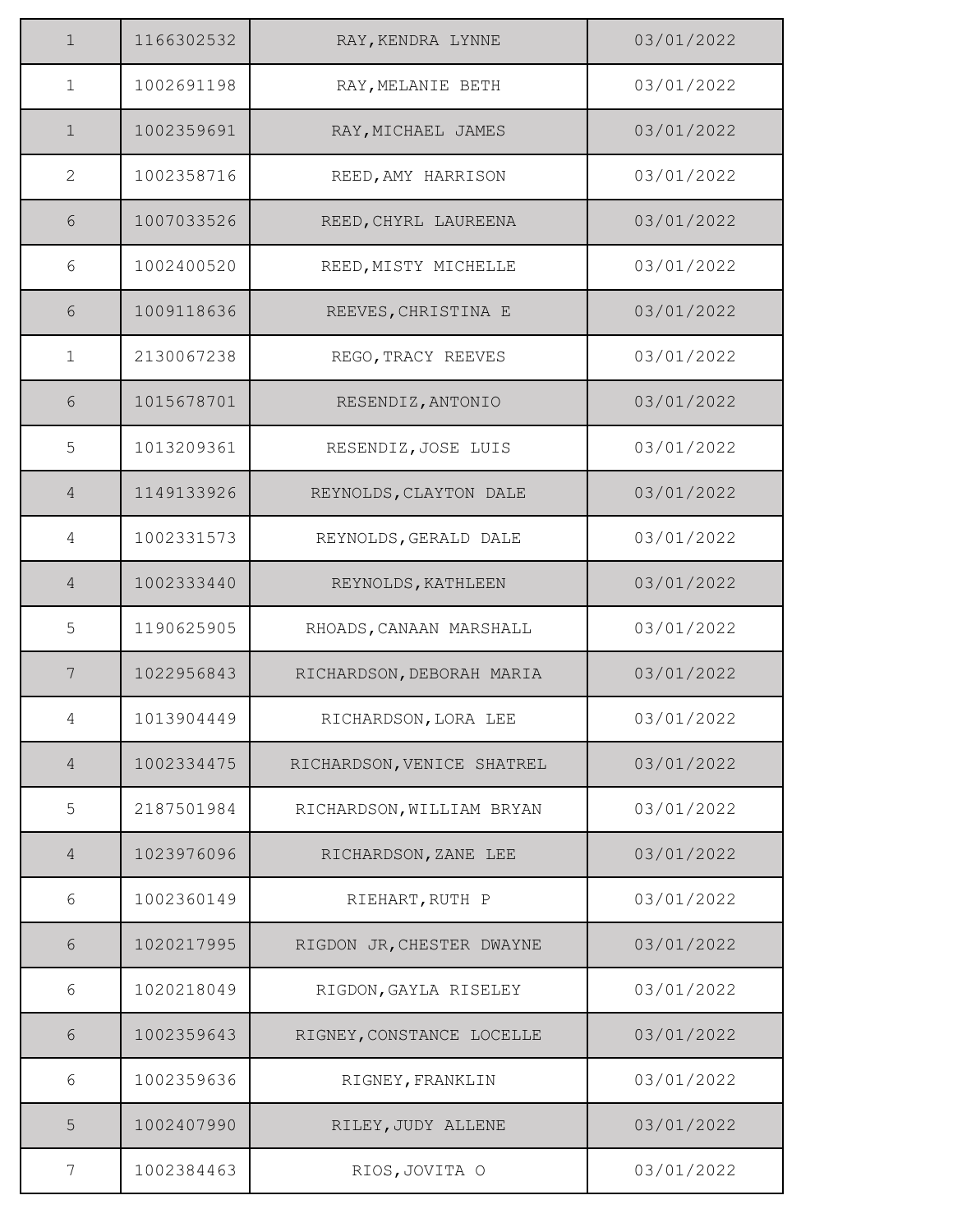| 7              | 1010844266 | RIOS, NICOLAS RODRIGUEZ | 03/01/2022 |
|----------------|------------|-------------------------|------------|
| 6              | 1002356114 | RIVERA, JOVITA MARIE    | 03/01/2022 |
| 5              | 2127269433 | RIVERA, WILLIAM ISIDRO  | 03/01/2022 |
| 6              | 1002408041 | ROBBINS, LONNY RAY      | 03/01/2022 |
| $\mathbf 1$    | 1002320176 | ROBERSON, DONNA KAY     | 03/01/2022 |
| $\mathbf{1}$   | 1002320182 | ROBERSON, GARREL J      | 03/01/2022 |
| 6              | 1010083299 | ROBERSON, MELISSA FAYE  | 03/01/2022 |
| 6              | 1020493283 | ROBERTS, MISCHELL LYNN  | 03/01/2022 |
| 5              | 1014584825 | ROBERTSON, MICHAEL JAY  | 03/01/2022 |
| $\mathbf 1$    | 1009490997 | ROBINSON, KEVIN L       | 03/01/2022 |
| $\mathcal{S}$  | 1026365597 | ROBISON, MARJORIE JO    | 03/01/2022 |
| 6              | 1018885918 | ROCHELLE, INA MARIE     | 03/01/2022 |
| 2              | 1002399353 | RODEN, CHRISTOPHER JOE  | 03/01/2022 |
| $\overline{2}$ | 1002399437 | RODEN, JODI BETH        | 03/01/2022 |
| 6              | 1002345216 | RODEN, MONICA MARY      | 03/01/2022 |
| 7              | 1002399158 | RODRIGUEZ, AMY DENISE   | 03/01/2022 |
| $6\,$          | 1217812636 | ROJO, PATTI LYNN        | 03/01/2022 |
| 6              | 1002359139 | ROMINES, VIVIAN K       | 03/01/2022 |
| 6              | 1181196812 | ROSE, HARLEY BREANN     | 03/01/2022 |
| 6              | 1203458457 | ROSE, KOLE ADAM         | 03/01/2022 |
| 7              | 1159330605 | ROSS, TERRY J           | 03/01/2022 |
| 5              | 1005149334 | ROY, BILLY GENE         | 03/01/2022 |
| $\overline{4}$ | 1024122965 | RUHL, JOHN LEE          | 03/01/2022 |
| 4              | 1025659802 | RUHL, MARILYN DICKINSON | 03/01/2022 |
| 5              | 1011065455 | RUSHING, IDA BETH       | 03/01/2022 |
| 5              | 1011065464 | RUSHING, NORMAN E       | 03/01/2022 |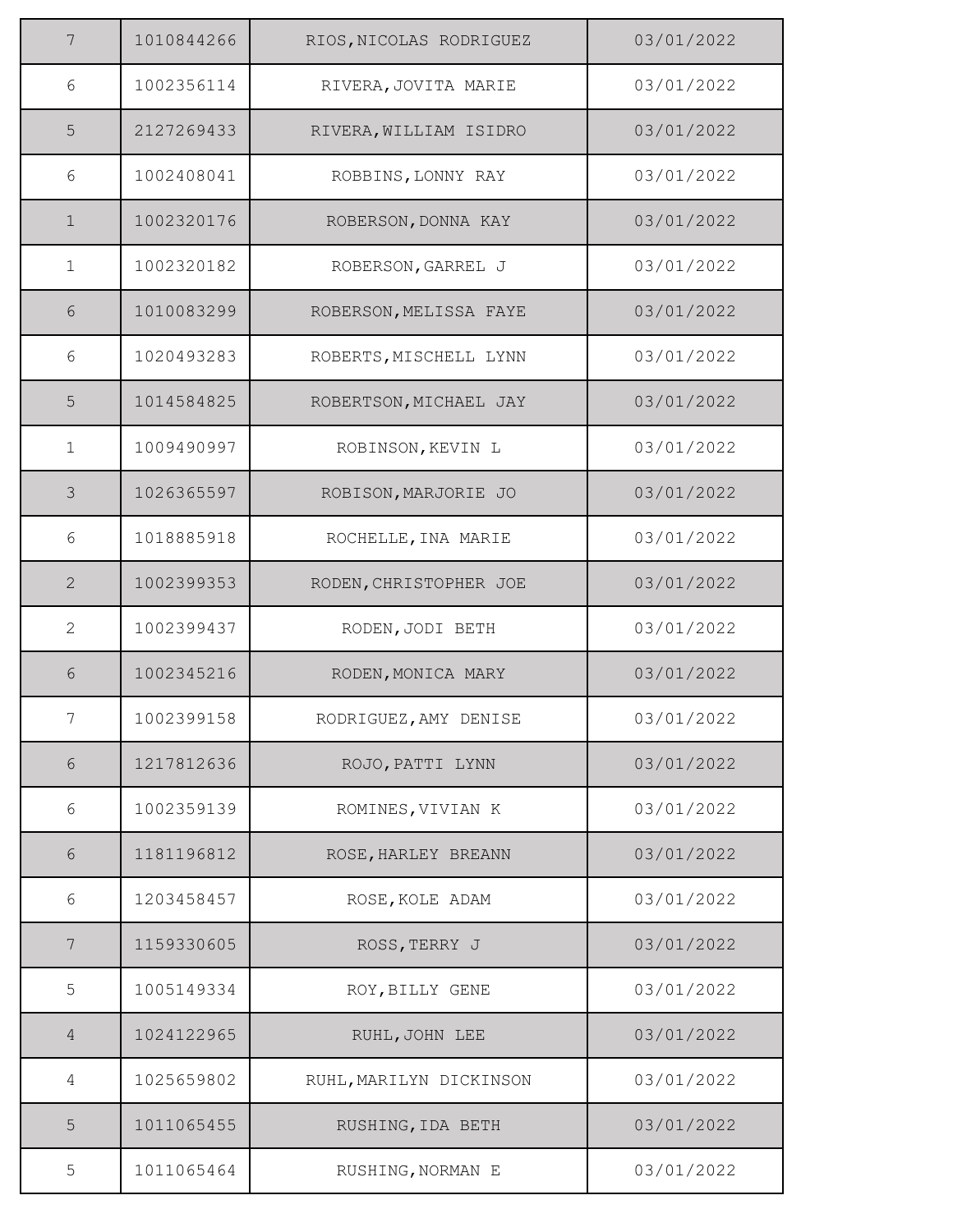| 6              | 1002388378 | RUSSELL, BOBBYE SUE       | 03/01/2022 |
|----------------|------------|---------------------------|------------|
| 6              | 2180555850 | RYDER, CAMDEN LEE         | 03/01/2022 |
| 5              | 1034603980 | SAIZ, ROBERT LEON         | 03/01/2022 |
| 6              | 2170627563 | SALAZAR, ALEXIS JANAI     | 03/01/2022 |
| 6              | 1011928214 | SANCHEZ, DELMA            | 03/01/2022 |
| 5              | 2162974308 | SANCHEZ, JAVIER GARCIA    | 03/01/2022 |
| $\overline{4}$ | 2166177791 | SANCHEZ, PENNY D          | 03/01/2022 |
| 5              | 1002338547 | SANDERS, JANET ELAINE     | 03/01/2022 |
| 5              | 1002387045 | SANDERS, JOHNNIE EUGENIUS | 03/01/2022 |
| 6              | 1002342843 | SANTACRUZ, ANTONIO        | 03/01/2022 |
| $6\,$          | 2121469125 | SATTESAHN, BRENDA LEE     | 03/01/2022 |
| 6              | 1203085969 | SATTESAHN, EDWARD CHARLES | 03/01/2022 |
| 5              | 1002329131 | SCHAFFER, KELLY           | 03/01/2022 |
| 5              | 2134493615 | SCHANTIN, KAREN KRISTINE  | 03/01/2022 |
| 5              | 2134124860 | SCHANTIN, PHILLIP EDWARD  | 03/01/2022 |
| 7              | 1002349103 | SCHIFFMAN, MATTHEW LYNN   | 03/01/2022 |
| 2              | 1002409257 | SCHLEWITZ, SARAH JOY      | 03/01/2022 |
| 5              | 1002689397 | SCHNEIDER, STANDLEY       | 03/01/2022 |
| $\mathcal{S}$  | 1002691886 | SCHROEDER, WILLIAM DARREL | 03/01/2022 |
| 5              | 1004963436 | SCHWAB, LINDA SUE         | 03/01/2022 |
| 5              | 1153781597 | SCOTT, TERRA KATHRYN      | 03/01/2022 |
| 6              | 1000514001 | SCRIBNER, CARISA LEE      | 03/01/2022 |
| 2              | 1002351934 | SEALY, JIM AARON          | 03/01/2022 |
| 7              | 1002397765 | SEARL, LINDA KAY          | 03/01/2022 |
| 7              | 2176389268 | SEARL, PAUL WESLIE        | 03/01/2022 |
| 6              | 1002353036 | SEHORN, DARRELL G         | 03/01/2022 |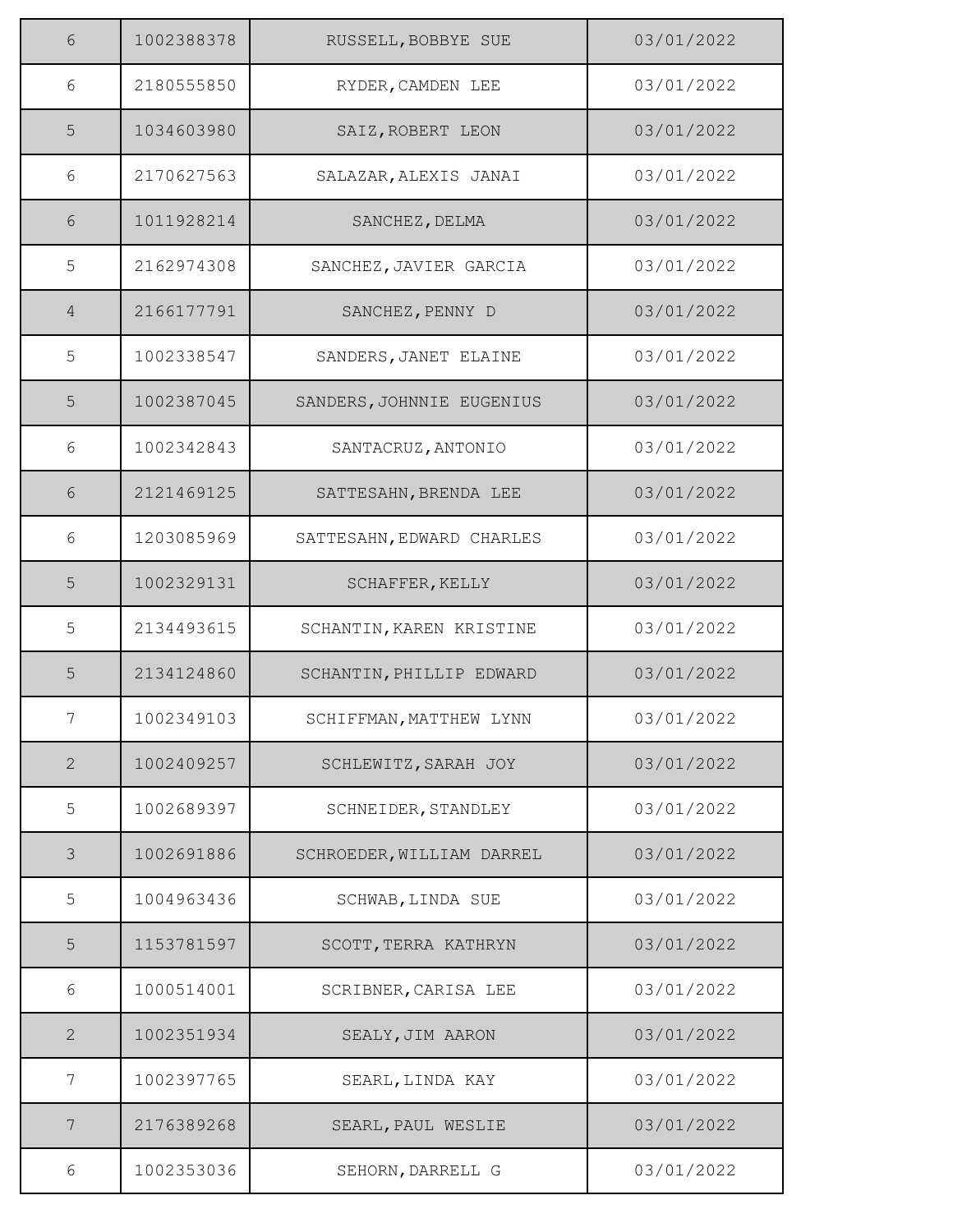| 6              | 1002353043 | SEHORN, LINDA ANN            | 03/01/2022 |
|----------------|------------|------------------------------|------------|
| 5              | 1002397868 | SEITZ, DONALD JEFF           | 03/01/2022 |
| 5              | 1002396176 | SEITZ, MARGARET FLORENCE     | 03/01/2022 |
| 6              | 1002396389 | SELLS, JOLITA RENE           | 03/01/2022 |
| 5              | 1019252457 | SEXTON, TIMOTHY CLARK        | 03/01/2022 |
| $\mathbf{2}$   | 1002387370 | SHACKELFORD, JOHN SAMUEL     | 03/01/2022 |
| $\mathbf{2}$   | 1002388366 | SHACKELFORD, JOWANNAH WYLENE | 03/01/2022 |
| 6              | 1002350979 | SHANNON, MAUDINE BETH        | 03/01/2022 |
| 6              | 1002350980 | SHANNON, MICHAEL EARL        | 03/01/2022 |
| $\mathbf{1}$   | 1005710169 | SHAW, JACLYN GAYLE           | 03/01/2022 |
| $\overline{4}$ | 1002330085 | SHAW, LEE JENKINS            | 03/01/2022 |
| 7              | 1181880417 | SHAWN, TINA RENEE            | 03/01/2022 |
| $\overline{4}$ | 2130319343 | SHERROD, CYNTHIA SUE         | 03/01/2022 |
| 6              | 1002345394 | SHILLING, JAMES RILEY        | 03/01/2022 |
| 6              | 1002345409 | SHILLING, MARY FRANCIS       | 03/01/2022 |
| $\mathbf{1}$   | 1012953383 | SHIPP, TAMMY LYNN            | 03/01/2022 |
| 6              | 2130132149 | SHOMAKER, DEBBIE JEAN        | 03/01/2022 |
| 6              | 1002363677 | SHOMAKER, TOMMY DALE         | 03/01/2022 |
| $\mathbf{2}$   | 1014258752 | SIECK, TISHA DIANE           | 03/01/2022 |
| $\mathbf{2}$   | 1196651682 | SIIRTOLA, NATHAN DAVID       | 03/01/2022 |
| $\overline{2}$ | 1182653606 | SIIRTOLA, STEPHANIE RENEE    | 03/01/2022 |
| 5              | 2184233488 | SILVA, BETHANIE GUDELIA      | 03/01/2022 |
| 5              | 1002410028 | SILVA, CHERISHA GAIL         | 03/01/2022 |
| 4              | 1002334315 | SIMMONS, MARK QUADE          | 03/01/2022 |
| $\overline{4}$ | 1002333845 | SIMMONS, REBECCA ADAMS       | 03/01/2022 |
| $\mathbf 1$    | 1009284637 | SIMPSON, CAROLYN             | 03/01/2022 |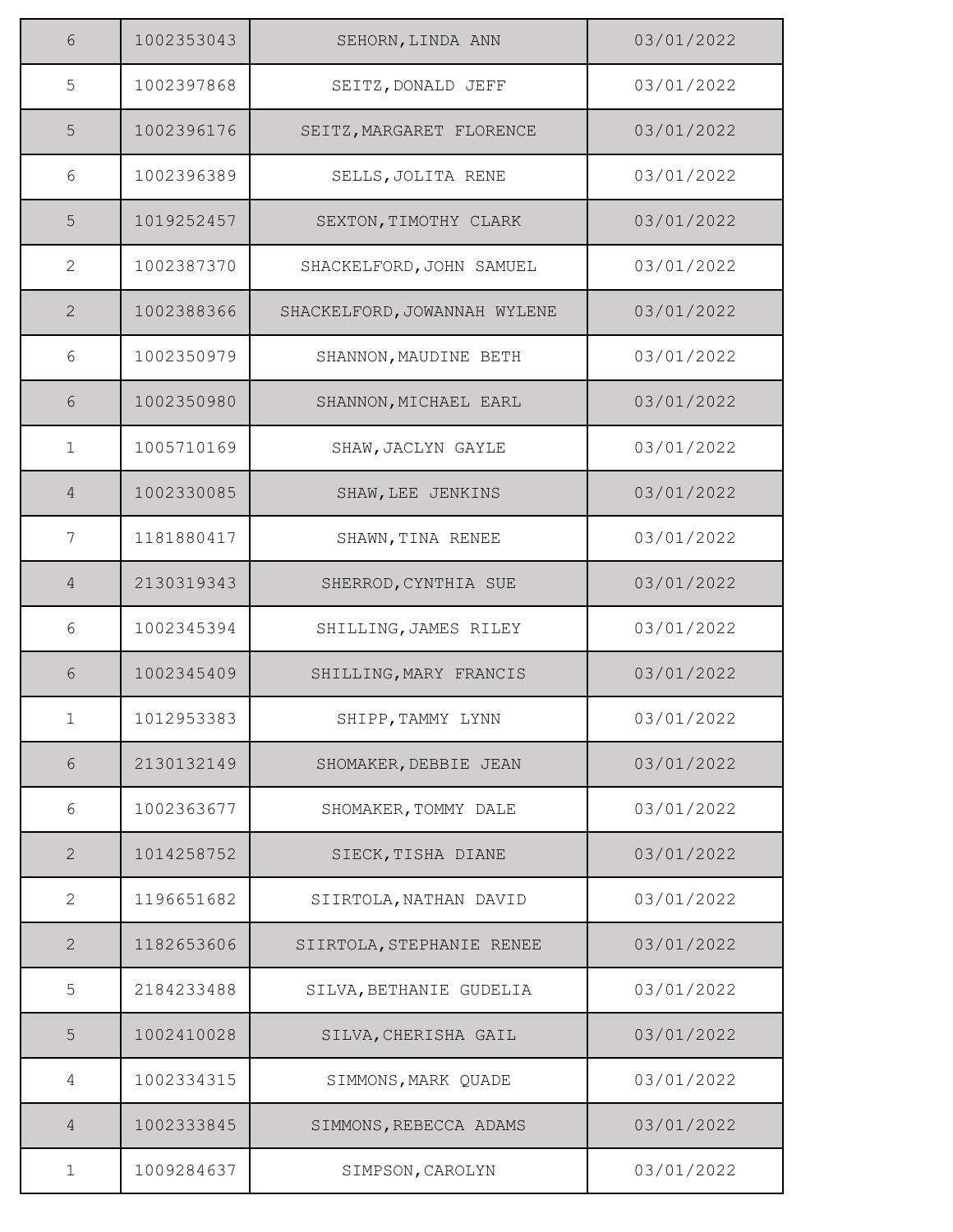| $\mathbf 1$    | 1021296073 | SIMPSON, CECIL SCOTT    | 03/01/2022 |
|----------------|------------|-------------------------|------------|
| 5              | 1162396799 | SIMPSON, KELLEY VINSON  | 03/01/2022 |
| 7              | 1018735393 | SIMS SR, BARRY DON      | 03/01/2022 |
| $\mathbf{1}$   | 1002322685 | SIMS, JULIE LYNN        | 03/01/2022 |
| 7              | 1018735408 | SIMS, NANCY OLIVIA      | 03/01/2022 |
| 6              | 1002324230 | SINYARD, JAMES A        | 03/01/2022 |
| 6              | 1002325753 | SINYARD, SUSAN CAROL    | 03/01/2022 |
| 2              | 1007346090 | SIRMANS, JIM ODELL      | 03/01/2022 |
| $\mathbf 1$    | 2153851505 | SISSEL, RAYMOND DALE    | 03/01/2022 |
| 4              | 1150470392 | SKIPPER III, BILLY JOE  | 03/01/2022 |
| $\overline{4}$ | 1011652511 | SKIPPER, FLOYD VESTER   | 03/01/2022 |
| 6              | 2140134841 | SMITH, ALEXANDER JAMES  | 03/01/2022 |
| 5              | 1002349525 | SMITH, BECKY SUSAN      | 03/01/2022 |
| 6              | 2170319953 | SMITH, CHANDA LEA       | 03/01/2022 |
| 5              | 2172799013 | SMITH, COLONEL RAY      | 03/01/2022 |
| 4              | 1180415436 | SMITH, DEBBIE JEAN      | 03/01/2022 |
| $6\,$          | 1010791882 | SMITH, DEBRA SWITZER    | 03/01/2022 |
| 4              | 1170939927 | SMITH, ERIC WILLIAM     | 03/01/2022 |
| $\overline{4}$ | 1018220109 | SMITH, FELICA ANN       | 03/01/2022 |
| 7              | 1002381098 | SMITH, FRANCES LORRAINE | 03/01/2022 |
| 5              | 2161021421 | SMITH, HOLLY RENAY      | 03/01/2022 |
| 6              | 1011043570 | SMITH, JARED LEE        | 03/01/2022 |
| 7              | 1007452040 | SMITH, JIMMY JOE        | 03/01/2022 |
| 7              | 2128742609 | SMITH, KARIN ANN        | 03/01/2022 |
| 7              | 1007452064 | SMITH, KYISHA           | 03/01/2022 |
| 6              | 1002353898 | SMITH, LISA LYNN        | 03/01/2022 |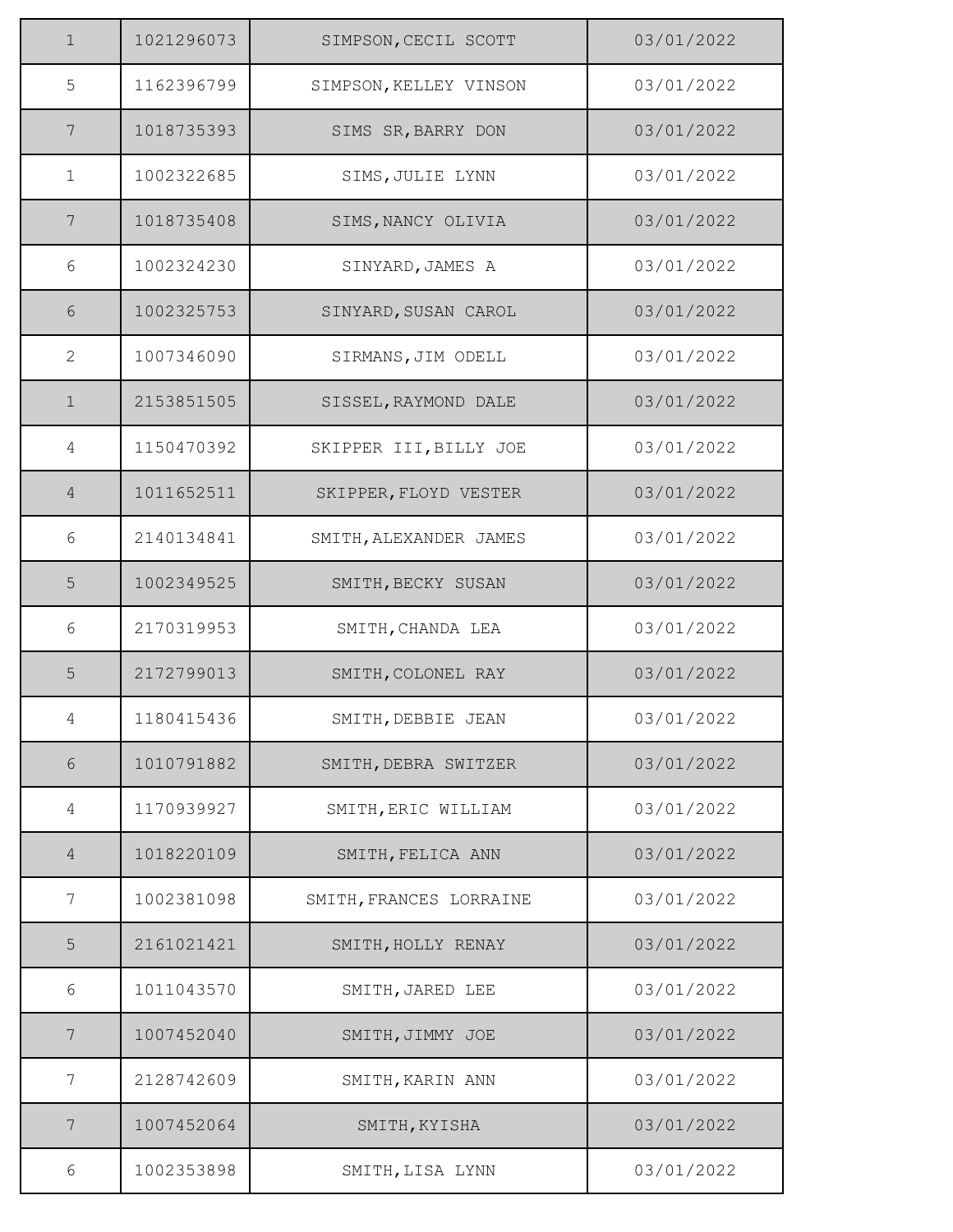| 6               | 2157869128 | SMITH, LORELEI JOANNE       | 03/01/2022 |
|-----------------|------------|-----------------------------|------------|
| 6               | 1018747909 | SMITH, LYNSEY ANN           | 03/01/2022 |
| 7               | 1002373565 | SMITH, MARK ELDEN           | 03/01/2022 |
| 2               | 1002389829 | SMITH, MICHAEL G            | 03/01/2022 |
| $\overline{4}$  | 1017258446 | SMITH, MICHELLE RAE         | 03/01/2022 |
| 5               | 1182205004 | SMITH, NATHAN AERO          | 03/01/2022 |
| $7\phantom{.0}$ | 1002373153 | SMITH, PAMELA               | 03/01/2022 |
| 6               | 1002353908 | SMITH, PAUL NORMAN          | 03/01/2022 |
| 5               | 2172798399 | SMITH, PEGGY SUE            | 03/01/2022 |
| 7               | 1180380881 | SMITH, RAYMOND ARTHUR       | 03/01/2022 |
| $6\,$           | 1002356510 | SMITH, ROGER DOUGLAS        | 03/01/2022 |
| 6               | 2120083231 | SMITH, RYAN MATTHEW         | 03/01/2022 |
| 5               | 1002358422 | SMITH, STEPHEN PEARSON      | 03/01/2022 |
| 4               | 1002332012 | SMITH, VESTA CARLOTTA       | 03/01/2022 |
| 6               | 1017504367 | SMITHEE, JASON WAYNE        | 03/01/2022 |
| $\mathbf{2}$    | 1166200851 | SNAPP, JENNIFER RENE'       | 03/01/2022 |
| $6\,$           | 1002347544 | SNIDER, BEVERLY I           | 03/01/2022 |
| $\mathbf{2}$    | 1002387202 | SNOW, DONNY RAY             | 03/01/2022 |
| $\mathbf{2}$    | 1002260860 | SORRELL, CHRISTOPHER ROBERT | 03/01/2022 |
| 4               | 1158081673 | SOTO, JEREMIAH JOSEPH       | 03/01/2022 |
| $\mathbf 1$     | 1158188373 | SOTO, MISTY LEE             | 03/01/2022 |
| 4               | 2137426355 | SOTO, RACHEL LYNN           | 03/01/2022 |
| $\overline{4}$  | 1169802320 | SOTO, TANYA WHITE           | 03/01/2022 |
| 5               | 1018885956 | SPEARMAN VI, JOHN R         | 03/01/2022 |
| 6               | 1144913411 | SPEARMAN, JUDSON RYAN       | 03/01/2022 |
| 5               | 1019144569 | SPENCE, RICHARD DON         | 03/01/2022 |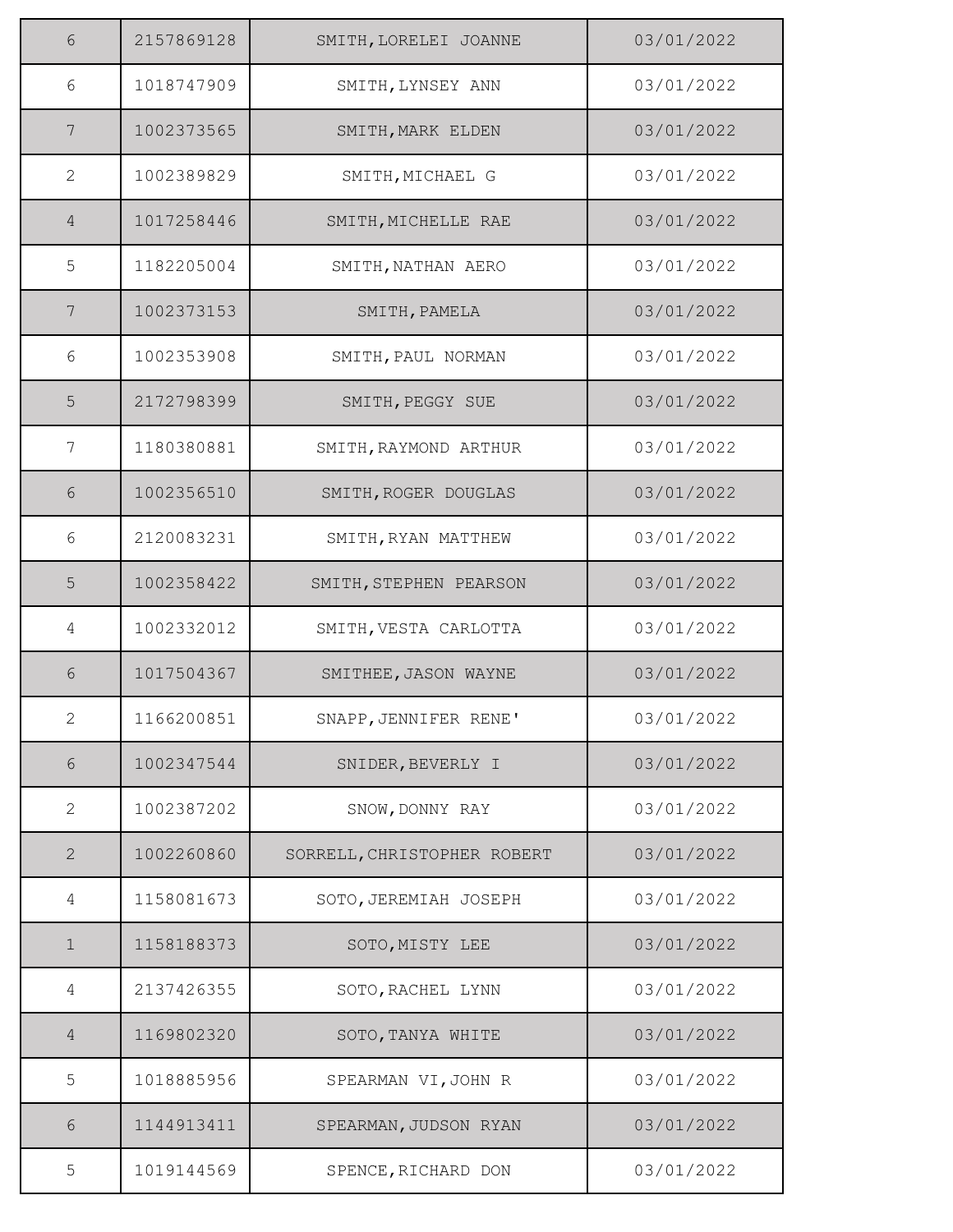| 5              | 1021252601 | SPENCE, ROGER ALAN        | 03/01/2022 |
|----------------|------------|---------------------------|------------|
| $\mathbf 1$    | 1172542664 | SPROUSE, EMILY JOANN      | 03/01/2022 |
| $\mathbf 1$    | 1153683352 | SPROUSE, JEREMY LUCAS     | 03/01/2022 |
| 4              | 1159562887 | STALLS, SHANDON LANE      | 03/01/2022 |
| $\overline{4}$ | 1010608545 | STANDISH, DONNA M         | 03/01/2022 |
| 4              | 1014374735 | STANDISH, SAM             | 03/01/2022 |
| 5              | 1002337221 | STANLEY, MARGO BURGESS    | 03/01/2022 |
| 5              | 1162396639 | STARK, MATTHEW STEVE      | 03/01/2022 |
| 6              | 1031894572 | STEELE, JANNA CAROL       | 03/01/2022 |
| $\mathbf{2}$   | 1002691325 | STEPHENS, JERRY DALE      | 03/01/2022 |
| 3              | 1002328820 | STEPHENS, JOHN LAWRENCE   | 03/01/2022 |
| $\mathfrak{Z}$ | 1002328831 | STEPHENS, MARY KAY        | 03/01/2022 |
| $\mathbf 1$    | 1002320225 | STEPHENS, MAXINE          | 03/01/2022 |
| $\overline{2}$ | 2163587469 | STEVENS, ANDREW JEFFERSON | 03/01/2022 |
| $\overline{2}$ | 1002326570 | STEWARD, GAYLE GIST       | 03/01/2022 |
| 2              | 1002326562 | STEWARD, KENNETH RAY      | 03/01/2022 |
| $\mathbf{2}$   | 1169011091 | STOCKMAN, SARAH ELIZABETH | 03/01/2022 |
| $\mathbf{2}$   | 1004993547 | STOKES III, ALVIN RAY     | 03/01/2022 |
| $\mathbf{2}$   | 1009491616 | STOKES, KRISTI KAY        | 03/01/2022 |
| 4              | 1017592838 | STONE, JAMES HENRY        | 03/01/2022 |
| 5              | 1002757141 | STONE, NATASHA ERIN       | 03/01/2022 |
| 4              | 2144728140 | STONE, RICKY LEROY        | 03/01/2022 |
| $\overline{4}$ | 2128961436 | STONE, SHARA GAYE         | 03/01/2022 |
| 7              | 1199442770 | STOUFFER, BENJAMIN PADEN  | 03/01/2022 |
| 2              | 1002348084 | STOWERS, MELINDA SPEARMAN | 03/01/2022 |
| 6              | 1008650036 | STRIBLING, SETH AARON     | 03/01/2022 |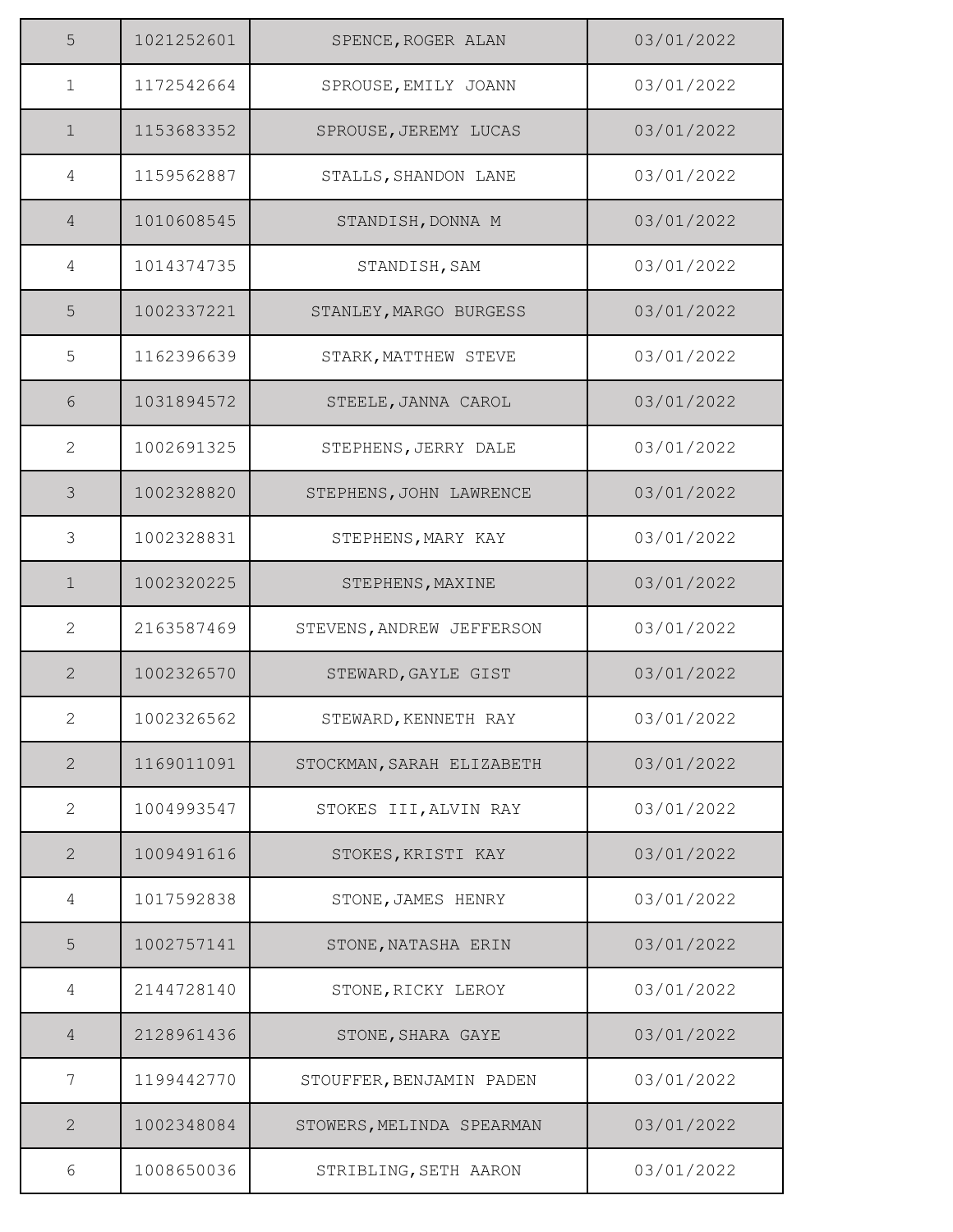| 2            | 1011869342 | STROUD, BRENDA GAIL          | 03/01/2022 |
|--------------|------------|------------------------------|------------|
| 6            | 1002361434 | STROUD, DEBORAH LYNN         | 03/01/2022 |
| 6            | 1002352045 | STROUD, GREGORY DEAN         | 03/01/2022 |
| $\mathbf{2}$ | 1002361009 | STROUD, JERRY DON            | 03/01/2022 |
| 6            | 1002361447 | STROUD, LARRY DEAN           | 03/01/2022 |
| $\mathbf{1}$ | 1002320315 | STROUD, MERRAY               | 03/01/2022 |
| $\mathbf 1$  | 1002320327 | STROUD, REBECCA JANE         | 03/01/2022 |
| 6            | 1002399382 | STUBBLEFIELD, RANDY PAUL     | 03/01/2022 |
| 5            | 1002407302 | STUCKER, LARRY ELBERT        | 03/01/2022 |
| 5            | 1002407318 | STUCKER, PATRICIA BRADLEY    | 03/01/2022 |
| 5            | 1002400565 | STUDEBAKER, JENNIFER DONNE   | 03/01/2022 |
| 5            | 1002400554 | STUDEBAKER, JOHN CHRISTOPHER | 03/01/2022 |
| 7            | 1002396391 | STURGILL, KIRSTEN LANE       | 03/01/2022 |
| 5            | 1002394011 | SUMMERS, JESSE MICHAEL       | 03/01/2022 |
| 6            | 1181118419 | SUTHERLAND, COLIN JACOB      | 03/01/2022 |
| 6            | 2138203765 | SUTHERLAND, NIA SHAE         | 03/01/2022 |
| 5            | 1002409699 | SUTTLE, NORA LOUAN           | 03/01/2022 |
| 5            | 1009277434 | SWIFT, GERALD FAY            | 03/01/2022 |
| $\mathbf{2}$ | 1002326618 | SWIFT, MARY LINDNER          | 03/01/2022 |
| $\mathbf{1}$ | 1175192658 | TAPP, EMMET LEO              | 03/01/2022 |
| $\mathbf{1}$ | 1174814568 | TAPP, RITA GAYLE             | 03/01/2022 |
| 5            | 1002342718 | TAYLOR JR, ED                | 03/01/2022 |
| 5            | 1002374246 | TAYLOR, BETTY COFFEE         | 03/01/2022 |
| 6            | 1002357845 | TAYLOR, FRANCES GYLENE       | 03/01/2022 |
| 6            | 1002357832 | TAYLOR, JOHN MARK            | 03/01/2022 |
| $\mathbf{2}$ | 1157088665 | TAYLOR, LORI BETH            | 03/01/2022 |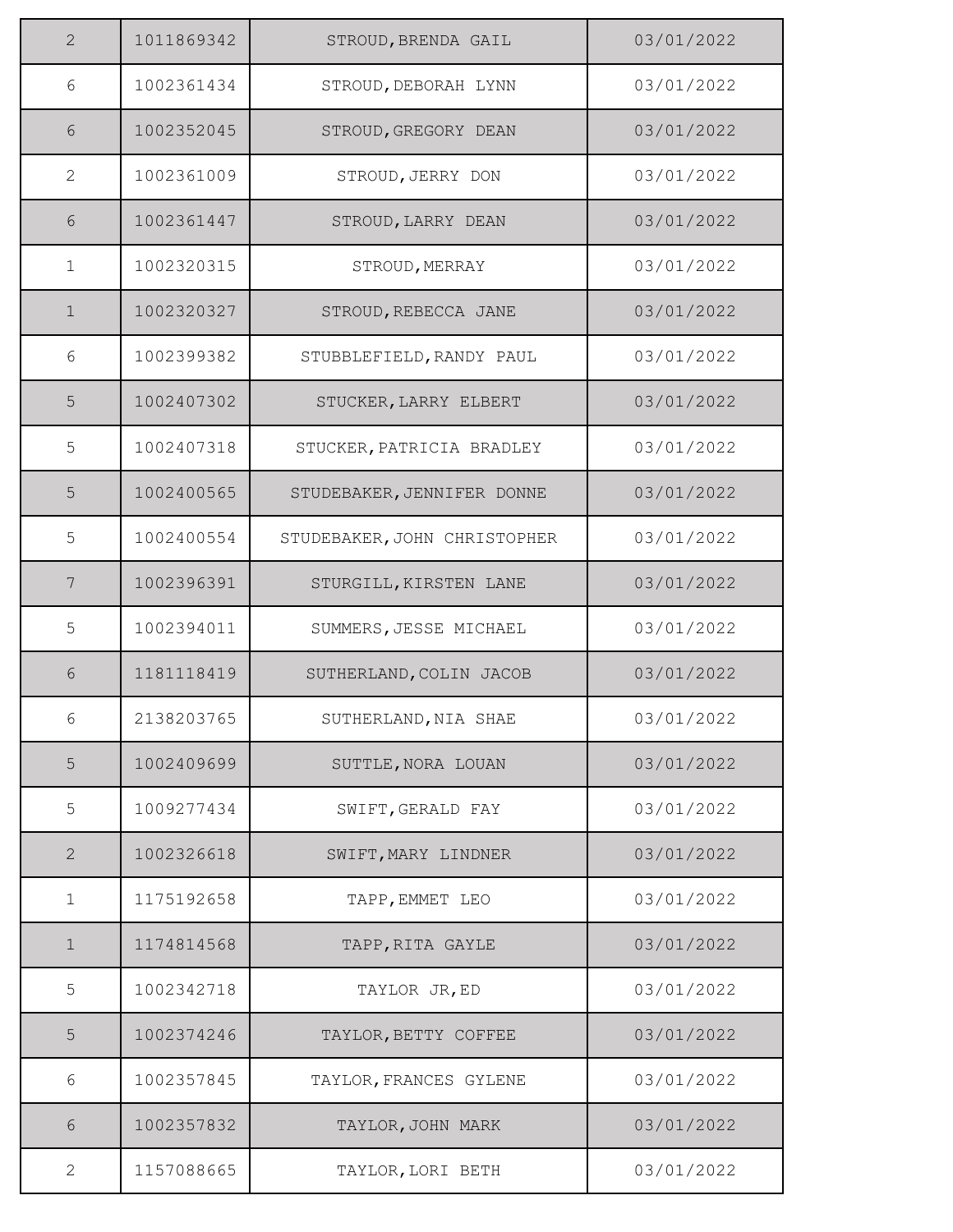| 6              | 1002364713 | TAYLOR, NATHANAEL MARK    | 03/01/2022 |
|----------------|------------|---------------------------|------------|
| $\mathbf{2}$   | 1002328330 | TAYLOR, SARA DENISE       | 03/01/2022 |
| $\mathbf{2}$   | 1018452554 | TAYLOR, SHAWN LEE         | 03/01/2022 |
| 6              | 1143857637 | TAYLOR, STEPHEN DANIEL    | 03/01/2022 |
| $\mathbf{2}$   | 1002387596 | TEAGUE, DIANA LYNN        | 03/01/2022 |
| $\mathbf{2}$   | 1002386765 | TEAGUE, ROYCE DALE        | 03/01/2022 |
| 5              | 1002408382 | TEAKELL, TONY FRANKLIN    | 03/01/2022 |
| 5              | 1167673866 | TEPE, SUE CARLENE         | 03/01/2022 |
| $\overline{7}$ | 1022361982 | TERRY, BILLY BOB          | 03/01/2022 |
| 7              | 1022362149 | TERRY, JENNIFER KATHLEEN  | 03/01/2022 |
| 5              | 1002412763 | TERRY, PATSY LEWIS        | 03/01/2022 |
| $\mathbf{1}$   | 1006960404 | THACKER, ROBERT WILSON    | 03/01/2022 |
| $\mathbf 1$    | 1013031758 | THACKER, SHERRY CALLAWAY  | 03/01/2022 |
| 6              | 2170205119 | THOMAS, GINGER F          | 03/01/2022 |
| 6              | 1175133110 | THOMAS, JOHN GRANT        | 03/01/2022 |
| 7              | 1010167906 | THOMAS, JUSTIN SCOTT      | 03/01/2022 |
| 5              | 2138539242 | THOMAS, NICHOLAS MCGREGOR | 03/01/2022 |
| 6              | 1183167083 | THOMAS, TWILLA LAVERN     | 03/01/2022 |
| $\mathbf{2}$   | 1002367991 | THOMPSON, JANETTA GALE    | 03/01/2022 |
| 5              | 1011586726 | THOMPSON, KIMBERLY AVETTE | 03/01/2022 |
| 4              | 1007665230 | THOMPSON, SUSI KAY        | 03/01/2022 |
| $\mathbf{2}$   | 1010051337 | THOMPSON, WILLIAM THOMAS  | 03/01/2022 |
| 5              | 2125214329 | THRASHER, BRANDON CRAIG   | 03/01/2022 |
| 5              | 2124675136 | THRASHER, CHRISTINA DAWN  | 03/01/2022 |
| 5              | 1002692540 | THURMAN, JUNE BRUCE       | 03/01/2022 |
| 4              | 1002334667 | TOLLESON, DAVID EARL      | 03/01/2022 |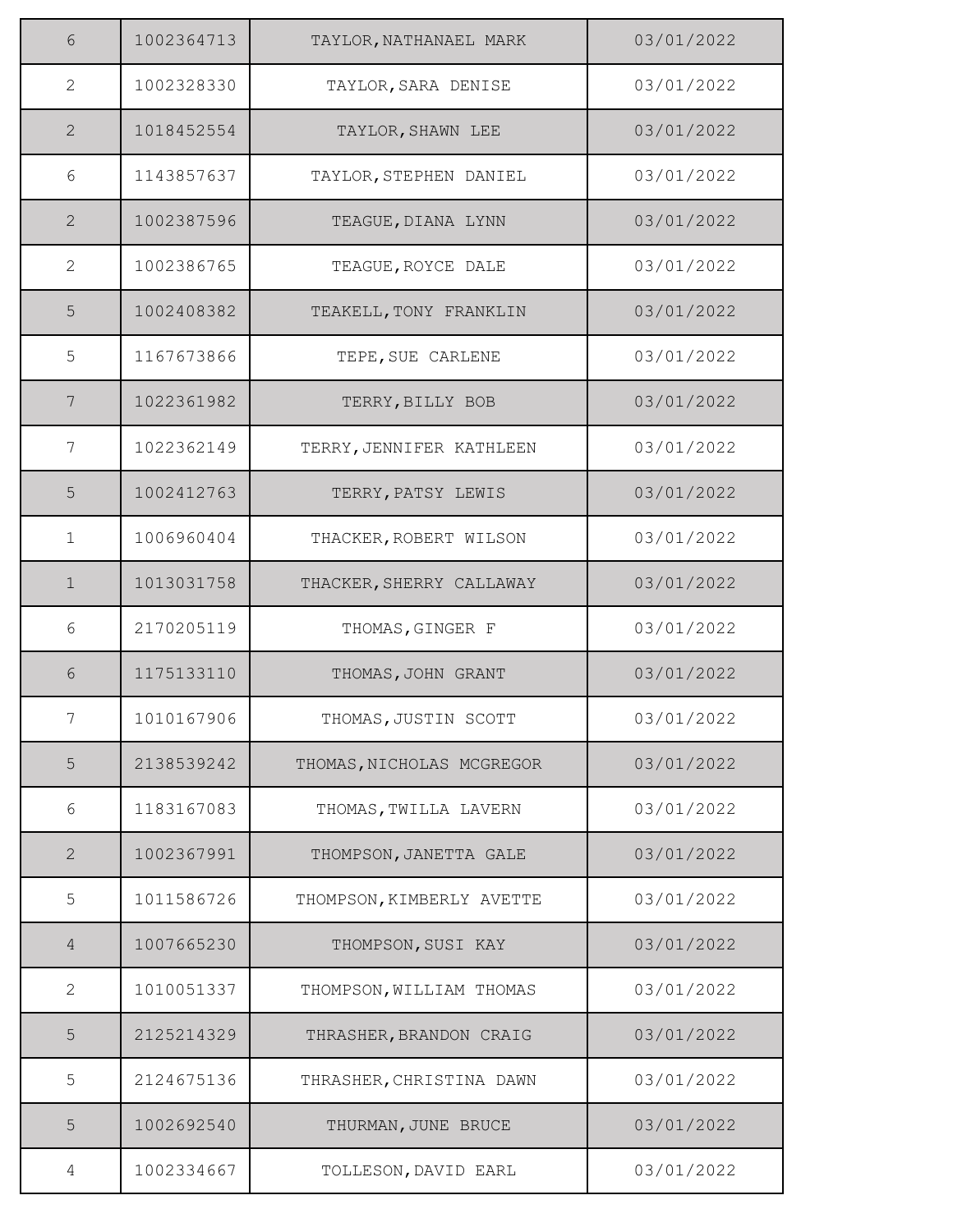| $\overline{4}$ | 1163919227 | TOLLESON, SHANDEE RUTH     | 03/01/2022 |
|----------------|------------|----------------------------|------------|
| $\overline{2}$ | 1011615134 | TOWLES, GARY LLOYD         | 03/01/2022 |
| 4              | 1002329889 | TREW, RACHEL RUTH          | 03/01/2022 |
| 4              | 1002329760 | TREW, THURMAN DELBERT      | 03/01/2022 |
| 6              | 1002362854 | TRIMBLE, ALLEN ED          | 03/01/2022 |
| 6              | 1021251520 | TRIMBLE, DELLA MARIE       | 03/01/2022 |
| 2              | 1002386322 | TRIPPLEHORN, JOHN L        | 03/01/2022 |
| 6              | 1135033948 | TROUBLEFIELD, DAVID GLEN   | 03/01/2022 |
| 6              | 1002413976 | TROXELL, BOBBY SCOT        | 03/01/2022 |
| 6              | 1009467843 | TROXELL, JILL DANNE        | 03/01/2022 |
| 6              | 1002413897 | TROXELL, KRISTIE NOELLE    | 03/01/2022 |
| 4              | 1005230497 | TROY, JAMES MICHAEL        | 03/01/2022 |
| 7              | 1002320520 | TRUSTY, NANCY BRYANT       | 03/01/2022 |
| 5              | 1002406417 | TUCKER, BRENDA YVETTE      | 03/01/2022 |
| 6              | 1002353070 | TURCOTTE, BEATRICE BERINDA | 03/01/2022 |
| 2              | 1157105204 | TURNER, MARY J             | 03/01/2022 |
| $\mathbf 1$    | 1002320803 | TURPEN, MOLLY SUE          | 03/01/2022 |
| $\mathbf{1}$   | 1002320793 | TURPEN, RONALD RAY         | 03/01/2022 |
| 7              | 1002374543 | URBAN, GERALD STEVEN       | 03/01/2022 |
| 7              | 1002377870 | URBAN, MONICA              | 03/01/2022 |
| 5              | 1002705852 | URBANCZYK, JAY NEILL       | 03/01/2022 |
| 5              | 1002706983 | URBANCZYK, MARY BICHSEL    | 03/01/2022 |
| $\mathbf{2}$   | 1020416891 | VAINRIB, JAMES CHRISTOPHER | 03/01/2022 |
| $\mathbf{2}$   | 1195081650 | VAINRIB, TERESA ANN        | 03/01/2022 |
| 5              | 1021338664 | VALENTINE, LORI BETH       | 03/01/2022 |
| 5              | 1008123407 | VALENTINE, RONALD GENE     | 03/01/2022 |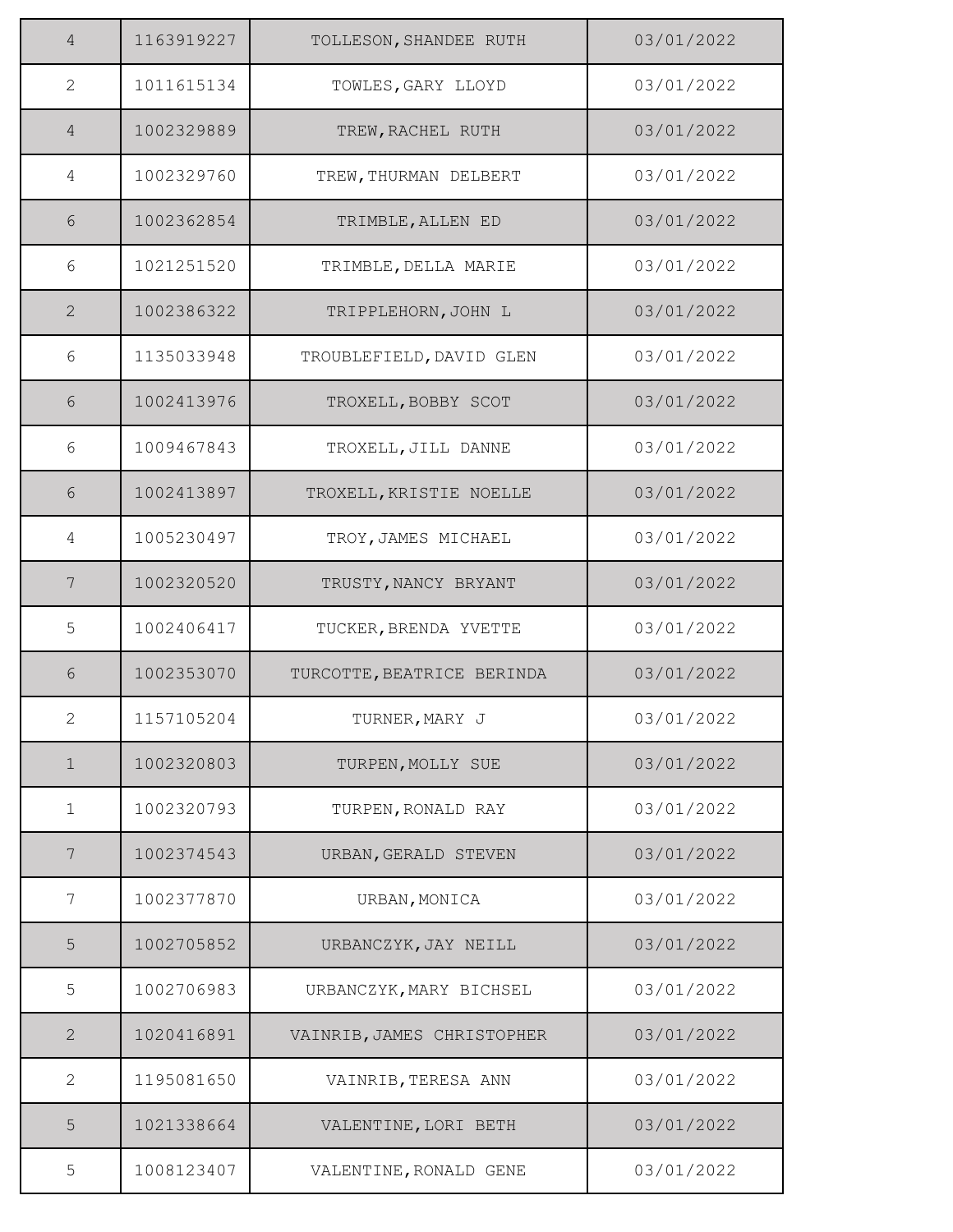| 5              | 2188028193 | VALENTINE, SAVANNAH NICOLE   | 03/01/2022 |
|----------------|------------|------------------------------|------------|
| $\mathbf{2}$   | 1058116945 | VANDERBURG, KRISTA ANDERWALD | 03/01/2022 |
| 2              | 1058649756 | VANDERBURG, SCOTT STASON     | 03/01/2022 |
| $\mathbf{2}$   | 1020927375 | VILLARREAL, KATRINA MARIE    | 03/01/2022 |
| 2              | 1002337056 | VILLARREAL, RICHARD          | 03/01/2022 |
| 6              | 1002348362 | VINSON, JANA ELLEN           | 03/01/2022 |
| 2              | 1008648024 | VOSS, MICHAEL W              | 03/01/2022 |
| 5              | 1010884431 | WAGNER, AUDRA KATHLEEN       | 03/01/2022 |
| $\overline{2}$ | 1013031864 | WAGNER, RANDAL JAMES         | 03/01/2022 |
| 7              | 1002337831 | WALDROP, AMELIA RENNER       | 03/01/2022 |
| $\overline{4}$ | 1002333602 | WARD, BILLIE LEE             | 03/01/2022 |
| 5              | 2145960421 | WARD, COLE CHRISTOPHER       | 03/01/2022 |
| 5              | 2127189519 | WARD, JAYCEE TAELYN          | 03/01/2022 |
| 5              | 1002376415 | WARD, MICHAEL LYNN           | 03/01/2022 |
| 5              | 1002376427 | WARD, TANYA GAY              | 03/01/2022 |
| 6              | 1002351307 | WARE, DOROTHY                | 03/01/2022 |
| $6\,$          | 1002351311 | WARE, DOUG EDWARD            | 03/01/2022 |
| $\mathbf{2}$   | 2148305534 | WARMUTH, MARC RICHARD        | 03/01/2022 |
| 2              | 2148306083 | WARMUTH, STARLA DEE          | 03/01/2022 |
| 6              | 1002345770 | WARNER, JOHN WILLIAM         | 03/01/2022 |
| $\mathbf{1}$   | 1024118679 | WARNER, PATSY LOUISE         | 03/01/2022 |
| 7              | 1160385950 | WARREN, FABIAN               | 03/01/2022 |
| $\mathbf 1$    | 1002320423 | WATSON, CAROLE               | 03/01/2022 |
| 5              | 1159077736 | WATSON, DANIELLE MICHELLE    | 03/01/2022 |
| $\overline{4}$ | 1009574185 | WATSON, DIANA EUGENIA        | 03/01/2022 |
| 3              | 1060447543 | WATSON, MELISSA SHILLING     | 03/01/2022 |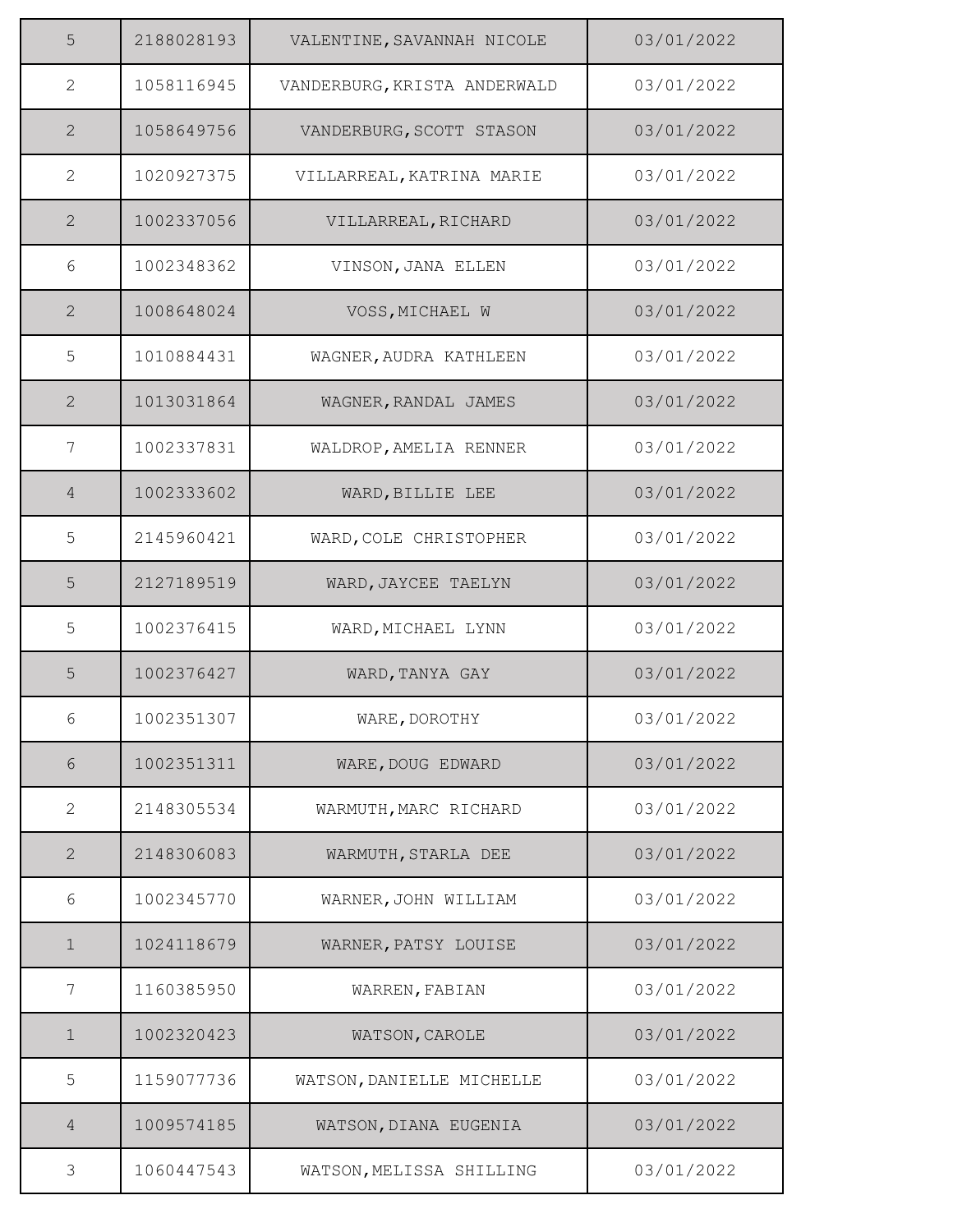| 3               | 1002339089 | WATSON, TRENT WILLIS     | 03/01/2022 |
|-----------------|------------|--------------------------|------------|
| 5               | 1002407198 | WEAVER, ROBERT BENJAMIN  | 03/01/2022 |
| $\overline{4}$  | 1156092325 | WEBB, LOUCIOUS HOPSON    | 03/01/2022 |
| 7               | 1058837892 | WEINETTE, KELLY LAVERN   | 03/01/2022 |
| $\mathbf{2}$    | 2148306507 | WELLS, SCOTTY LYNN       | 03/01/2022 |
| 6               | 1022415947 | WEST, APRIL MICHELLE     | 03/01/2022 |
| 6               | 1002347015 | WEST, BOBBIE J           | 03/01/2022 |
| 6               | 1002347004 | WEST, CHESTER D          | 03/01/2022 |
| 6               | 1222028091 | WEST, COLEBY RAY         | 03/01/2022 |
| 6               | 1022415981 | WEST, DIANA KAY          | 03/01/2022 |
| $\overline{4}$  | 1002331784 | WEST, EVONDA JEAN        | 03/01/2022 |
| 6               | 1020927436 | WEST, JACOB LYNN         | 03/01/2022 |
| 6               | 1002392431 | WEST, KAY LYNN           | 03/01/2022 |
| 6               | 1002395303 | WEST, RICHARD ERIC       | 03/01/2022 |
| $7\phantom{.0}$ | 2177036486 | WESTFALL JR, JOHN EDWARD | 03/01/2022 |
| $\mathbf{2}$    | 1018735431 | WHEELER, LARA LEA        | 03/01/2022 |
| 2               | 1020537474 | WHEELER, TERRY DEAN      | 03/01/2022 |
| 4               | 1002410322 | WHITE, RONNIE CHARLES    | 03/01/2022 |
| $\mathbf{2}$    | 1002327704 | WHITTLEY, OPAL TURNER    | 03/01/2022 |
| 2               | 1002323800 | WILDCAT, DEBRA D         | 03/01/2022 |
| 6               | 2187010185 | WILHITE, KAYLEE SIOUX    | 03/01/2022 |
| 6               | 1022297900 | WILHITE, SARAH ELLEN     | 03/01/2022 |
| 5               | 1019889956 | WILKES, MEGAN DIANN      | 03/01/2022 |
| $\mathbf{2}$    | 1002691409 | WILLIAMS JR, ROBERT RAY  | 03/01/2022 |
| 5               | 1009382070 | WILLIAMS, CARRIE LYNNE   | 03/01/2022 |
| 6               | 1002351060 | WILLIAMS, CONNIE A       | 03/01/2022 |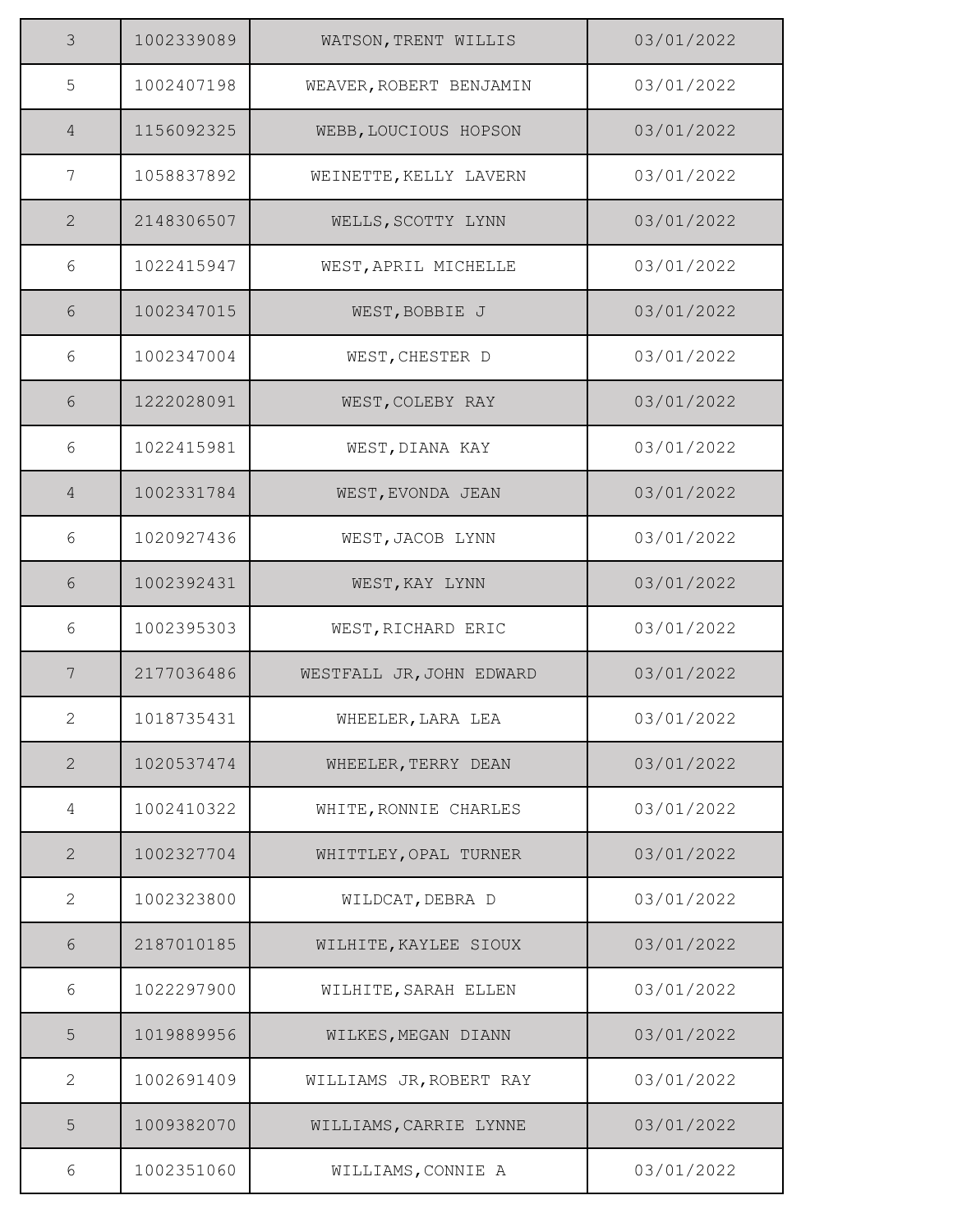| 6              | 1002321958 | WILLIAMS, DENNIS WAYNE        | 03/01/2022 |
|----------------|------------|-------------------------------|------------|
| 6              | 1005150334 | WILLIAMS, ISABEL ZUNGIA       | 03/01/2022 |
| 5              | 2185385944 | WILLIAMS, JAMES W             | 03/01/2022 |
| 7              | 1002691727 | WILLIAMS, JEFFERY RAY         | 03/01/2022 |
| 6              | 1191853990 | WILLIAMS, JIM L               | 03/01/2022 |
| 4              | 1060923458 | WILLIAMS, KYLE PAUL           | 03/01/2022 |
| $\overline{2}$ | 1002368312 | WILLIAMS, MARGARET REEBURGH   | 03/01/2022 |
| 6              | 1002351143 | WILLIAMS, RANDALL LEE         | 03/01/2022 |
| 6              | 1013404436 | WILLIAMS, TERI LEA            | 03/01/2022 |
| 7              | 1009659683 | WILLIS, ALLEN ROY             | 03/01/2022 |
| 2              | 1221442253 | WILLIS, BRANDY ELAINE         | 03/01/2022 |
| 3              | 1156526204 | WILLIS, CASSIE MARIE          | 03/01/2022 |
| 3              | 1010895380 | WILLIS, JACOB EDWARD          | 03/01/2022 |
| 7              | 1009659510 | WILLIS, SANDRA ANNETTE        | 03/01/2022 |
| $\overline{2}$ | 1159594813 | WILLIS, SHERMAN LEE           | 03/01/2022 |
| $\overline{2}$ | 1002388275 | WILLOUGHBY, GARY ALAN         | 03/01/2022 |
| $\mathbf{2}$   | 1002388345 | WILLOUGHBY, JO ANNE           | 03/01/2022 |
| $\overline{2}$ | 1002365173 | WILSON, BOBBIE GAYLE          | 03/01/2022 |
| 2              | 1198946467 | WILSON, JAMES DANIEL          | 03/01/2022 |
| 4              | 1207773896 | WILSON, JOZETTE MARIE         | 03/01/2022 |
| 6              | 1002376933 | WINBORNE, JAMIE EARP          | 03/01/2022 |
| 6              | 1002349895 | WINBORNE, JOE THOMAS          | 03/01/2022 |
| 6              | 1009623644 | WINEGEART II, WILLIAM MARTIN  | 03/01/2022 |
| 6              | 1002341752 | WINEGEART, ALANA KAY          | 03/01/2022 |
| $\mathbf{2}$   | 1165180399 | WINKLEBLACK, CHAD FRANK VINCO | 03/01/2022 |
| $\mathbf{2}$   | 1002385766 | WINKLER, PATRICIA N           | 03/01/2022 |